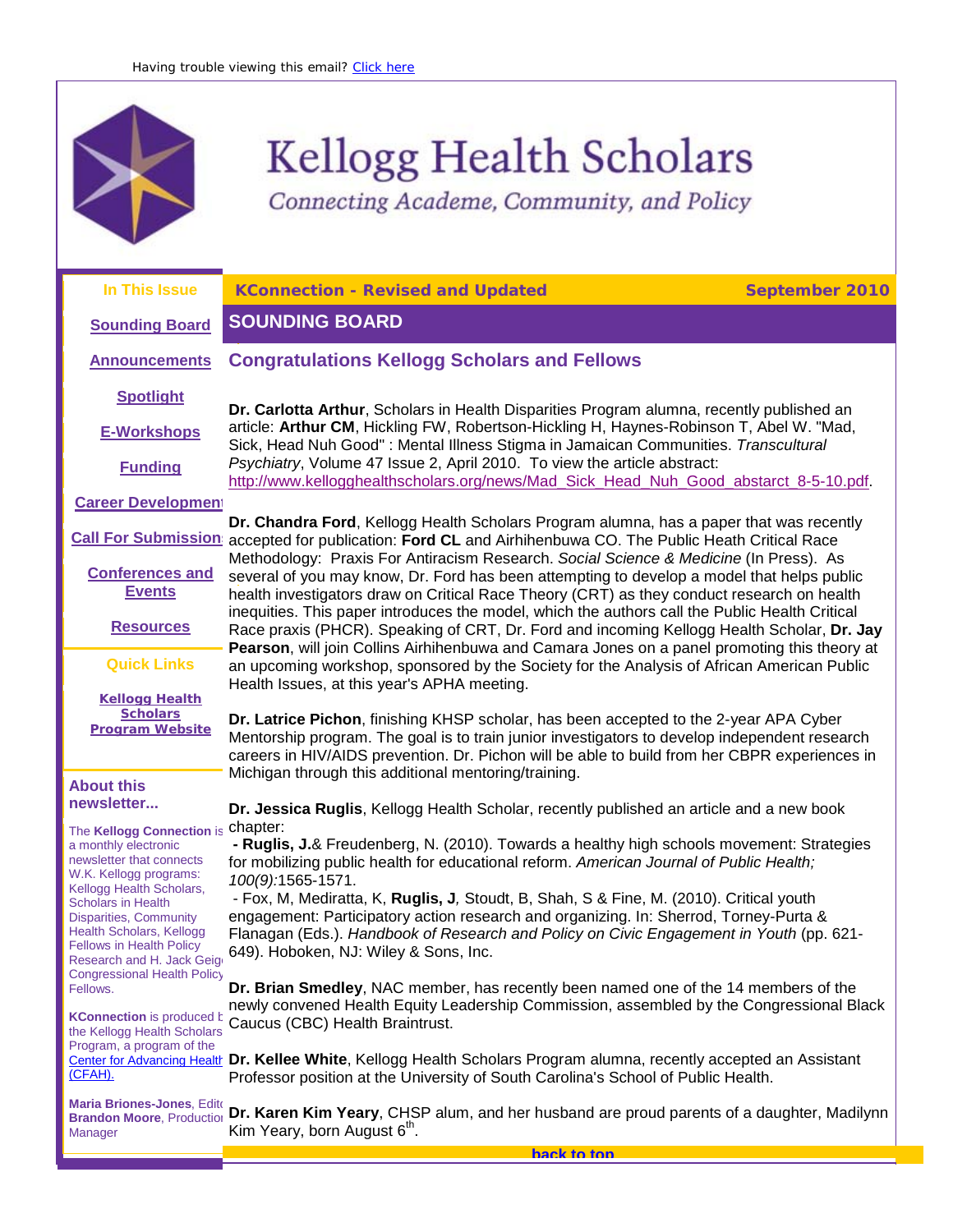#### To contribute information, resources or announcement to Kellogg Connection, e-ma [kconnection@cfah.org.](mailto:kconnection@cfah.org)

#### CFAH identifies and disseminates state-of-thescience evidence about the and economic factors on disease and well-being. Its purpose is to support health and strengthen relationships among researchers and policymakers. CFAH receive unrestricted funding from a number of foundations, principally The Annenberg Foundation, and restricted funding from the W. K. Kellogg Foundation. To contact CFAH, e-mail [info@cfah.org,](mailto:info@cfah.org) call (202) 387-2829 or visit our web sit at [www.cfah.org.](http://r20.rs6.net/tn.jsp?llr=5gytkqcab&et=1103683950222&s=1&e=001-bnjQJfF5_YhUNDJaBg80EbjOYDmoSXbBui00zaRDl3ibS31e0_AssCxJpjPJTDq4_InLTyvAYnuobEkPpShYbeXof4vLve2cmX6_veIH3o=)

#### *Do We Have Your Most Updated Contact Information?*

Please update our files if your email or mailing addres We want to keep our Scholars network as up-todate and well-connected as possible! Please send any changes to [mbjones@cfah.org](mailto:mbjones@cfah.org) or [healthscholars@cfah.org.](mailto:healthscholars@cfah.org)

# **ANNOUNCEMENTS**

**SAVE THE DATE! The 2011 Kellogg Health Scholars Program Annual Meeting will be held on June 1-3, 2011 at the Hotel Palomar in Washington, DC. Details will follow.**

influence of behavioral, social **[\(bkrimgold@cfah.org\)](mailto:bkrimgold@cfah.org) if you will attend any of these meetings and if you would like to be Special Alert for KHSP Related Meetings! Please email Barbara Krimgold a facilitator for a Kellogg Scholar and Fellow get-together, so we can facilitate a meet-up at these events:**

parpose is to support heating (1) Call for Abstracts -- 11th Annual Scientific Meeting of the American Academy of **decision-making by the publ** (1) **Health Behavior** 

> **The Art and Science of Community-Based Participatory Research (CBPR): Methods, Measures and Evidence for Health Behavior Change**

**Westin Hilton Head Island Resort and Spa** 

# **Hilton Head, South Carolina**

**March 20-23, 2011** 

# **Deadline: October 27, 2010 (11:59 p.m. Eastern)**

#### **[http://bit.ly/cKT9Xc](http://r20.rs6.net/tn.jsp?llr=5gytkqcab&et=1103683950222&s=1&e=001-bnjQJfF5_YZDxHiVO7yytOi9qSkmK8aiBaV8knBiZ2OgIHCarUcKdJwyL4lbGzL4qohnA0u_g-0TyM6KZR0nwaVW5eLlsw7fvf3XajdZ-c=)**

 $\zeta$ has changed or will change. They also welcome abstracts that are directly related to the 2011 conference theme (though not Please consider submitting an abstract to be peer-reviewed for poster presentation at the 2011 annual meeting. AAHB will accept submissions until October 27, 2010 at 11:59 p.m. Eastern Time. Non-members are encouraged to submit abstracts. Authors will be notified of the disposition of their submissions by November 22, 2010. For more information about the conference and to submit an abstract, visit [http://bit.ly/cKT9Xc.](http://r20.rs6.net/tn.jsp?llr=5gytkqcab&et=1103683950222&s=1&e=001-bnjQJfF5_YZDxHiVO7yytOi9qSkmK8aiBaV8knBiZ2OgIHCarUcKdJwyL4lbGzL4qohnA0u_g-0TyM6KZR0nwaVW5eLlsw7fvf3XajdZ-c=) If your abstract is accepted, it is expected that you or a co-author will register for the meeting and be present for the session. Conference organizers are particularly interested in abstracts describing original health behavior and health promotion research, although conceptual abstracts are also welcome. required for acceptance); including community-based participatory research and work that addresses issues in minority health and/or health disparities. The Outstanding Research Poster and the Outstanding Student Research Poster will receive recognition, as well as Posters of Distinction. Early career health behavior researchers (i.e., individuals with <5 years post doctoral or other terminal degree) are encouraged to apply for the Judy Black Early Research Award. This prestigious award of the AAHB recognizes early-career health behavior research that is innovative and rigorous, and makes an important contribution to science or practice. If you have any questions about the abstract submission or review process, please contact the Research Review Committee Chair, Dr. Jeff Hallam at 662-915-5140 or at [jhallam@olemiss.edu.](mailto:jhallam@olemiss.edu) Funding for this conference was made possible (in part) by 1R13MD005702-01 from the National Center on Minority Health and Health Disparities (NCMHD). The views expressed in written conference materials or publications and by speakers and moderators do not necessarily reflect the official policies of the Department of Health and Human Services; nor does mention by trade names, commercial practices, or organizations imply endorsement by the U.S. Government. For program information, **[click](http://r20.rs6.net/tn.jsp?llr=5gytkqcab&et=1103683950222&s=1&e=001-bnjQJfF5_bpY5dakf4wqXO2X2mjsckXtkEuKIHWsS3p6LbnmkhpT2YmD_34ceX27wH522EDKAHfJVjrtqsssS1xdIBVEL3LP-DxOYqDYAkfbCG9smgwZgGLBH_Zgdpqcbjsj0JyKM4faOaSkRSRR_8sqfpxDsGwXGz5KH4XteyWldp6iSSM-jxchBZCSgZhramvWX4NkMuKf77ePYB-ZQ==)  [here](http://r20.rs6.net/tn.jsp?llr=5gytkqcab&et=1103683950222&s=1&e=001-bnjQJfF5_bpY5dakf4wqXO2X2mjsckXtkEuKIHWsS3p6LbnmkhpT2YmD_34ceX27wH522EDKAHfJVjrtqsssS1xdIBVEL3LP-DxOYqDYAkfbCG9smgwZgGLBH_Zgdpqcbjsj0JyKM4faOaSkRSRR_8sqfpxDsGwXGz5KH4XteyWldp6iSSM-jxchBZCSgZhramvWX4NkMuKf77ePYB-ZQ==)**.

## **(2) The Society for the Analysis of African American Public Health Issues in conjunction with the American Public Health Association 138th Annual Meeting Denver, CO**

## **November 6-10, 2010**

The Society for the Analysis of African American Public Health Issues (SAAPHI) is holding its 2010 annual scientific symposium, which will be held in conjunction with the American Public Health Association annual meeting in Denver, CO. The SAAPHI symposium will be Saturday, November 6, 2010 in Ballroom H of the Hyatt Regency.

**(3) Community-Campus Partnerships for Health CUexpo 2011: Community-University Partnerships: Bringing Global Perspectives to Local Action Waterloo Region Ontario, Canada May 10-12, 2011**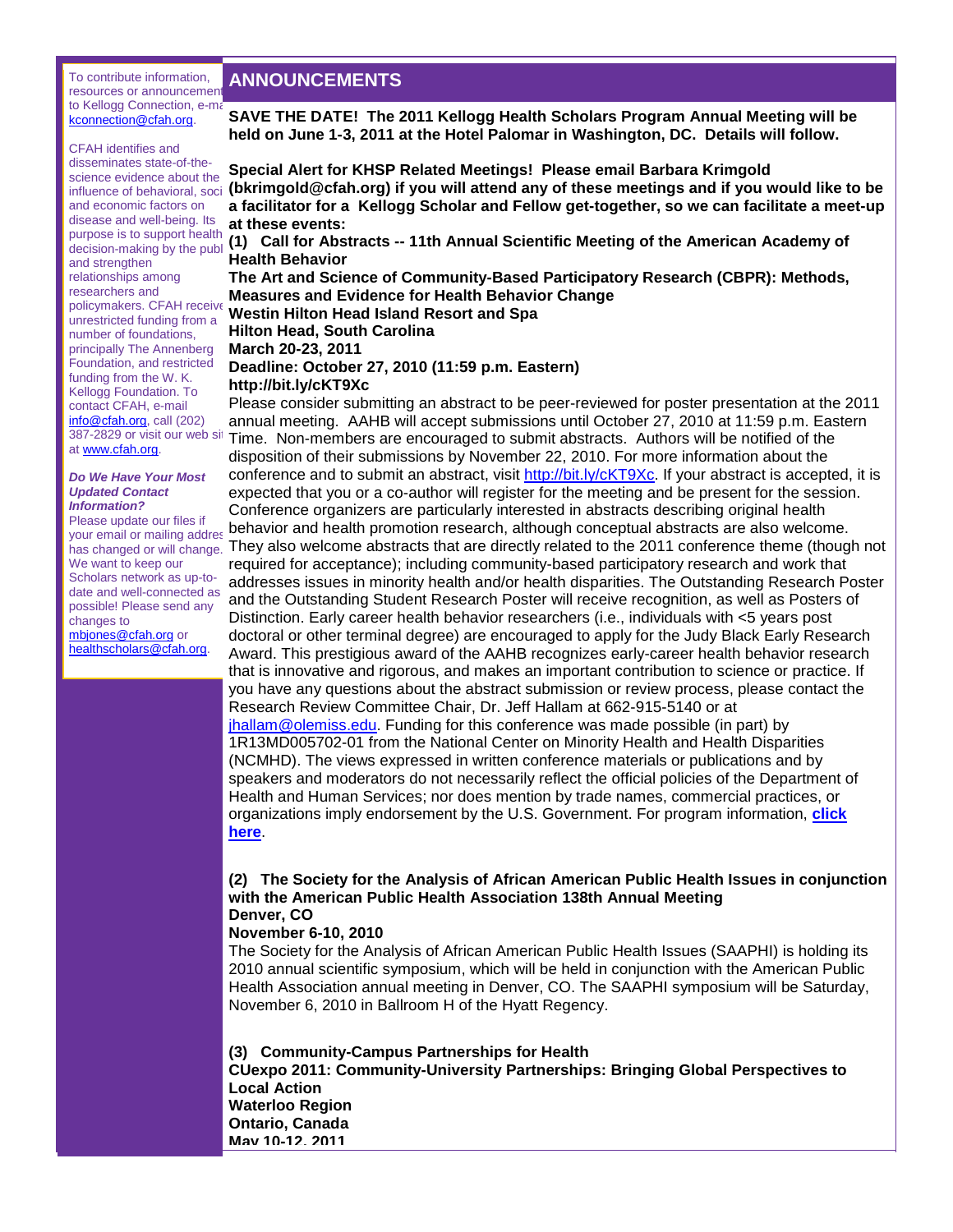#### <http://www.cuexpo2011.ca/>

CU Expo, May 10-14, 2011 in Waterloo region, Ontario, Canada, is a Canadian-led conference designed to showcase the exemplars in community-university partnerships worldwide, and together to introduce creative ways of strengthening our local communities. Complex social issues require global perspectives to inform local action. As a major partner, CCPH is fully supporting CU Expo in lieu of our own major conference in 2011. A discounted registration rate will be offered to CCPH members.

# **(4) APHA**

# **Denver, CO**

#### **November 6-10, 2010**

§ Save the date for the CHSP/KHSP Reunion Breakfast on Monday, November 8th, at 6:30a in the Colorado Convention Center--an opportunity to network with scholars and alums. § Presenters at APHA: at the KHSP booth (#1826), we provide a handout for others to see which sessions you are presenting at so they can come hear what you are doing now. Please send the following information to Barb Watson to biwatson@umich.edu for each presentation:

Session Number

Date and Location of the session

Abstract Number and Title

§ See below under CONFERENCES AND EVENTS for Learning Institutes held on Saturday and Sunday on topics relevant to scholars (i.e. translating research to policy; promotion & tenure).

#### **[back to top](#page-0-2)**

# <span id="page-2-0"></span>**SPOTLIGHT ON KELLOGG SCHOLARS NETWORK**

Meet Kellogg Health Scholar, **Caree Jackson, PhD**...

**Caree Jackson** earned a MS in nutrition in 2004 and a PhD in Foods and Nutrition in 2008 from the University of Georgia and a BS in biology from Howard University. She is also a registered and licensed dietitian. Her research interests include community nutrition, health disparities, and disease prevention. She focuses on demonstrating the effectiveness of using novel approaches such as media and arts programs to promote healthy lifestyle behavior.

As a Kellogg scholar (2008-10), she worked at the Morgan State University in partnership with the Union Baptist Head Start Center in Baltimore to design a culturally appropriate nutrition and physical activity intervention for Head Start children, parents, and staff members called "Healthy Bodies Healthy Minds". The intervention achieved success in (1) piloting a six-week curriculum implemented at two Head Start centers (pre/post design in 4 sites, 22 classrooms) which may become a model program for Head Starts nationally; (2) establishing a relationship with the Baltimore City Head Start Administration, now helping to craft nutrition and fitness policy for all Head Starts in the region; and (3) receiving funding for UBHS to renovate/update an outdoor play space linked to the curriculum - a project receiving national recognition.

This fall, Dr. Jackson begins working for the Centers for Disease Control and Prevention as an ORISE Research Participation Fellow in the Division of Nutrition, Physical Activity, and Obesity (DNPAO). She will gain experience in the monitoring and evaluation of policy and environmental change approaches for obesity prevention and control, with a particular focus on changes as they relate to child care settings. She will assist in the development of new policy/environment focused indicator reports and briefs related to obesity and help to improve DNPAO's capacity to provide technical assistance and support for designing, implementing, and evaluating setting-specific interventions grounded in policy and environmental change strategies.

Of the contribution that KHSP has made thus far to her career, Caree says, "The Kellogg Health Scholars Program has afforded great opportunities to learn invaluable skills that will assist me in engaging communities in the CBPR process. The mentorship and guidance I received enabled me to be successful in creating a CBPR project that impacted the lives of children and families in the Baltimore City Head Start community. I am undoubtedly prepared for future endeavors and I grateful to be a part of a network of scholars that are committed to changing lives and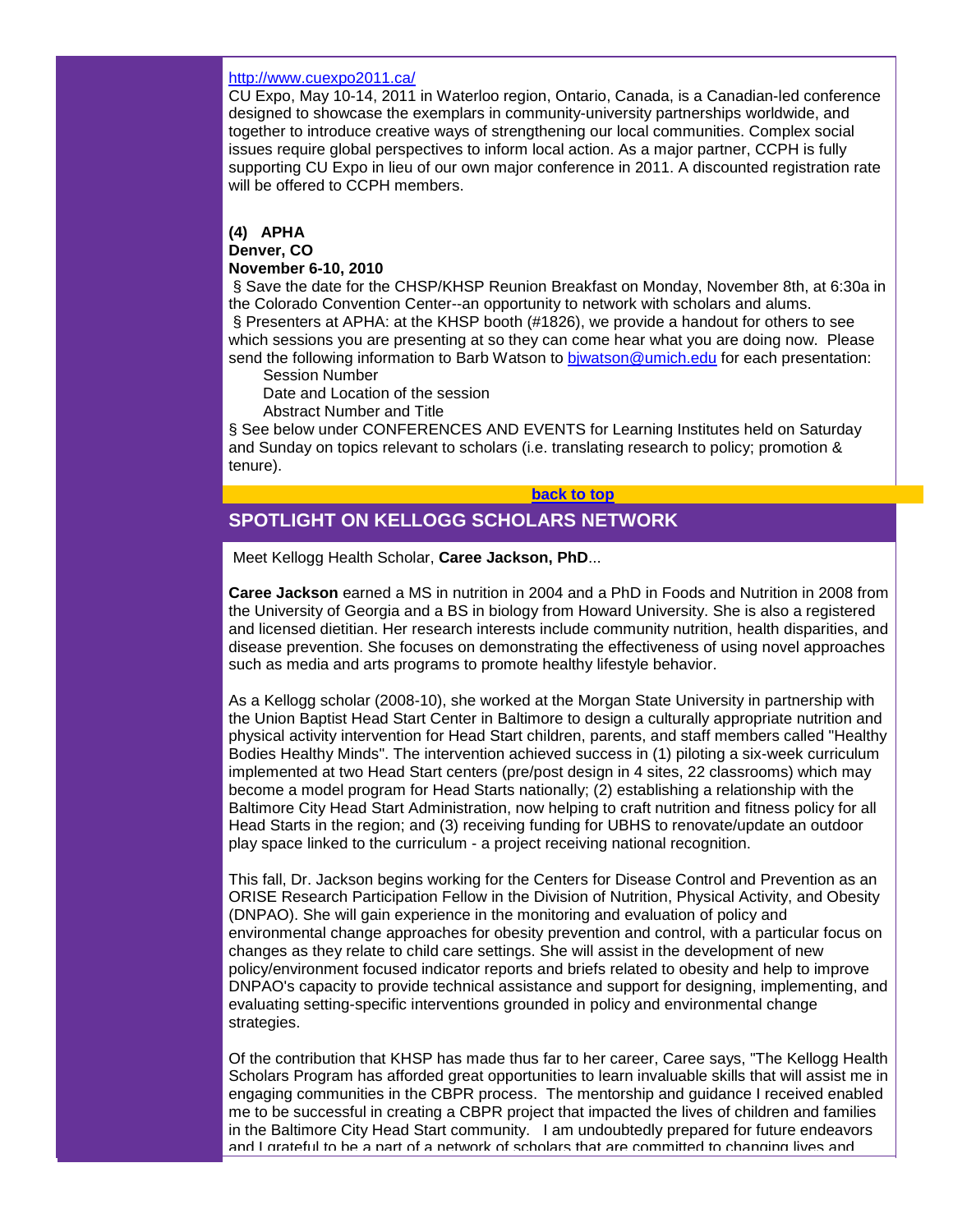impacting communities."

#### **[back to top](#page-0-2)**

# <span id="page-3-0"></span>**Archived KHSP E-Workshops**

The archived KHSP e-workshops are taped from the live e-workshops of the Kellogg Health Scholars. These live electronic workshops are intended to bring Kellogg Health Scholars together between face-to-face networking meetings to explore topics of mutual interest. Its purpose is to form closer networks between the Kellogg Health Scholars and to provide to them and the Kellogg Community of Scholars support and resources for career development.

Access to archived e-workshops is STRICTLY LIMITED to Kellogg Health Scholars, Kellogg Fellows in Health Policy Research (current and alumni), Scholars in Health Disparities and Community Health Scholars program alumni and H. Jack Geiger Congressional Health Policy Fellows program alumni. The contents of these e-workshops are confidential. These archived presentations should not be accessed, copied or forwarded by/to any individuals other than group of scholars, fellows and scholar/fellow alumni that have been identified.

**To listen to the archived presentations and download materials**, visit the KHSP members area at [http://www.kellogghealthscholars.org/members/login.cfm.](http://r20.rs6.net/tn.jsp?llr=5gytkqcab&et=1103683950222&s=1&e=001-bnjQJfF5_YjtskmOTI0j-FJ0FFCSwVggBZNJUpKRGytNwt4mjSaincQ7zAucA1C6OHxkOzciI2-m75nZg9X6DdfvYNCafBYb7QLweXavYwFnbpy3z86OKBUL3S3BwpA6ODicutJRN3O4-uJHk3t9Q==) For login and passcode information, please contact Brandon Moore [\(bmoore@cfah.org\)](mailto:bmoore@cfah.org) or Marie Briones-Jones [\(mbjones@cfah.org\)](mailto:mbjones@cfah.org).

**[back to top](#page-0-2)**

# <span id="page-3-1"></span>**FUNDING**

#### **Health Resources and Services Administration New Access Points Opportunity Grant Deadline: November 17, 2010**

The Health Resources and Services Administration is currently accepting applications for the New Access Points Opportunity Grant funded under the Affordable Care Act of 2010. The Health Resources and Services Administration is distributing \$250,000,000 to 350 public or nonprofit private entities, including tribal, faith-based, and community-based organizations. The purpose of the New Access Points Opportunity Grant is to establish health service delivery sites to improve the health of the nation's underserved communities and vulnerable populations by assuring access to comprehensive, culturally competent, quality primary health care services. The deadline for applying for this grant is November 17, 2010. Announcement details, click here.

#### **National Institutes of Health**

**Effects of the Social Environment on Health: Measurement, Methods and Mechanisms (R01)** 

## **(RFA-DA-11-003)**

**Letters of Intent Receipt Date(s): December 6, 2010 Application Due Date(s): January 6, 2011**

Executive Summary: This FOA, issued as part of the NIH Basic Behavioral and Social Science Opportunity Network (OppNet), solicits Research Project Grant (R01) applications from institutions/organizations that propose to investigate structural, behavioral, sociocultural, environmental,

cognitive, emotional, and/or biological mechanisms through which the social environment affects health outcomes. To address this objective, applicants should propose research studies that will: (1) deepen our understanding of which aspects of social environments affect health outcomes for women and men at different stages of the lifecourse and in different social, economic, geographic, racial and ethnic sub-populations; (2) lead to a clearer understanding of mechanisms through which social environments have such effects; or (3) improve measurement methods and/or contribute to advances in analytic methods used in the study of social environments and health. The NIH will commit approximately \$5 million to this funding initiative in 2011, allowing the support of 8-9 new R01 applications, for a total of approximately \$24 million over the next 5 years. Announcement details at

<span id="page-3-2"></span>[http://grants.nih.gov/grants/guide/rfa-files/RFA-DA-11-003.html.](http://grants.nih.gov/grants/guide/rfa-files/RFA-DA-11-003.html)

**[back to top](#page-0-2)**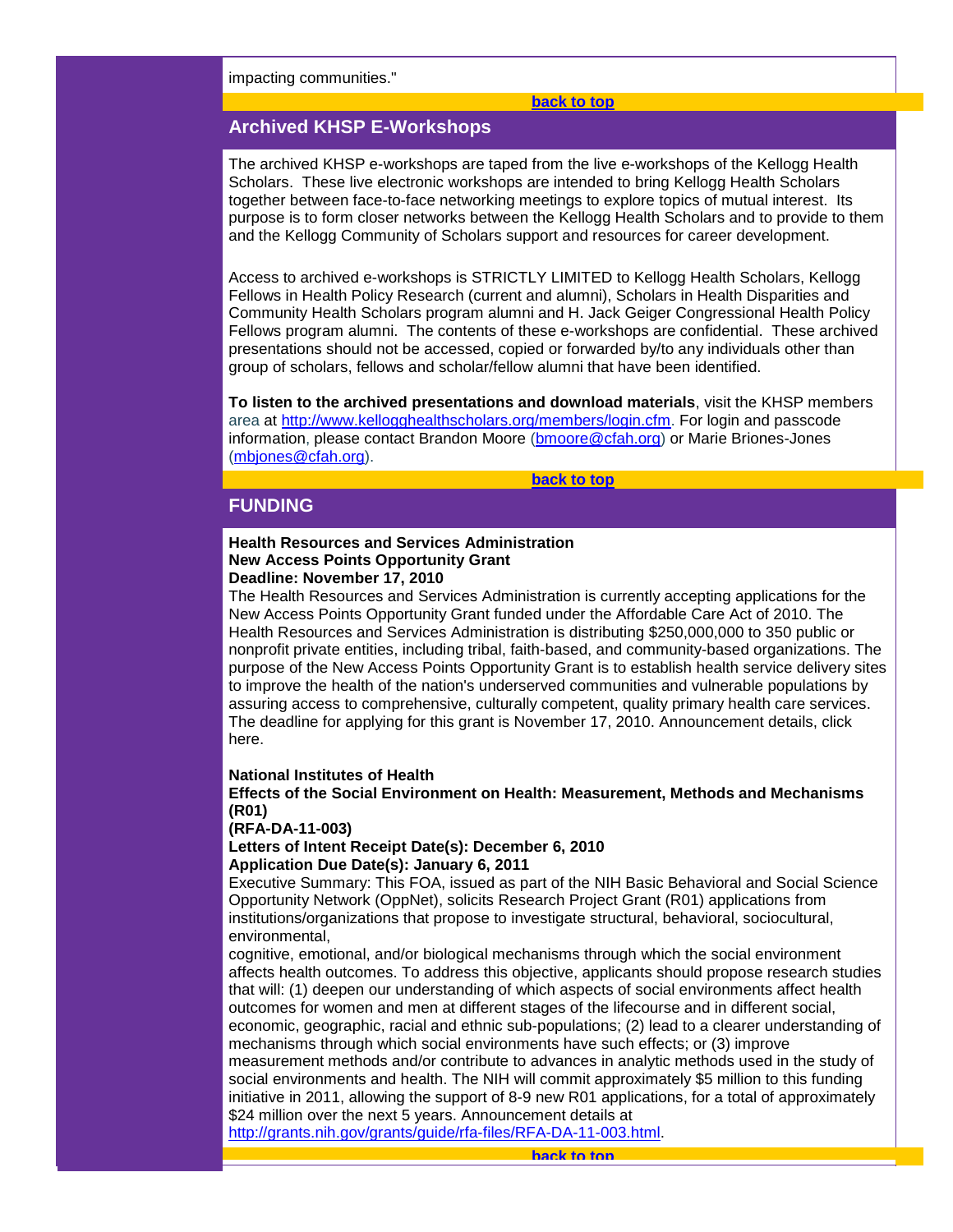# **CAREER DEVELOPMENT**

#### **Breast Cancer Action, San Francisco, CA Executive Director**

\*m/Oppenheim Associates\* is assisting \*Breast Cancer Action\* in the search for a vocal and visionary \*Executive Director\* with the passion and experience to lead the effort to end the breast cancer epidemic.

Breast Cancer Action was founded in 1990 in San Francisco by a small group of women with breast cancer who were frustrated by the lack of information about the disease and now has an established reputation as the watchdog of the breast cancer movement. Through education, activism and policy work, BCA fearlessly and compassionately communicates the best current knowledge about breast cancer to thousands of women each year who are affected by this epidemic. As a membership organization, BCA encourages people both to ask tough questions and to understand the connections between what they can do personally and what people must do together to create the social changes required to change the course of the epidemic. Aware of the importance of a truly independent voice and resource for people with breast cancer, BCA became the first national breast cancer organization to adopt a policy that it would not accept financial support from pharmaceutical companies or any other corporations that profit from or contribute to the cancer epidemic. In 2002, BCA launched the Think Before You Pink [\(http://thinkbeforeyoupink.org/\)](http://r20.rs6.net/tn.jsp?llr=5gytkqcab&et=1103683950222&s=1&e=001-bnjQJfF5_YnmXw7uZq9Posc6K863GMt1IgPUK9desWBVN5IlRhTpAOMTN2XaO5PvxgxGF4TStjSpKRNahRPcl1c3-AgDQPhyz2KVkIerr5surZdWLoHQg==) campaign which annually asks consumers and businesses to consider critical questions before supporting pink ribbon marketing efforts. BCA is committed to the precautionary principle of public health: First, do no harm. They collaborate with other organizations to encourage the use of environmentally safer alternatives to ways of doing business. BCA also sifts through the stacks of misinformation that circulate about breast cancer and publishes clear, thought-provoking positions that are used to help guide individuals making decisions about their own diagnosis and treatment and to change public policy related to medical and public health practices. BCA's cancer policy perspective is based on the premise that change occurs because people demand it. Cancer Sucks; telling the hard truths about breast cancer and calling for the actions required to change chemical, environmental and social policies that will stop the epidemic are core tenants. The Executive Director's primary responsibilities will be to increase the impact of BCA's mission, programs and activities on a national scale while growing its funding. By coordinating both internal and external efforts in new ways, the ED will promote BCA's actions toward more effective and equitable treatments for breast cancer, and reducing cancer by seeking out the causes and reducing or eliminating exposure to cancer causing agents. As the leader of the watchdog of the breast cancer movement, the Executive Director of BCA plays an important role as the conscience of the movement, challenging mainstream thinking and pushing toward systemic change that improves overall public health. Reporting to the Board of Directors through the Chair of the Board, the Executive Director will provide the overall leadership, strategy and vision for the organization, its programs, policy, projects, and outreach. BCA's current budget is approaching \$1 million and within the last two years the organization has expanded its board to one with national representation.

There is a staff of 9 highly motivated, mission-driven individuals based in San Francisco. The organization values a culture of trust and respect where people feel confident working autonomously and as a team.

The Executive Director will personally provide or coordinate BCA's response to new treatments, drugs, medical devices and polices that impact breast cancer patients; including preparing advisory testimony to the FDA and other agencies regulating treatment of breast cancer. Additionally, the Executive Director will actively seek out and coordinate staff in seeking opportunities to collaborate with other organizations whose missions and efforts align with BCA's goals. A complete position description is attached and additional information can be found at [www.moppenheim.com](http://www.moppenheim.com/) and [http://www.bcaction.org/.](http://r20.rs6.net/tn.jsp?llr=5gytkqcab&et=1103683950222&s=1&e=001-bnjQJfF5_YvVHLE0CL4_WP08gkPF8Tz4ug9g9XE2WA6shPPKAofyAWVlshkHvOco3AVLFKVXqi2YSE-zeX7DR_iOtpoVl4_mrMDRK2oiME=) Your suggestions and nominations are most welcome and feel free to distribute this note as you deem appropriate. Please call us at any time. We are always happy to assist our friends and colleagues in the nonprofit community. Nancy Painter, (415) 762-2648 or [nancyp@moppenheim.com.](mailto:nancyp@moppenheim.com) Lisa Grossman, (650) 323-3565 or [lisag@moppenheim.com.](mailto:lisag@moppenheim.com)

#### **Harvard Center for Population and Development Studies Bell Fellowship Deadline: December 1, 2010**

The Harvard Center for Population and Development Studies (Pop Center) announces its Call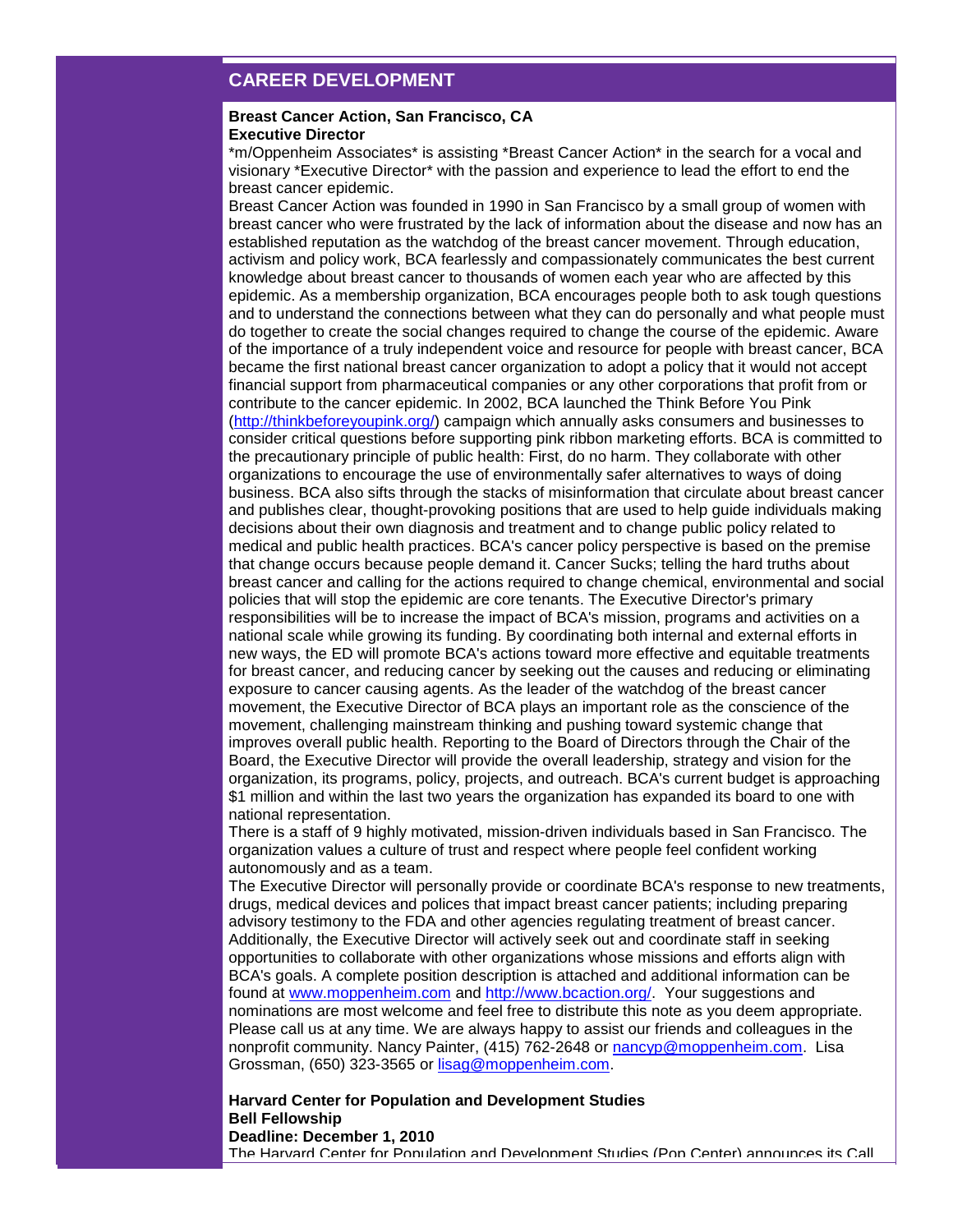for Applications for the David E. Bell Fellowship. This is an interdisciplinary, postdoctoral research program that is housed at the Pop Center and attracts qualified researchers from all over the world. Fellows may choose a one or two year fellowship. nfo can also be found on our web site at - [http://www.hsph.harvard.edu/centers-institutes/population-](http://r20.rs6.net/tn.jsp?llr=5gytkqcab&et=1103683950222&s=1&e=001-bnjQJfF5_aM39DPJA6ABUd2NMxniD5xJT3i699lr34U5YQ_Ucm2nFmC-XWaQ9xLRHjcw7EqEwimdf5DQlyA_0TXBohsnMkyqmmoFjQA9w-cQk__twmr_lkZVgxzA89BU1B_p8Qxr20pmd7WhOdcZGM8yQYH3UjrYCJTXsI4xonuVOjNt-lBsO1XhvzU25hgByNFJRk7pRNZ9nqMH9imcvOJ9HDPlcbGNot_C-KtbOE=)

[development/training/bell-fellowship/index.html](http://r20.rs6.net/tn.jsp?llr=5gytkqcab&et=1103683950222&s=1&e=001-bnjQJfF5_aM39DPJA6ABUd2NMxniD5xJT3i699lr34U5YQ_Ucm2nFmC-XWaQ9xLRHjcw7EqEwimdf5DQlyA_0TXBohsnMkyqmmoFjQA9w-cQk__twmr_lkZVgxzA89BU1B_p8Qxr20pmd7WhOdcZGM8yQYH3UjrYCJTXsI4xonuVOjNt-lBsO1XhvzU25hgByNFJRk7pRNZ9nqMH9imcvOJ9HDPlcbGNot_C-KtbOE=) Deadline to apply is December 1, 2010. Contact Laura Price at Iprice@hsph.harvard.edu with questions.

## **Mayes College of Healthcare Business and Policy at University of the Sciences in Philadelphia**

#### **Chair, Department of Health Policy and Public Health**

Mayes College of Healthcare Business and Policy at University of the Sciences in Philadelphia seeks

applications for Chair of the Department of Health Policy and Public Health. The Department fosters a rich learning environment for graduate students seeking M.S. and Ph.D. degrees in Health Policy as well as a Master's in Public Health. Position: This full-time 12-month position is available immediately and includes eligibility for full University benefits. The successful candidate will be eligible for an appointment at a rank commensurate with qualifications, ideally at the Associate or Full Professor rank. The position reports to the Dean of Mayes College, and will serve on the College leadership team. The Chair will assume responsibility for leading the department academically and professionally. Specifically, the Chair will be responsible for managing department fiscal and human resources; overseeing teaching, research and service activities in health policy and public health; recruiting, mentoring, and retaining a diverse and talented faculty and student population; and contributing to the reputation and overall welfare of the department, College, and University. Qualifications: The candidate should possess a doctorate in health policy, public health, or a related field. The preferred candidate will have 2 or more years experience in academic administration or 3 to 5 years experience as a senior level policy or public health administrator at the local, state or national level. The candidate should have an established record of quality teaching and scholarly activity in health policy, public health, or a related health field as well as a record of successful external funding. Application Process: To be considered for this position, please submit an application electronically that includes your curriculum vitae and a letter of interest that details your management, teaching, and leadership philosophy. The material should be sent in a PDF file with your name and the date as part of the file name to: Dr. Claudia Parvanta, Chair, Health Policy and Public Health Search Committee, Email: [hpchair@usp.edu.](mailto:hpchair@usp.edu) Screening for the position will begin immediately and continue until it is filled. For questions regarding the position or the application process, please contact Dr. Parvanta at the above email address. Founded in 1821 as the Philadelphia College of Pharmacy, USciences was the first school of pharmacy in the United States with long-standing ties to the pharmaceutical and healthcare industries. USciences is a private independent health sciences university located in the University City section of Philadelphia with 2,500 undergraduate and first professional degree students and 350 graduate students.

#### **National Institutes of Health NIH Earl Stadtman Investigators Deadline: October 1, 2010**

The National Institutes of Health is pleased to announce a new call for top-tier tenure-track candidates to become NIH Earl Stadtman Investigators. This is an opportunity to explore the limits of your productivity and your independence from preconceived research objectives. Qualifications/eligibility: Candidates must have an M.D., Ph.D., D.D.S./D.M.D., D.V.M, D.O., R.N./Ph.D., or equivalent doctoral degree and have an outstanding record of research accomplishments as evidenced by publications in major peer-reviewed journals. Preference will be given to applicants who are in the early stages of their research careers; only non-tenured applicants will be considered. Candidates in any area of biomedical, translational and behavioral research are invited to apply. Appointees may be U.S. citizens, resident aliens or non-resident aliens with, or eligible to obtain, a valid employment-authorization visa. How to apply: Complete applications must be received by October 1, 2010. Interested applicants must submit a curriculum vitae, a three-page research plan, a one-page description of their vision for their future research and its potential impact, and contact information for three professional references through our online application system at [http://tenuretrack.nih.gov/apply.](http://tenuretrack.nih.gov/apply) Letters of recommendation will be requested automatically when you submit your application. No paper applications will be accepted. More information about the Stadtman Investigator search is at http://tenuretrack.nih.gov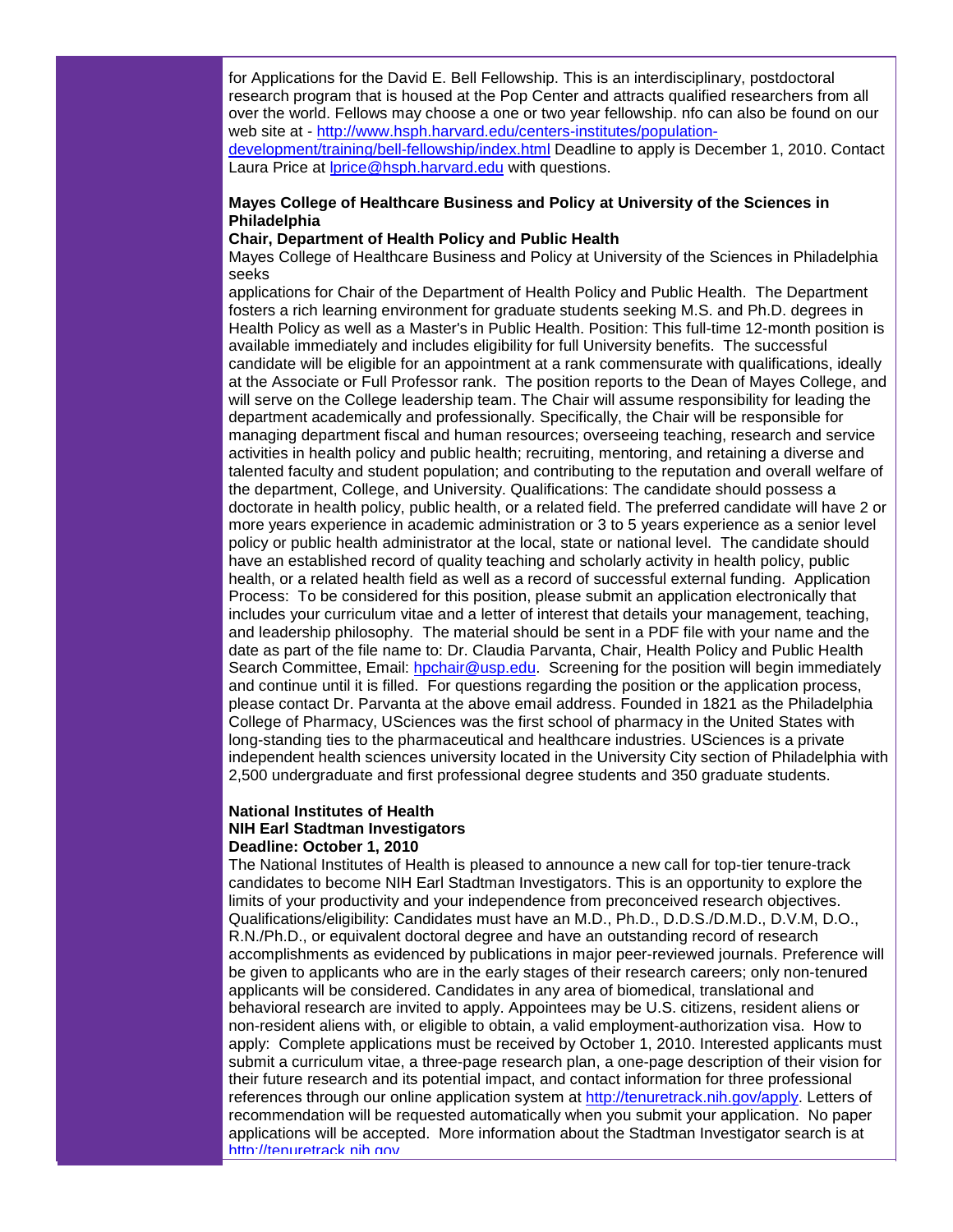#### **Partnership for the Homeless, New York City Vice President of Research**

The Partnership for the Homeless (Partnership) seeks an experienced senior researcher to serve as its Vice President of Research. The Vice President of Research is responsible for setting the research agenda for the Partnership, helping build the research department's funding base, and providing leadership to the Partnership's research and program staff. The Vice President of Research will be a key member of the organization's senior management team, and must have significant experience in a variety of social science research methods, a vision for the complementary role of rigorous research with direct program services, an ability to guide and supervise the work of colleagues and interns, the discipline to manage multiple projects simultaneously, and the ability to collaborate with a multi-disciplinary team of practitioners. Applicants should have substantive knowledge of several of the subject areas in which the Partnership works, a demonstrated record of scholarship and publications in peerreviewed journals, and be excited to engage intellectually on the range of subjects intersecting with the Partnership's work, as well as with the role of research in the practical reform of the multiple systems that often perpetuate homelessness and poverty. Applicants should have the following professional experience and personal qualities:

· A PhD in a relevant field;

· At least five years of experience designing, carrying out, and being the principal researcher on projects

· A record of success winning, managing, and fulfilling government and philanthropic research grants and contracts;

· A record of scholarship and publications in peer-reviewed journals; and

· A commitment to sustaining a diverse and stimulating workplace.

The Partnership for the Homeless is a 27 year old organization that utilizes multi-tiered strategy of combining (i) direct service programs that prevent and end recurrent homelessness, with (ii) strategically focused research that utilizes its programs as learning platforms for the development of best practice models and (iii) public education and advocacy that relies on the organization's programs and research findings as a basis to address the underlying structural issues that are often at the root of today's homelessness. For more information about the Partnership for the Homeless visit [www.partnershipforthehomeless.org.](http://r20.rs6.net/tn.jsp?llr=5gytkqcab&et=1103683950222&s=1&e=001-bnjQJfF5_bUUF-lHDDrTXvBkvHrT6tMmoEaaRZsY8L2f-2gJWfTO8IqV_I05ILxraMZmXcY-u2vt3mGiOYn1APYlhrQFVknuPAQ71HJbtQSQW0OOy6jXyenDXreBLHsir5uAxiELps=) Excellent salary/benefits. Interested applicants should send a CV and letter of interest to: Vice President of Human Resources, The Partnership for the Homeless, 305 Seventh Avenue, 13th floor, New York, New York 10001.

# **Robert Wood Johnson Foundation Health & Society Scholars, Harvard University Site Postdoctoral Program**

## **Deadline: October 1, 2010**

The Robert Wood Johnson Foundation has announced its Call for Applications for the next cohort of Health & Society Scholars. Harvard is one of six sites nationally to host this two-year, interdisciplinary postdoctoral training program. Restricted to U.S. citizens. For complete details, visit the Harvard site- [http://www.hsph.harvard.edu/centers-institutes/population](http://r20.rs6.net/tn.jsp?llr=5gytkqcab&et=1103683950222&s=1&e=001-bnjQJfF5_bSMu7j-1Lho2FkbtmqL3YVDDhcveW_YncyIxmbecdgN0psJnTrLkjyC03bLbqaiDnKTFae28JgWuze0-JZ8XVXxwo-Wa6YCFITK5J5gJfq8jE3RlfkYkukj6rjCP2qYtqN8zXv_lkrlLn88PE3gG9QY4n3NV_isMqKKorPX0FV5MyOV_GOCi52EgG58I5CFfZboGpGJM-HZk30mzWfUh6zBL7cNSvZofC4s4CxReK5SFwMXPInk_lU)[development/training/rwjf-health-soceity-scholars-program/index.html](http://r20.rs6.net/tn.jsp?llr=5gytkqcab&et=1103683950222&s=1&e=001-bnjQJfF5_bSMu7j-1Lho2FkbtmqL3YVDDhcveW_YncyIxmbecdgN0psJnTrLkjyC03bLbqaiDnKTFae28JgWuze0-JZ8XVXxwo-Wa6YCFITK5J5gJfq8jE3RlfkYkukj6rjCP2qYtqN8zXv_lkrlLn88PE3gG9QY4n3NV_isMqKKorPX0FV5MyOV_GOCi52EgG58I5CFfZboGpGJM-HZk30mzWfUh6zBL7cNSvZofC4s4CxReK5SFwMXPInk_lU) or the RWJF site at [http://www.rwjf.org/applications/solicited/cfp.jsp?ID=21001.](http://r20.rs6.net/tn.jsp?llr=5gytkqcab&et=1103683950222&s=1&e=001-bnjQJfF5_Y_H9fON0vEQaJcu9LkMHvqsMEckoQB_56srGj56ClPyQdPfgvzS4FhxNQVP5ICztOaEAOQco22VjwtyqSpOfjnxUtcHACsxk9zsL2WpldNopl9DZP_Dhlaosx5ijBEpDX1f8F4iISIp56D4JbYYmwPZ1nxWDKUVFA=) Feel free to forward this email to potential candidates. Deadline to apply is October 1, 2010. Contact Laura Price at [lprice@hsph.harvard.edu](mailto:lprice@hsph.harvard.edu) with questions.

## **Robert Wood Johnson Foundation Senior Program Officer, Pioneer Portfolio Deadline: September 27, 2010**

We are looking for a Senior Program Officer for our Pioneer Portfolio. Information about the position can be found at [http://www.rwjf.org/about/jobdetail.jsp?id=10162, the](http://r20.rs6.net/tn.jsp?llr=5gytkqcab&et=1103683950222&s=1&e=001-bnjQJfF5_aUK4ZkXJa7-UKSiLJcUUor_nEFAzibt7tMEthXUlgs31QhUs--WoGpVfDX5cU4DuPa3CyblFaTMazP-ah0lIjCtvwaBuKS43-DPJqt8zOeA73tB_nt2bA1t5aDMd06Czvvnuh6db1wMTh5zxxFF2aV) deadline date is September 27th, 2010

A description of the Pioneer Portfolio can found below .

ABOUT PIONEER: The Pioneer Portfolio supports unconventional and future-facing ideas that have the potential to drive dramatic change today and which may shape the future of people's health, the quality of care they receive, and the systems through which that care is provided. Through Pioneer, the Robert Wood Johnson Foundation has dedicated staff and financial resources to look to the future and to support trends and ideas with the potential for significant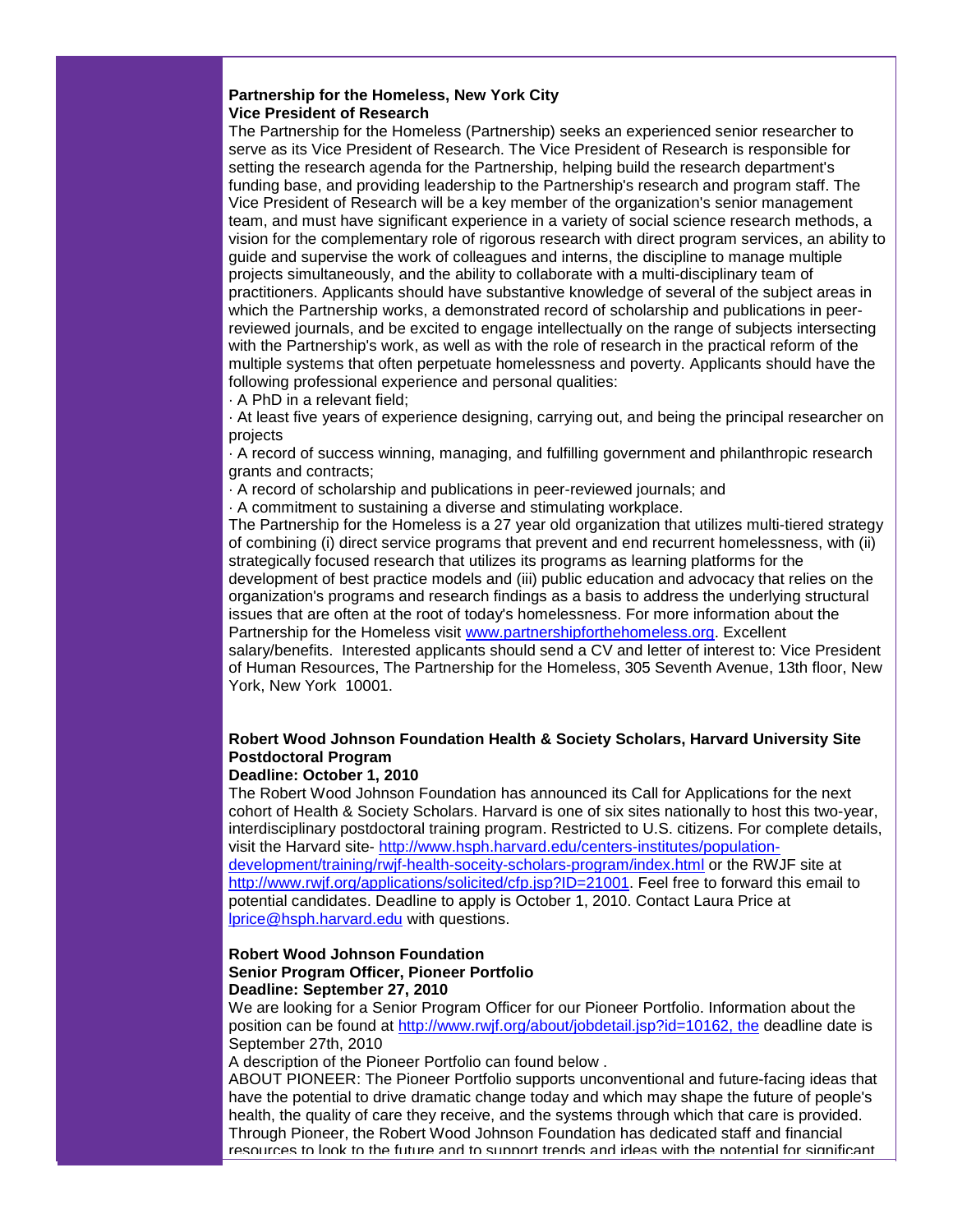health and social impact. Pioneer looks for innovators whose bold ideas and rigorous approaches move beyond incremental improvements and accelerate the quest for change. Examples of the types of programming found in the Pioneer Portfolio include:

\* Health Prediction Markets-University of Iowa business school professors teamed up with an infectious disease expert to test whether the Iowa Electronic Markets-prediction markets that aggregate information and are best known for predicting election and film box office results-can target where influenza may strike in advance. Pioneer has supported the testing of health prediction markets to forecast the spread first of domestic seasonal and, later, global avian influenza.

\* Games for Health-Digital interactive games can do so much more than entertain; they can help people adopt healthier behaviors and better manage conditions, strengthen public health, improve care delivery and more. Since 2004, Pioneer has supported the Games for Health Project to build this dynamic field and connect health and health care problems with creative solutions emerging from the games industry. And, to build evidence on whether games improve health outcomes and identify design elements that contribute to more effective games, Pioneer launched Health Games Research in 2007.

\* Strengthening Genomic Research-The realm of genomics will enable medicine to be more precise and effective in promoting health and preventing and treating illness. To strengthen the research infrastructure needed to achieve this goal, the Pioneer Portfolio is supporting Kaiser Permanente's Division of Research to develop one of the world's largest and most diverse repositories of genetic, environmental and health data. More information on the Pioneer Portfolio can be found at: [http://www.rwjf.org/pioneer/index.jsp.](http://r20.rs6.net/tn.jsp?llr=5gytkqcab&et=1103683950222&s=1&e=001-bnjQJfF5_ZTvS3MjPabINuJzTfAmi4TJUOC6JdWa1v5gi9vCfDoifGMSHTVrx1mcSyQ9PTLFrrmlBkbJnffoPJ1Gx7_K1dGqYDooUHNIP8JvcYlLtCvkLnimcFigqfM)

## **The Mount Sinai School of Medicine, Department of Health Evidence and Policy, New York City**

#### **Post-doctoral Position**

The Department of Health Evidence and Policy at the Mount Sinai School of Medicine in New York City seeks applications for a Postdoctoral Fellowship. The fellow would have an opportunity to become an integral part of several federally funded community-based participatory research projects and centers related to diabetes and obesity prevention and control. This position offers a unique experience working collaboratively with academics, community members and leaders on research that blends rigorous research with substantive community input and leadership. In addition to conducting research, there will be a focus on using existing knowledge to inform and influence policy and stimulate systems changes. There will also be ample opportunity to publish findings and present at academic conferences. We seek someone with a Ph.D. or terminal degree in health psychology, applied behavioral science, epidemiology or public health, experience with a variety of quantitative research methodologies, and in working on programs related to health policy. Additional requisite academic skills include literature review and synthesis, strong writing skills and the ability to communicate findings to audiences with a wide range of backgrounds. Individuals should have a strong focus on collaborative research and health disparities, and a commitment to working in communities of color. Stipend: up to \$55,000 per year, for two years, plus benefits and subsidized housing in Manhattan. Applicants should submit a current curriculum vita to: Carol Horowitz MD, MPH, Associate Professor, Department of Health Evidence and Policy, Associate Professor, Department of General Internal Medicine, 1425 Madison Avenue, NYC, NY 10029, [Carol.Horowitz@mssm.edu.](mailto:Carol.Horowitz@mssm.edu)

# **The Mount Sinai School of Medicine, Department of Health Evidence and Policy, New York City**

## **11A/12A Program Manager**

General Summary: Communities IMPACT Diabetes Center is a CDC REACH US funded Center aiming to eliminate racial and ethnic disparities among African Americans and Latinos with or at risk of diabetes by enacting systems, environmental and policy level change in East Harlem, New York State, regionally and nationally using community-based participatory approaches. This is a unique opportunity to conduct novel activities to better understand what is needed to eliminate disparities in diabetes, develop community-led interventions that build on local assets, and transform communities in sustainable ways that lead to better health and increased community capacity. The Program Manager for this Center will coordinate efforts of community and academic partners to conduct assessments and interventions to prevent and control diabetes. Essential Job Functions: Managing assessments, overseeing Legacy Grant review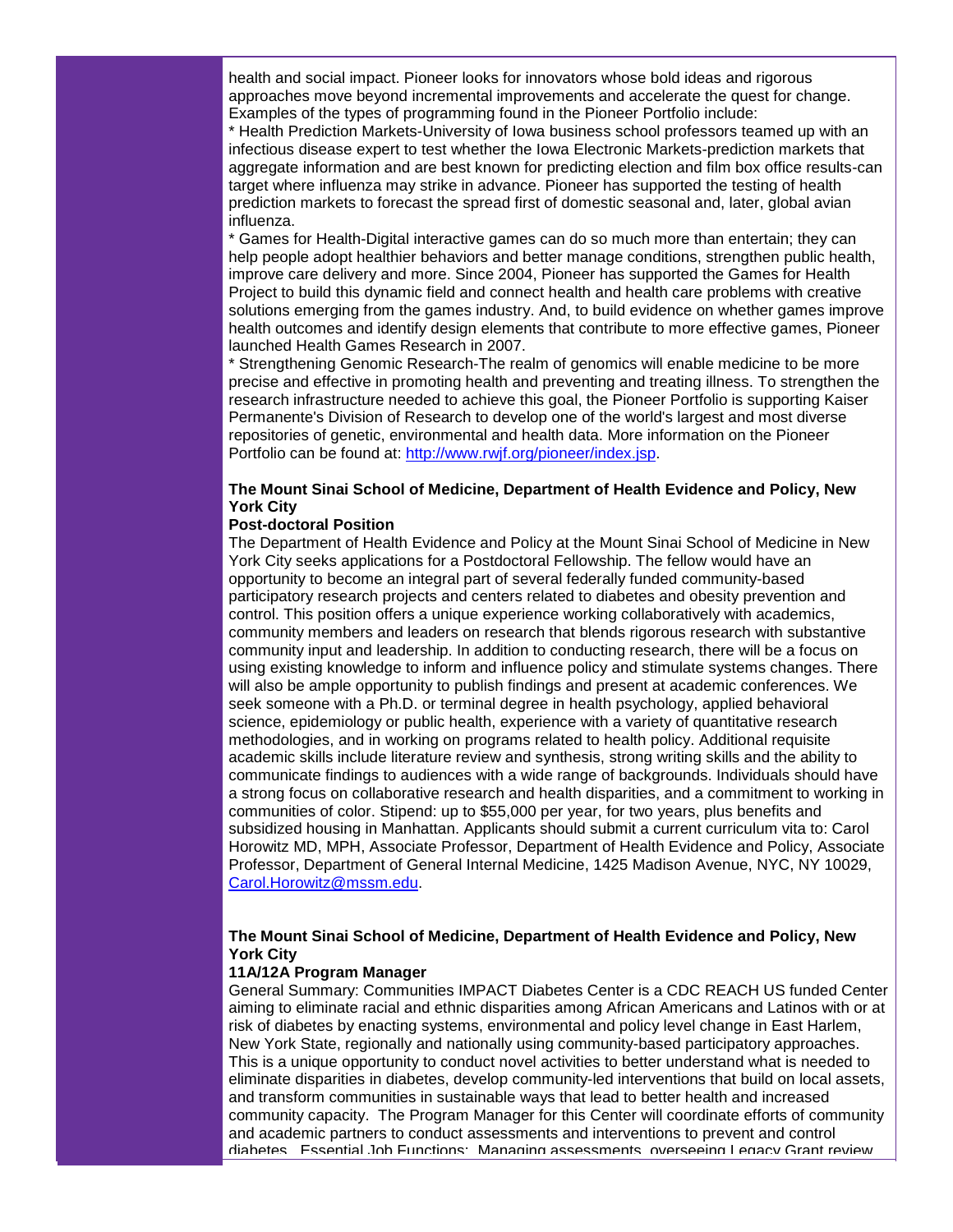and monitoring process, ensuring compliance with IRB requirements, training and supervising program assistants, project coordinators and field staff, liaison with funding agencies, and acting as the administrative arm of the program; coordinating the various stages of development of the projects; building and maintaining relationships between community representatives, community-based organizations and academics; convening coalition meetings, and writing progress reports.

Educational & Professional Training: MA/MS/MPH/MPA (Required) with at least 4 years postgraduate work experience; PhD would lead to increased leadership and academic opportunities within the Center.

This position requires a theoretical foundation and experience in research methods and strategic planning, from developing a well-defined fully budgeted project to anticipating problems and developing plans to address them during each of the various project phases. Demonstrated ability to communicate with multiple levels of staff and work with a wide range of academic and community-based organizations. Ability to meet deadlines and maintain programmatic and administrative priorities. Experience with community-based participatory research or activities, particularly in African American and Latino communities will be essential. Team-building skills are an important requirement of this position. Please email cover letter, CV, writing sample and salary history to: Rebeca Franco, MPH, Department of Health Evidence and Policy, Mount Sinai School of Medicine, 1 Gustave L. Levy Place, Box 1077, New York, New York 10029, Fax: (212) 423-2998, Email: [impactdiabetes@gmail.com.](mailto:impactdiabetes@gmail.com)

# **The University of Georgia, College of Public Health, Department of Health Promotion and Behavior**

#### **Assistant/Associate Professor Position, Tenure Track**

The Department of Health Promotion and Behavior in the College of Public Health at The University of Georgia, invites applications for a tenure-track position at the Assistant or Associate Professor level, depending on qualifications. The appointment is an academic year appointment with an opportunity to supplement salary through external funding. Minimum qualifications are: doctorate in public health, health promotion/education, or health behavior. Experience in acquiring and administering external funding, strong evidence of ability to produce and communicate research, excellence in teaching and working with students, and a commitment to cultural diversity preferred. We are interested in a public health professional, with an established research agenda with a focus in one or more of the following areas: community health, health communication, and/or social determinants of health, with a strong knowledge of research methods in health promotion. Applications will be accepted immediately and the position will remain open until filled. The position is available January, 201l. The University of Georgia is located near coastal areas, the Blue Ridge Mountains, and the City of Atlanta. Send a letter of application indicating your research area and teaching interests, a vita, and a list of four references (name, address, e-mail address, and phone number) to: Chair, Search Committee, Department of Health Promotion and Behavior, College of Public Health, 308 Ramsey Center, The University of Georgia, Athens, GA 30602-6522. For more information visit: [http://www.publichealth.uga.edulhpb.](http://r20.rs6.net/tn.jsp?llr=5gytkqcab&et=1103683950222&s=1&e=001-bnjQJfF5_bBL_m1sQIyR_In5oz8GIY6w7VyNW2d6UhDXtCg-Bef5VfLmvpBB5MGQaqE_c5qPQBAU-62l515TbyulOGKwUMkykoL-F47r24MvJjSG_5EevVIleUhVy7_)

#### **University of Wisconsin-Madison**

#### **Assistant Professor in Gender and Women's Studies**

The Department of Gender & Women's Studies at the University of Wisconsin-Madison seeks a scientist or health practitioner to fill a tenure track assistant professor position in Gender and Health. This individual will teach courses on women's health, including a large, interdisciplinary introduction to Gender & Women's Studies-"Women and their Bodies in Health and Disease." Applicants should demonstrate the ability to integrate social, economic or political analyses with biomedical knowledge and must have completed an earned doctorate by summer 2011 in a field such as public health, human biology, biological anthropology, health psychology, community nursing, medicine, or biology education. Possible areas of specialization within gender and health include: health disparities, global health, feminist analyses of health science, reproductive justice, or Lesbian/Gay/Bisexual/ Transgender /Queer/Intersex health. Principal duties of the position will include teaching and advising at the undergraduate and graduate degree levels (normally two courses per semester) and conducting scholarly research and performing University and community service as appropriate. Teaching experience is preferred and demonstrated potential for research excellence is required. Salary will be competitive. This position is fully funded through the Department of Gender & Women's Studies but a partial appointment in another unit could be arranged if the candidate desires. The Department of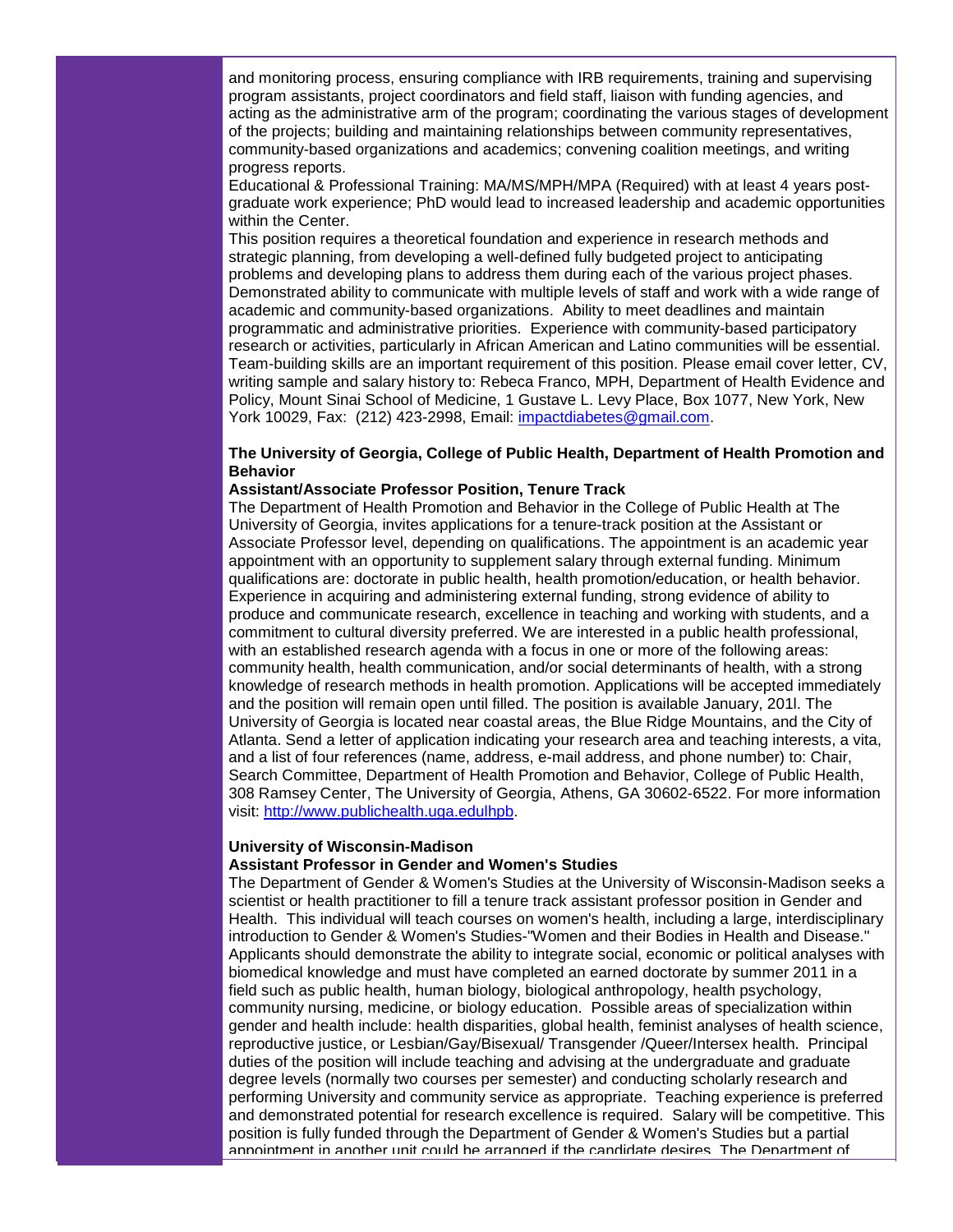Gender & Women's Studies at the University of Wisconsin-Madison is an interdisciplinary unit that offers an undergraduate degree and certificate, a Master's degree, and a Ph.D. minor, and administers the LGBT certificate. The mission of the department is to expand understanding and appreciation of gender and women's lives and experiences both historically and in contemporary societies. The department has 15 faculty members and more than 50 faculty affiliates. The University of Wisconsin-Madison campus includes a School of Nursing, School of Medicine and Public Health, and a new transdisciplinary Center for Global Health. Please send (by mail or courier only): a cover letter, CV, transcripts and 3 letters of recommendation to:

Jane Collins, Chair, Gender & Women's Studies, 3321 Sterling Hall, 475 N. Charter St., University of Wisconsin-Madison, Madison, WI 53706. We will begin reviewing applications on November 1, 2010. Unless confidentially is requested in writing, information regarding the names of applicants must be released upon request. Finalists cannot be guaranteed confidentiality. A criminal background check may be required prior to employment. The University of Wisconsin-Madison is an equal opportunity/affirmative action employer. We promote excellence through diversity and encourage all qualified persons to apply. For further information about the Gender & Women's Studies Department at UW-Madison, see our website: [http://womenstudies.wisc.edu/.](http://r20.rs6.net/tn.jsp?llr=5gytkqcab&et=1103683950222&s=1&e=001-bnjQJfF5_Y-tPcIWI4j35yCl3vWSpoNMB6-bI4BLQqdRwtk2T1oX7jaQLgxJ35WMMPwSo6A34Em6qmekjPxrIBLWX-e9S3qbty_vkQQP-DS79xWPggDoA==)

#### **[back to top](#page-0-2)**

# <span id="page-9-0"></span>**CALL FOR SUBMISSIONS**

#### **Call for Reviewers - Health Resources and Services Administration (HRSA) [http://www.hrsa.gov/grants/reviewers](http://r20.rs6.net/tn.jsp?llr=5gytkqcab&et=1103683950222&s=1&e=001-bnjQJfF5_a2L00Oxas1b6-5xXpgO7zDHHTs07KbAt7l8KxJ0wgM4vB1A6zvqRYYjKZrBXi03ucnb1Ue5uXd8_cL6RZQH7tzDFp2jSP4FZAHFv93-NlQxhSLccrHCPWb)**

Consider Becoming a HRSA Grant Reviewer! We are looking for doctors, dentists, nurses, pharmacists, nutritionists, medical/health educators, health researchers, psychologists, social workers, health administrators, allied health providers, economists, physician assistants, patient navigators, health facility architects and engineers, and others with experience in health care. Learn more -- read a letter from the Administrator. HRSA needs new and experienced grant reviewers with expertise in

- \* Health professions training
- \* HIV/AIDS
- \* Maternal and child health
- \* Organ transplantation
- \* Primary care for underserved people
- \* Rural health

Grant reviewers help HRSA select the best programs from competitive groups of applicants. Reviewers are chosen for specific grant programs, based on their knowledge, education and experience. Grant review panels are selected to reflect diversity of ethnicity, gender, experience and geography. Reviewers use their expertise to objectively evaluate and score applications against published evaluation criteria. Reviewers gain understanding of the grant-making process while enjoying the opportunity to network with colleagues. HRSA grant reviews usually are held in the Washington, DC metropolitan area and last for 3 to 5 days. Some reviews are conducted via teleconference or field reader reviews (a type of objective review approach where reviewers independently review applications from where they are based, with no group discussion of the applications). HRSA makes all logistical arrangements and pays for travel expenses and other costs. Each reviewer receives an honorarium.

## **Call for Papers - Maternal and Child Health Journal Deadline: September 10, 2010**

We are putting together a supplement for submission to the Maternal and Child Health Journal, devoted to national, regional and state-level analyses of the 2007 National Survey of Children's Health (NSCH). If you are interested in contributing to the articles for this proposed supplement, please contact either Drs. Michael Kogan [\(mkogan@hrsa.gov\)](mailto:mkogan@hrsa.gov) Reem Ghandour [\(rghandour@hrsa.gov\)](mailto:rghandour@hrsa.gov) or Ashley Schempf [\(aschempf@hrsa.gov\)](mailto:aschempf@hrsa.gov). At this point, only a proposed title, authorship list, and up to one page outlining your research are required, however data analysis results are welcome. Please send this information by September 10, 2010. The submissions will be evaluated based on contributions to the literature, soundness of proposed methods, and level of analysis (national, regional, or state). We would also welcome proposals that examine time trends and their determinants between the 2003 and 2007 National Surveys of Children's Health. We will contact you within two weeks if your topic has been selected, and a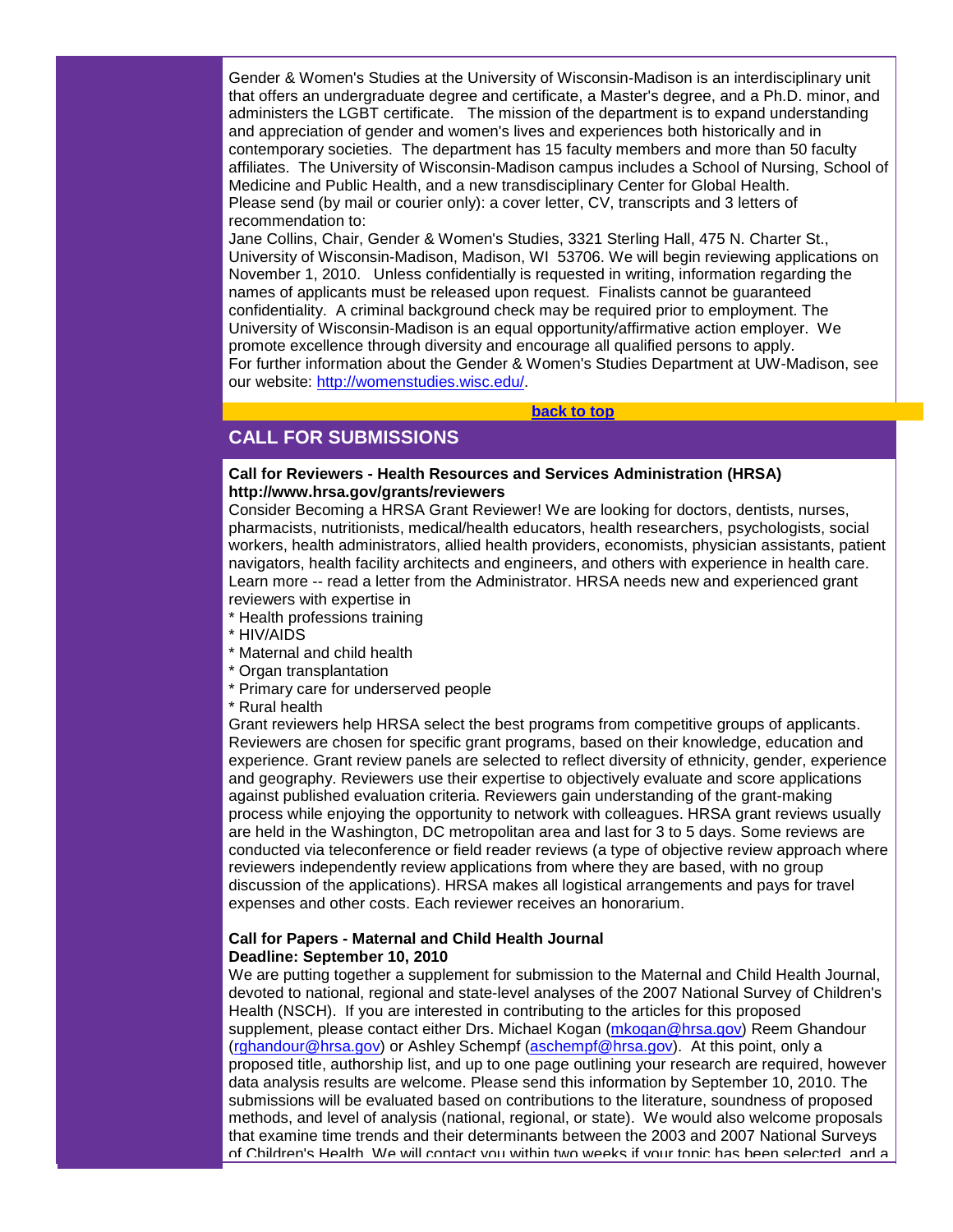schedule for completing the manuscripts will be determined. Sponsored by the Health [http://www.mchb.hrsa.gov/](http://r20.rs6.net/tn.jsp?llr=5gytkqcab&et=1103683950222&s=1&e=001-bnjQJfF5_bK53WWSEpy36nH9kUV2ENS1ADy99nNv8s2Bt9qWFBnwueWzjS8kQODo3XU3vy06IdnWMLgFnXDcJZvTVDwFKXMLJ0VgZkeFkgFxOQqASWdzQ==) Resources and Services Administration's Maternal and Child Health Bureau, the 2007 NSCH is the second such survey to be conducted and examines the physical and emotional health of children ages 0-17 years of age. Special emphasis is placed on factors that may relate to well-being of children, including medical homes, family interactions, parental health, school and after-school experiences, and safe neighborhoods. The survey includes data for 91,642 children (about 1,700 per state). The data can be accessed either through: [http://www.nschdata.org/Content/Default.aspx](http://r20.rs6.net/tn.jsp?llr=5gytkqcab&et=1103683950222&s=1&e=001-bnjQJfF5_Y6a9ZdxVUdbUg4rc5BjD-sfJxhxjOehTBFjwFkRZejw2TdHeRBDGqlhtVbI8DnRB5h32aDefTIZDG6t4s8GgoseSKuuIGwcqnwScvUGTAePYbfvhPTFi6-AELMaAIIhQY=) or [http://www.cdc.gov/nchs/slaits/nsch.htm.](http://r20.rs6.net/tn.jsp?llr=5gytkqcab&et=1103683950222&s=1&e=001-bnjQJfF5_b9Y1iI5t4JPvs2e9vknWm_ylaSI02ExrbcfNJ77QxRnLw0O2vQd8BfRse94o7_wvmNHxq6QBjnqvK30i9rjOmAe4RvF1o6bO7lWXnjrjaPg0HAQK3hAXTUIKG-EVrWK5s=) If you work in a state or local MCH department, the Health Resources and Services Administration's Maternal and Child Health Bureau and the Centers for Disease Control and Prevention are sponsoring a program to assist people with writing manuscripts for publication. If your topic is chosen, and would like assistance in preparing a manuscript on state-level data from this data set, please contact Michael Kogan.

## **Call for Nominations - Kellogg Fellows Leadership Alliance (KFLA) Matusak Courageous Leadership and Ray Gatchalian Spirit of Leadership Awards Deadline: September 15, 2010**

Every two years the KFLA uses its Forum to honor two individuals for their leadership. Through these awards we endeavor to recognize models of courageous leadership, both within our alumni network and the broader communities in which Fellows are active. Nominations for both the "Courageous Leadership Award" and the "Spirit of Leadership Award" are being accepted through September 15, 2010. **[Download the forms and nominate someone today!](http://r20.rs6.net/tn.jsp?llr=5gytkqcab&et=1103683950222&s=1&e=001-bnjQJfF5_b6EVa2VarFEfCkMdSAIc8bzHMRRgFge4Ujv0AlH-UBJcKj_euVnrJMNNVCfPOiX72qmI5j1W6Svbd5mUU6CFTczE90VKYFo3o4XYwLhsbEh2xYtGRMGY9cDSymZZiF7Hc=)**

#### **Call for Abstracts -- African Regional Conference on Community University Partnerships and Community Based Research Cheikh Anta Diop University**

**Dakar, Senegal**

**March 25-26, 2011,** 

## **Deadline: September 30, 2010**

The Cheikh Anta Diop University of Dakar (UCAD) in collaboration with The Community University Partnership Programme (CUPP) at the University of Brighton and the Sub-Saharan Africa Participatory Research Network (REPAS) are organizing a conference on Community University Partnerships. The conference will take place at the UCAD II Conference Center, Cheikh Anta Diop University Dakar in Senegal and will be presided over by the Senegalese Head of State, his Excellency President Abdoulaye Wade. Aim: The purpose of the conference is to bring together students, scholars, civil society organizations and local communities to exchange experiences and practices of community-university partnership activities with a focus on the Africa region. The conference forms part of a joint British Council funded project on Student Community Engagement for Employability and Entrepreneurship with concrete examples from the Africa Region. Themes: Within the broad theme of Community University partnerships we invite traditional academic papers, policy and practice papers and demonstration projects related (although not necessarily limited) to the following settings and sub-themes:

- \* Students participation and involvement in local empowerment programmes;
- \* Implementation of Students Research Projects in local Communities;
- \* Societal impact of student research projects in local communities;
- \* Lessons learnt from student-community interaction;
- \* Adult Education and Development in Africa;
- \* Universities and Development.

Guidelines for abstracts: Presenters are asked to submit a 300-word abstract of their presentation by September 30th 2010. The abstract should also indicate the relation of the presentation to the above themes, as well as the format of the presentation. We particularly encourage joint submissions from academics and community practitioners or from students who have participated in community university activities. Abstracts can be submitted in English or French. Please, send your abstract as a Word attachment including a short bio to: [kane\\_lamine@hotmail.com;](mailto:kane_lamine@hotmail.com) subject line: UCAD-CUPP Regional Conference/ Call for Papers Sessions. All sessions will last 90 minutes and will be designated in four categories:

- \* Workshops
- \* Dramatic presentations
- \* Paper/project presentations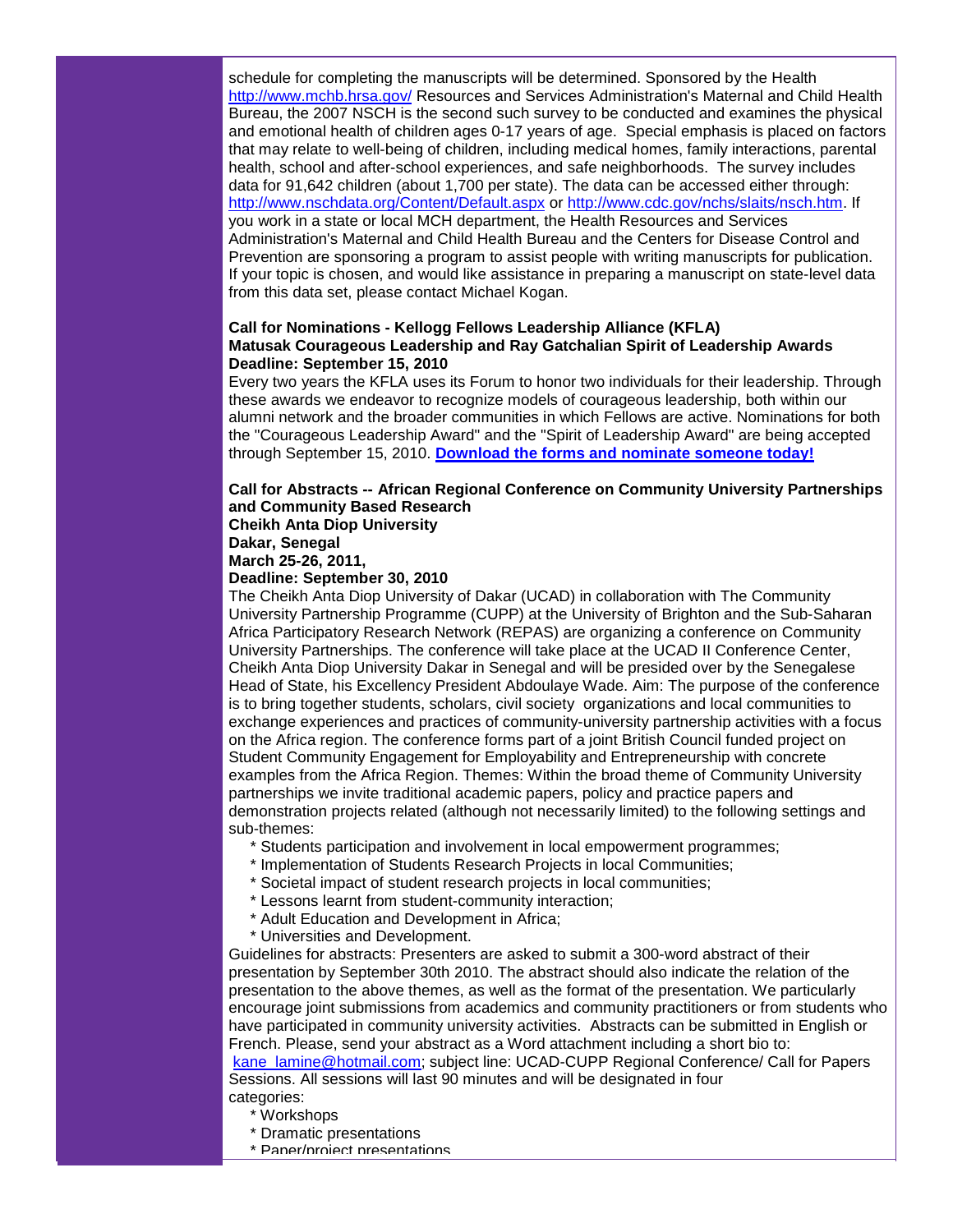#### \* Roundtables

Workshops - The goal of a participatory, experiential workshop is the involvement of workshop participants in a discussion or other exercise designed to learn, communicate, debate, etc. We encourage workshops that are led jointly by academic and community based colleagues. Workshop presentations should be limited to the first 30 minutes of the workshop period and proposals should indicate how leaders intend to involve others in discussions or activities. Dramatic presentations - This category includes a variety of dramatic representations, including theatre, video, poetry, role-playing, music, or a combination of different genres. The session should allow audience participation, be it during the performance (e.g. forum theatre) or after it. Paper/Project Presentations - These sessions are designed for people to present their research, projects, ideas, accomplishment and failures. It could be a description of a project, a completed research, a study in progress, or a theoretical discussion. Qualifying presentations will be grouped together based on subject, geography or other thematic considerations by the committee. Each session will have 2 presentations of 20 minutes each, with approximately 50 minutes for Q&A and discussion.

Roundtables - Roundtables rely prominently on the ideas of four or five panellists, facilitated by a moderator. Adequate time should be allotted for audience participation and Q&A, but it need not be the primary focus, as in a participatory workshop. Priority will be given to panels that reflect diversity of opinions, backgrounds and geography. Submission of papers: Presenters who would like their papers to be considered for inclusion in a post-conference publication are asked to send their paper before December 30th 2010. Papers should not exceed 3,500 words (excluding references).

All papers will be subjected to an anonymous, full refereeing process before publication. For more information, visit [http://bit.ly/aznUOU](http://r20.rs6.net/tn.jsp?llr=5gytkqcab&et=1103683950222&s=1&e=001-bnjQJfF5_ZjeNQrU5H8XF6YNmBAR9cyIVbAEDFYIP93CWn7ASLuuRhNd-T19Z5_sqpyvXutTnzGEJTit-JclrOdBAheS4UHi4Uc1XN02sQ=)

## **Call for Papers - American Journal of Public Health Science and Policy Issues in Environmental Justice Deadline: October 1, 2010**

The American Journal of Public Health (AJPH) intends to publish a theme issue on the science of environmental justice and health disparities and the policy applications of science to address environmental justice. Papers are invited on the following topic areas: state of the science and knowledge on factors that contribute to environmental injustice and environmental health disparities in minority, low income and tribal populations. We also invite original research papers featuring the contributions of social context to differential environmental exposures in vulnerable populations, community or population group vulnerability to environmental hazards, and risk/health impacts resulting from environmental exposures. Other topics of interest are analytic and decision-making tools and frameworks for incorporating environmental justice into environmental health policy. Case studies of successful incorporation of environmental justice principles in environmental decision making, integrated strategies in research and policy to develop effective interventions, or other promising practices are also invited. All selected authors are encouraged to consider the different categories of manuscripts as indicated on the AJPH website.

All manuscripts will undergo the standard peer review process by the AJPH editors and peer referees as defined by AJPH policy. Manuscripts will be due to the Journal on October 1, 2010, and can be submitted at [http://submit.ajph.org.](http://r20.rs6.net/tn.jsp?llr=5gytkqcab&et=1103683950222&s=1&e=001-bnjQJfF5_adDsn7mTqQm_NmoEho1rwb3mywSsGfsVSXqeMVWG9IPZ_NnGho7BesmXf61bnK8lQ-Ag2mM4ILl9kOLQTRHMYjZBv0Ean9gdc=) For more information about this supplement, please contact the guest editors at [Symposiumpapers@epa.gov.](mailto:Symposiumpapers@epa.gov) Guest Editors: Devon Payne-Sturges, DrPH, National Center for Environmental Research, US Environmental Protection Agency; Onyemaechi Nweke, DrPH, Office of Environmental Justice, US Environmental Protection Agency; Irene Dankwa-Mullan, MD MPH,National Institutes of Health, National Center on Minority Health and Health Disparities.

# **Call for Workshops -- 2011 National Farmworker Health Conference Manejo del Crecimiento (Managing Growth): Migrant Health Programs and Partners Delray Beach Marriott, FL May 11-13, 2011 Deadline: October 1, 2010**

**Submit Workshop Proposal**

Conference Overview: Health care reform will bring many changes to the health care system and will lead the way for a transformation of how health care is delivered in the United States and the territories. Community, migrant, homeless, and public housing programs will be looked upon to expand services for 45 million patients by 2015. This unprecedented growth under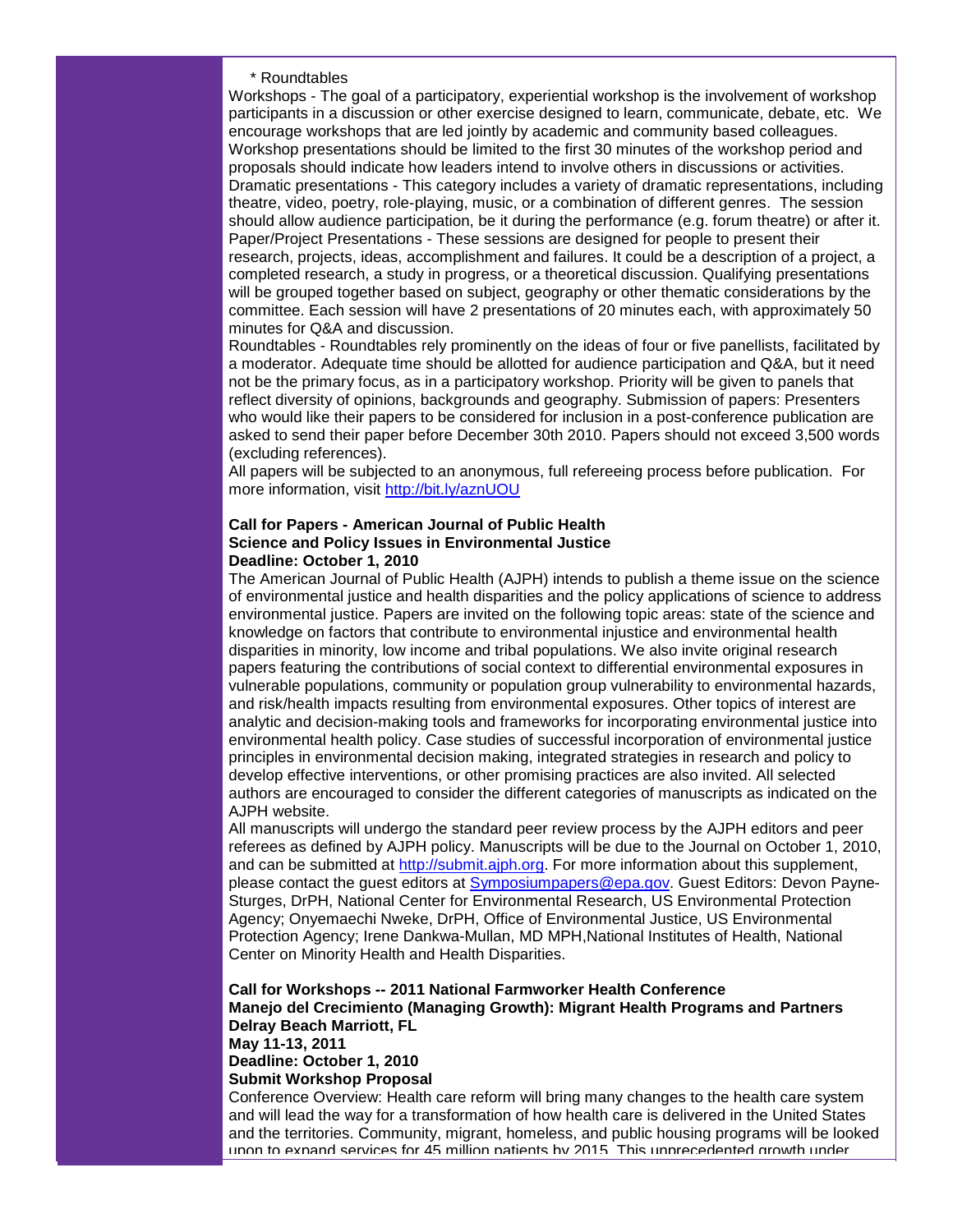health care reform will require that migrant health programs are aware of the opportunities, the challenges, and the paths to managing growth for their organizations, their patients, and their communities. We at NACHC are planning a 2011 National Farmworker Health Conference that will assist the migrant health community meet those challenges. We invite you to join us in our efforts and submit workshop proposals on the following topics and others that you may find of relevance to the migrant health programs and migrant and seasonal farmworker populations:

Program Specific

Health Care Reform (HCR)

**Portability** 

Funding Opportunities

Shortage designation

Pesticides

Occupational Saftey Health Administration (OSHA)

U.S. Department of Agriculture Programs(USDA)

Medicaid/Children's Health Insurance Program (CHIP)/Medicare

National Advisory Council on Migrant Health

Medical Homes/Accountable Care Organizations

Farmworker (FW) program partners/advocacy

Operations Specific

EHR meaningful use

Planning for growth - successful applications (migrant)

Integrated delivery services

**Outreach** 

Community Health Worker (CHW)/Promotoras

**Accreditations** 

Board

Migrant Health (MH) 101

Clinical

Performance measures

Health Plan

**Telehealth** 

Delivery models

Behavioral/substance abuse

Population Disease management

Submission Deadline: The deadline for the final round in the Call for Workshops for the 2010 National Farmworker Health (Farmworker) Conference is October 1, 2010. Submission Process: To submit your workshop proposal for the 2011 Farmworker Conference, go to www.NACHCLiveLEARNING.com and click, Submit Workshop Proposal. Or, click here. For more information, contact: John Ruiz jruiz@nachc.com or Carla Brathwaite [cbrathwaite@nachc.com,](mailto:cbrathwaite@nachc.com) or call(301) 347-0400.

#### **CES4Health.info Deadline: December 1, 2010**

Do you -- or your faculty, students or community colleagues -- have products from communitybased participatory research, service-learning or other community-engaged projects focused on immigrant and refugee health that are in forms other than journal articles? CES4Health.info is an online mechanism for peer-reviewing, publishing and disseminating diverse products of community-engaged scholarship (CES) that are in forms other than journal articles. The results of CES are often disseminated through diverse products that are accessible and useful to community members and policy makers, such as photovoice exhibits, policy briefs, educational videos and podcasts. CES also often leads to the development of tools that can assist others in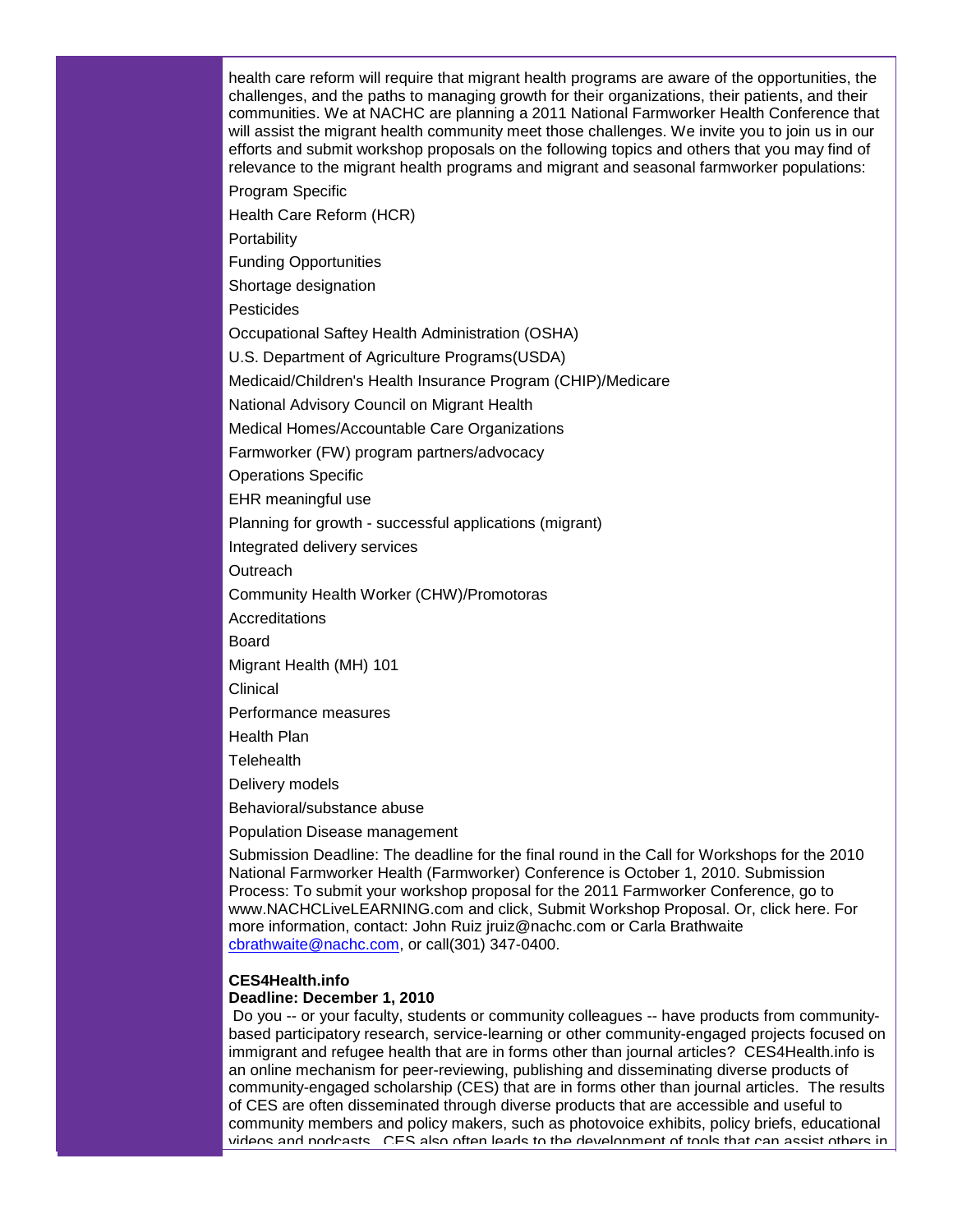implementing or adapting the project in their communities, such as assessment instruments, instructional manuals and patient education materials. For example, a journal article might present data on the effectiveness of a community intervention for increasing cervical cancer screening among Hmong women, but would not provide a detailed description of the intervention, how it could be implemented elsewhere, how to train individuals to deliver it, or how to gain the attention of policy makers who might provide resources to take it to scale statewide. This sort of information, however, in the form of products such as resource guides, training manuals, educational DVDs and policy reports, is critical to communities that may wish to act upon it. By disseminating an array of products that have been reviewed and deemed to be high quality by community and academic peers, CES4Health.infoprovides individuals working to improve health in their communities with accessible, useful information that they typically cannot find in journals. The first 20 products published through CES4Health.info including an educational film about health disparities in post-Katrina New Orleans and an evidence-based online curriculum for developing community-based participatory research partnerships - reflect the depth and breadth of knowledge made possible through communityengaged scholarship. CES4Health.infoprovides authors with a meaningful measure of impact by tracking how often their product is accessed and how it is used. Authors can note products in the peer-reviewed publications section of their curriculum vitae or resume. The Editor also notifies individuals named by the author (e.g., dean, promotion and tenure committee chair, supervisor) about the publication and the rigor of the peer review process. CES4Health.info is publishing a set of diverse products of community-engaged scholarship in immigrant and refugee health in Spring 2011. Submissions are due December 1, 2010 and involve completing an online application and uploading the product or providing a link to it. Products in English from anywhere in the world will be considered. For questions about product submission or the appropriateness of a product, visit the Author Frequently Asked Questions page at [http://www.ces4health.info/faq/author-faq.aspx](http://r20.rs6.net/tn.jsp?llr=5gytkqcab&et=1103683950222&s=1&e=001-bnjQJfF5_bdbEiKsoor1-iROhvCaCVie1ag0-1fvEKE_AD70-D1pnDB6lCIaV2q0GxUC-3MDiY4n6uHnf6WSDDsPHAGWbZBQhYwmK9iDxgyz89xH1rJR-pyolRtilnIPnky_RZnMwY=) or contact Editor Cathy Jordan at [editor@CES4Health.info.](mailto:editor@CES4Health.info) For more information about the development of this unique publication outlet, read the article CES4Health: Development of a Peer-Review Mechanism for Disseminating Innovative Products of Community-Engaged Scholarship appearing in the International Journal of Prevention Practice and Research.

**[back to top](#page-0-2)**

# <span id="page-13-0"></span>**CONFERENCES AND EVENTS**

#### **Community-based Public Health Caucus Learning Institutes at the APHA Meeting Denver, CO**

#### **November 6-10, 2010**

The Community-based Public Health (CBPH) Caucus is co-sponsoring two Learning Institutes (LI) at the upcoming American Public Health Association (APHA) Annual Meeting, being held November 6th to 10th, in Denver, CO.

(1) Shawn Kimmel, PhD, KHSP Alum, is coordinating LI #1007 titled "Building Bridges from CBPR to Collaborative Community Policymaking", which is being held on Saturday afternoon, November 6th. This LI will explore how collaborative community-driven policy design can provide an empowering bridge between research and action. It will also help participants understand how to navigate that bridge by discussing the continuum of community-engaged research and policy advocacy, and the need to structure partnerships in accord with specific kinds of community action/ research objectives, with close attention to the equitable structuring of power relationships. And for academic participants, we encourage you to include and bring with you a community representative.

(2) Community-Campus Partnerships for Health is organizing LI #2011, titled "Supporting Faculty Who Advance Social Justice through Community-Engaged Scholarship", will be offered Sunday morning, November 7th. This LI is designed to provide community-engaged faculty members, post-docs, and graduate students, who are committed to advancing social justice, with tools, tips, and strategies for successful academic careers.

You may find the details for these Learning Institutes and registration via this link: [http://www.apha.org/programs/education/edannualmtg/LISchedule.htm.](http://r20.rs6.net/tn.jsp?llr=5gytkqcab&et=1103683950222&s=1&e=001-bnjQJfF5_ah7YjFlT9183QL_Y5QQvt82MqK6L13Xvctw6HtVA7lUzHfwntd9Bamgf-bdPouomIq9o5Lue6zB1SBTim0-9Z4tAwCXHTffoQ1Ld4Su12dmYFUhGNgZ7fpD0L_P1OtkTJLUJ---9kjadKCVAvt81nR94U1sdvulfE=)

**Harlem Community & Academic Partnership Faces of Urban Health**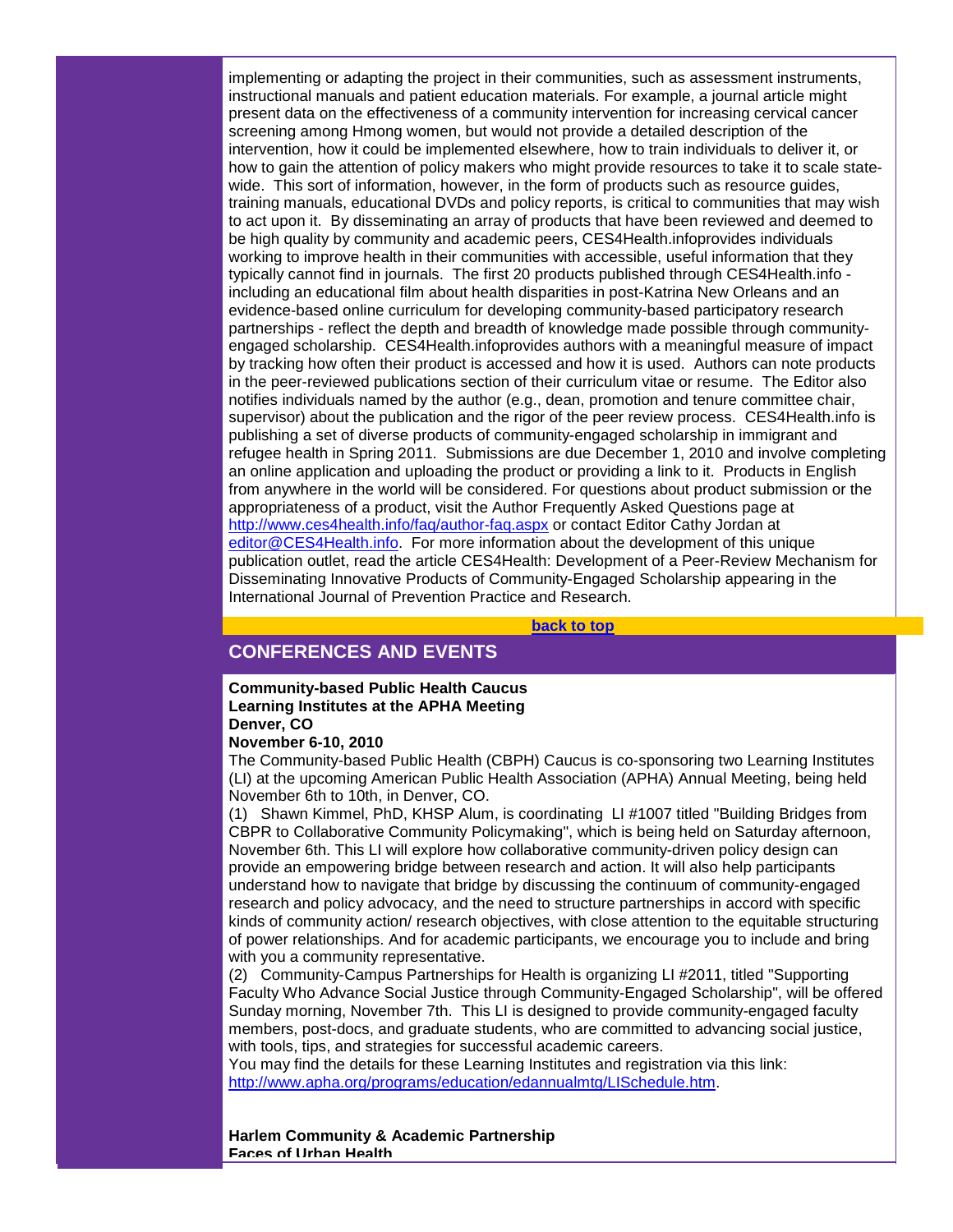**A Forum to Share Community-Based Strategies to Address Health Inequity in Urban Communities**

**New York City, New York**

**October 26, 2010 Registration is open and free!**

**TO REGISTER TO THE FACES OF URBAN HEALTH FORUM** Please click on the following link: Faces of Urban Health Forum

Also for up-to-date information on the FACES OF URBAN HEALTH FORUM please visit our blog at: [http://facesofurbanhealth.blogspot.com/.](http://r20.rs6.net/tn.jsp?llr=5gytkqcab&et=1103683950222&s=1&e=001-bnjQJfF5_a9KZHjDOlNC58tFkH6jzyIPZTBNfAVxKUayVPkYFFWNJLpY9mzrotc8o2dEk-1SUnJYOIbjPbYf2B47nNWspNtDMkqTDpJ2oTBe2SEfH9m42jXO-nj23Wl)

**FORUM OVERVIEW:** We invite community residents, advocates, and organizations to the Faces of Urban Health Forum, where we will consider together how to create and sustain community-academic partnerships, how to do rigorous and meaningful research in partnership, and how to design and promote healthier policies - both in our organizations and in our government - based upon research and community values. The old research paradigm used to address health disparities and inequity confined communities to a passive role - the research subject. At the same time, this paradigm limited researchers' ability to see the many factors that influence health in the community. Strengths, ways of knowing, values, policy barriers, were often hidden from view. The development of participatory research, where practitioners and researchers work in collaboration with communities (referred to as Participatory Action Research - PAR; Community-based Participatory Research - CBPR; Community-based Participatory Action Research - CBPAR; and Participatory Learning and Action - PLA) has led to research that directly benefits communities. What is clear is that research and action benefit when community voice is heard. The Forum is open to all community members interested in and practicing forms of action research. The Forum will include interactive workshop and platform sessions to promote the sharing of knowledge, experiences and best practices throughout the United States and globally by and among community partners in the following areas: 1) effective methods in establishing, maintaining and sustaining community-academic partnerships; 2) engagement in all phases of the research process; 3) strategies for effective administration and governance through capacity-building and collaboration among community partners already engaged in community-academic partnerships and 4) successes and challenges in designing, advocating for and implementing community-driven, evidence-based systems-level change (i.e. policy). The forum will take place at the Touro College of Pharmacy, 230 west 125th street in Harlem. The main entrance to the forum is on West 124th Street between Adam Clayton Powell and Frederick Douglass Blvds.

FORUM OBJECTIVES: FACES OF URBAN HEALTH will showcase the voices, perspectives, and experiences of community advocates, organizations and residents who participate in urban health and social research activities within a participatory research approach. By bringing together these groups in a highly participatory format, we aim to create a unique space for attendees to exchange, learn from one another, and network on their role in research process. This involves sharing stories, experiences, and enhancing skills and capacities:

· To raise awareness of effective and innovative strategies to develop and sustain community-academic research partnerships ;

· To showcase how diverse community perspectives can contribute to addressing local and global urban health and social concerns;

To create spaces for participants to develop strategies for action on common issues facing local communities

In addition to this information we would like to let you know that forum registration is open. Please click on the following link to register for the Faces of Urban Health Forum. Forum Planning Committee Member Organizations: Harlem Community & Academic Partnership, WE ACT for Environmental Justice, STEPS to End Family Violence, Manhattan HIV/AIDS CARE Network, Touro College of Pharmacy, East and Central Harlem District Public Health Office/NYC DOH, The People's Policy Institute, and the Center for Urban Epidemiological Studies (CUES) of the New York Academy of Medicine.

Faces of Urban Health Sponsors To Date: Touro College of Pharmacy, Community-Campus Partnerships for Health, Center for Multicultural and Community Affairs of Mount Sinai School of Medicine, The People's Policy Institute, Center of Excellence in Disparities Research of Weill Cornell Medical College, CUES/New York Academy of Medicine, Connect 2 Protect New York, Manhattan HIV Care Network, WE ACT for Environmental Justice, STEPS To End Family Violence

Faces of Urban Health Forum is being held in conjunction with the International Conference on Urban Health held at the New York Academy of Medicine which takes place from October 27 -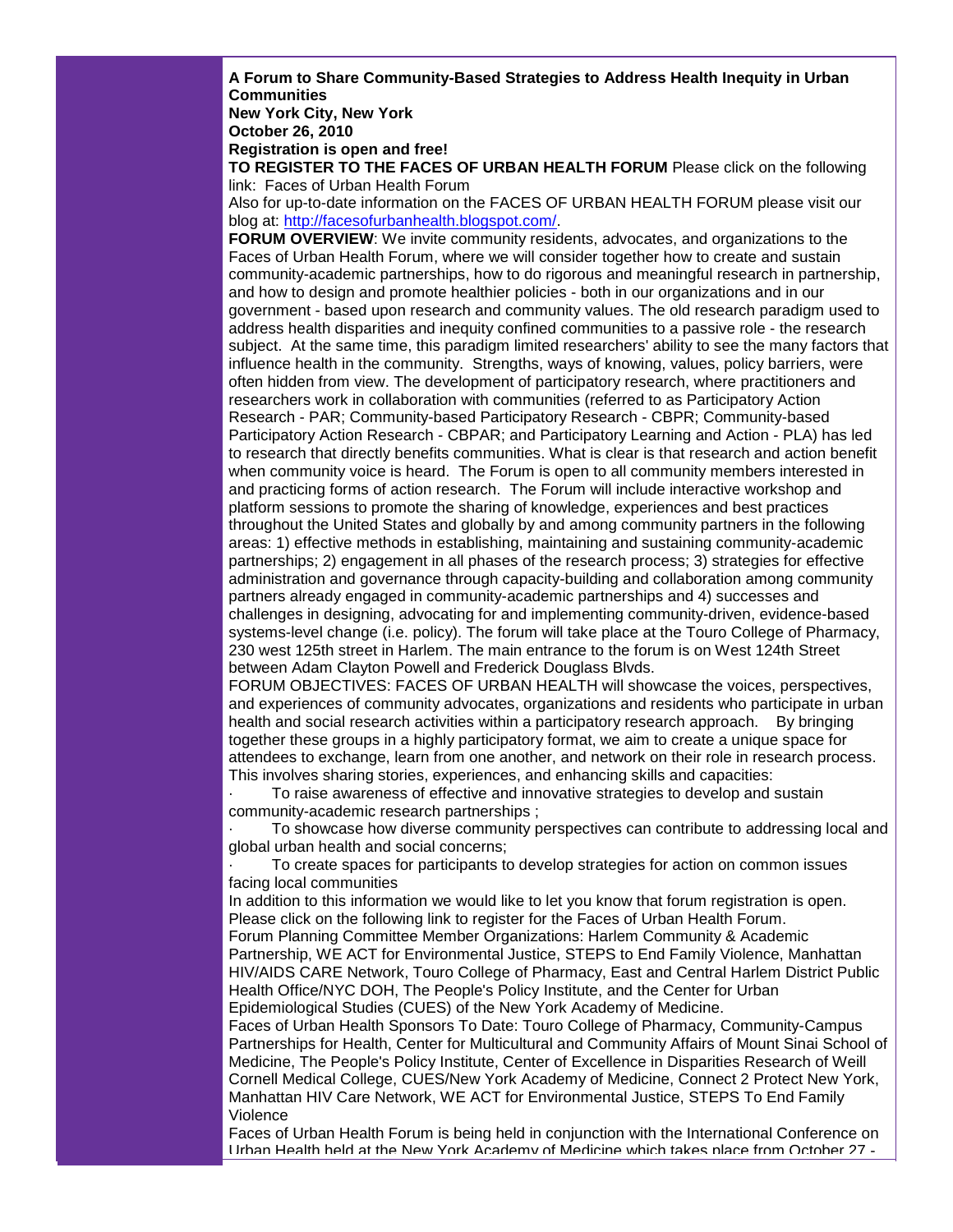29, 2010. For more information and to register separately for the ICUH conference, please visit the ICUH conference website at [http://www.nyam.org/icuh2010/.](http://r20.rs6.net/tn.jsp?llr=5gytkqcab&et=1103683950222&s=1&e=001-bnjQJfF5_ZYZT6uvh_5ih-woOKIw1c359AoPPmEd850xsnqtnJvMZVNqjGCpnVAIh3vjbf26TwrwXeMane-pWb1zSKZDHZT0ek1MGyWL0hGX2mWfNlVaA==)

#### **Joint Colloquium of the Cochrane & Campbell Collaborations Bringing Evidence-Based Decision-Making to New Heights Keystone Resort Colorado, USA October 18-22, 2010 Website: http://bit.ly/bhHdIS**

The Joint Colloquium is made possible through generous funding provided by: Agency for Healthcare Research & Quality, Department of Veterans Affairs Eastern Colorado Health Care System, University of Colorado School of Medicine, University Physicians Inc, JAMA Evidence & McGraw Hill, Jerry Lee Foundation, University of Colorado Denver Dept Dermatology, Colorado Injury Control Research Center, and Pan American Health Organization PAHO/WHO. Plenary sessions include: using evidence to deal with emergent global issues; presenting evidence effectively to practitioners & consumers; and issues of equity & inclusion of low middle income countries. Plenary Speakers: Patricia Schroeder (Keynote),Former House of Representatives, US Congress Barney Cohen,National Research Council Fiona Godlee,Editor-in-Chief, BMJ Julia Littlel, Bryn Mawr College Susan Love,Love/Avon Army of Women Mary Frances Luce,Duke University Joia Mukherjee,Partners in Health Eamon Noonan,The Campbell Collaboration Zulma Ortiz, UNICEF Argentina Prathap Tharyan, South Asian Cochrane Center Bob Wachter,University of California, San Francisco David Weisburd, Hebrew University and George Mason University

Ming Ming Zhang, Chinese Cochrane Center

# **Joint Program in Survey Methodology (JPSM) Short Courses**

The Joint Program in Survey Methodology offers a variety of short courses. JPSM plans to add short courses to the schedule throughout the coming year. Be sure to bookmark this website so you can review the updated schedule. JPSM offers **[Fellowships](http://r20.rs6.net/tn.jsp?llr=5gytkqcab&et=1103683950222&s=1&e=001-bnjQJfF5_bzUui1KDh6AVUoP7Cb-A0nA8O7B-W4pstmi3ovsau0y8RmwRbMNyd9eU-AwY_uJCLQgU0H0pAPUxqOswa-h3b7G9WNUmTtlfMn7IcWeDU4ZNzJ9xE5YpMbP4rAeCRRnkKGdHIcNOsl7WIluJ9cLDr3)** to qualified registrants from groups traditionally under-represented in the field. **[JPSM Sponsors and Affiliates](http://r20.rs6.net/tn.jsp?llr=5gytkqcab&et=1103683950222&s=1&e=001-bnjQJfF5_ZgLkHZS6uSS17xF0WhoNuh3D1aC2o2C9SoH7XHA8Mg_W61NZLp7gBvJzMY63eexJIe8fxqBFx1Og9INQvy7yXInoprXkeDcVLy0cctGTZ2dBuD2rp-OeUwKbYcd65Tl-AkgmHkt7KhbqFgsI_gHOCc)** receive special rates. **[Please click here](http://r20.rs6.net/tn.jsp?llr=5gytkqcab&et=1103683950222&s=1&e=001-bnjQJfF5_ZqEP2JwbfDcrGpO7yux8ib1vwqWCZzTXj5SkphghRC8xn--ubjmQPeprX8iTQzpeGxrb5PmG3SAnSkJriN18kc8dp6TlOVx4Bqf2_DtUAjGsQUdJYRl1eZixRGA-EAZvQ=)** to be added to the JPSM notification list. **FOR MORE INFORMATION**: Call JPSM at 800-937-9320 or email [jpsmshort@isr.umich.edu.](mailto:jpsmshort@isr.umich.edu) For Economics courses call 301-314-7911 or email

[course@survey.umd.edu.](mailto:course@survey.umd.edu) 

Online registration and payment by credit card are required. Credit card payments may be done online either at the moment of registration or post registration using the registrant registration number. Credit card payments are due before the start of the course. Check individual course descriptions for specific deadlines. JPSM online registration uses a secure encrypted connection to protect the confidentiality of your registration data. Click here for the **[Current](http://r20.rs6.net/tn.jsp?llr=5gytkqcab&et=1103683950222&s=1&e=001-bnjQJfF5_b6EVa2VarFEfCkMdSAIc8bzHMRRgFge4Ujv0AlH-UBJcKj_euVnrJMNNVCfPOiX72qmI5j1W6Svbd5mUU6CFTczE90VKYFo3o4XYwLhsbEh2xYtGRMGY9cDSymZZiF7Hc=)  [Course Schedule.](http://r20.rs6.net/tn.jsp?llr=5gytkqcab&et=1103683950222&s=1&e=001-bnjQJfF5_b6EVa2VarFEfCkMdSAIc8bzHMRRgFge4Ujv0AlH-UBJcKj_euVnrJMNNVCfPOiX72qmI5j1W6Svbd5mUU6CFTczE90VKYFo3o4XYwLhsbEh2xYtGRMGY9cDSymZZiF7Hc=)** 

**NASHP Preconference session focuses on Juvenile Justice and Medicare Working Together to Improve Systems of Care For Juvenile Justice-Involved Youth Register today and plan to attend the National Academy for State Health Policy (NASHP) preconference session titled "Working Together to Improve Systems of Care For Juvenile Justice-Involved Youth." The preconference is held during NASHP's 23rd Annual Health Policy Conference, " Implementing Health Reform: When the States Go Marching In," October 4-6, 2010, in New Orleans. This preconference will be held on Monday, October 4 at the New Orleans Marriott.**

Register for this preconference here

During this day-long session participants will have the opportunity to engage in interactive sessions that explore successful models for delivering evidence-based strategies; the role officials and policymakers have in administering these programs in a health reform environment; and promising practices that address the challenges associated with building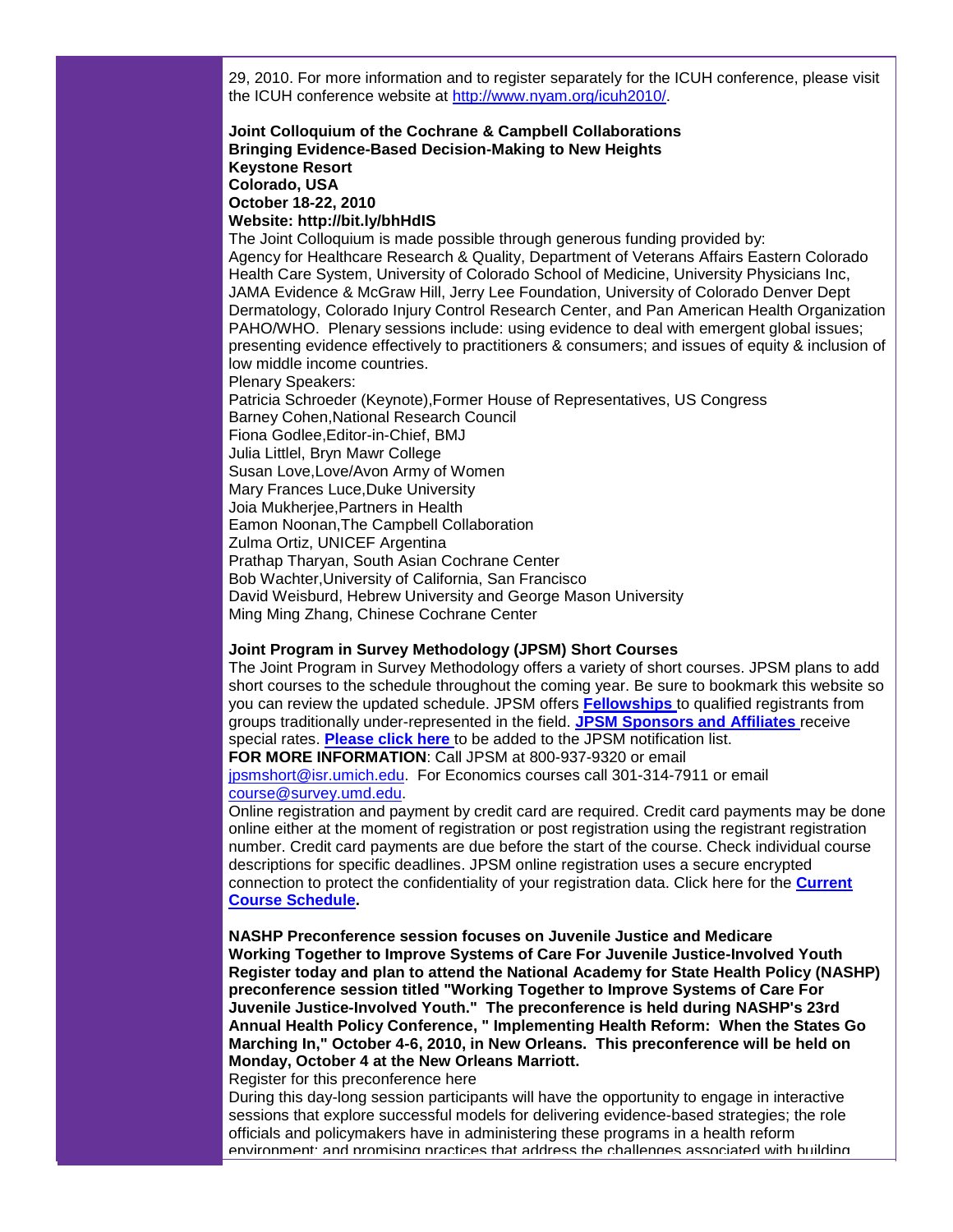state, local, and community-based collaborations. Speakers will include state and national experts working to improve the health and well-being of juvenile justice-involved youth. This preconference session is supported by The John D. and Catherine . MacArthur Foundation. Preliminary Agenda 9:30-10:00 am Registration 10:00-10:15 am Welcome and Introductions 10:15-10:45 am Answering the Call: Making the Case for Multi-System Collaboration 10:45-12 Noon The Quiet Crisis: Girls Health and the Juvenile Justice System Noon-1:15 pm Break and Lunch 1:15-2:30 pm Innovations in the Delivery of Behavioral Health Services 2:30-2:45 pm Break 2:45-4:00 pm Transitions and Re-entry: Linking Systems to Achieve Better Outcomes 4:00-4:15 pm Wrap-up and Adjourn Please contact Rachel Dolan at 202-238-3334 if you have any questions about this preconference REGISTER HERE

#### **SUNY College at Old Westbury Assistant Professor**

The Health and Society program, an undergraduate public health program with a social determinants of health focus, invites applications for a tenure-track position at the Assistant Professor level beginning Spring, 2011. Candidates able to teach biostatistics or epidemiology strongly preferred. PhD, DrPH or equivalent in public health, sociology, psychology, or other related field required for appointment as an Assistant Professor; ABD considered for initial appointment as an Instructor; salaries competitive. The successful candidate will be committed to teaching, research, and campus life. SUNY College at Old Westbury is a small, diverse public college with a mission of social justice, situated on 604 wooded acres on Long Island, 20 miles from Manhattan. Review of applications will begin immediately; we will be interviewing at the Denver APHA meeting. Send letter of application, CV, three letters of recommendation and a writing sample to: SUNY College at Old Westbury, Office of Human Resources, Search Committee: HS-APHA, P.O. Box 210, Old Westbury, NY 11568-0210. SUNY College at Old Westbury is an Equal Opportunity/Affirmative Action Employer; we especially welcome applications from members of minority groups underrepresented in academe.

## **The National Center for Farmworker Health Inc.**

**20th Annual Midwest Stream Farmworker Health Forum - Farmworker Health: 20 Years of Service and Partnerships**

**Sheraton Austin Hotel at the Capitol**

## **Austin, TX**

## **November 18-20, 2010**

Please click on the following link http://www.ncfh.org/?pid=47 to access the Stream Forum page where you can find the registration form for download, along with additional conference details. You can either fax or email it to Ramona Arredondo at: 512-312-2600 or arredondo@ncfh.org. Each paid registrant will be provided with a conference program and bag, admittance into all workshops, discussion groups, a Welcome Reception, a Dinner Reception, a daily breakfast, snacks, and beverages. Early Bird Registration Fee \$275. Standard Fee (after Oct. 22nd) \$325. Daily Registration \$200. Take advantage of the group discount. Every 3rd registrant qualifies for a FREE registration with 2 paid registrations. ALL registrations must be from the same organization and ALL registrations must be submitted at once to qualify. Cancellation: If you cannot attend, you may send a substitute. Full refunds will only be provided if cancellation is prior to November 5th. No refunds provided after November 5th. Additional Conference Information: Hotel;: Kick up your heels and relax at the beautiful Sheraton Austin Hotel at the Capitol, Austin, TX, and just walking distance from the Capitol and blocks from downtown! For reservations, please call the hotel directly at 1-888-627-8349 and identify yourself as a group member of the "National

Center for Farmworker Health-Midwest Stream Forum" when placing reservations or you can reserve your room online by going to the following link:

http://www.starwoodmeeting.com/Book/ncfh2010. Special room rates include: \$129 for single, \$139 for double, \$159 for triple, and \$179 for quadruple occupancy and are valid through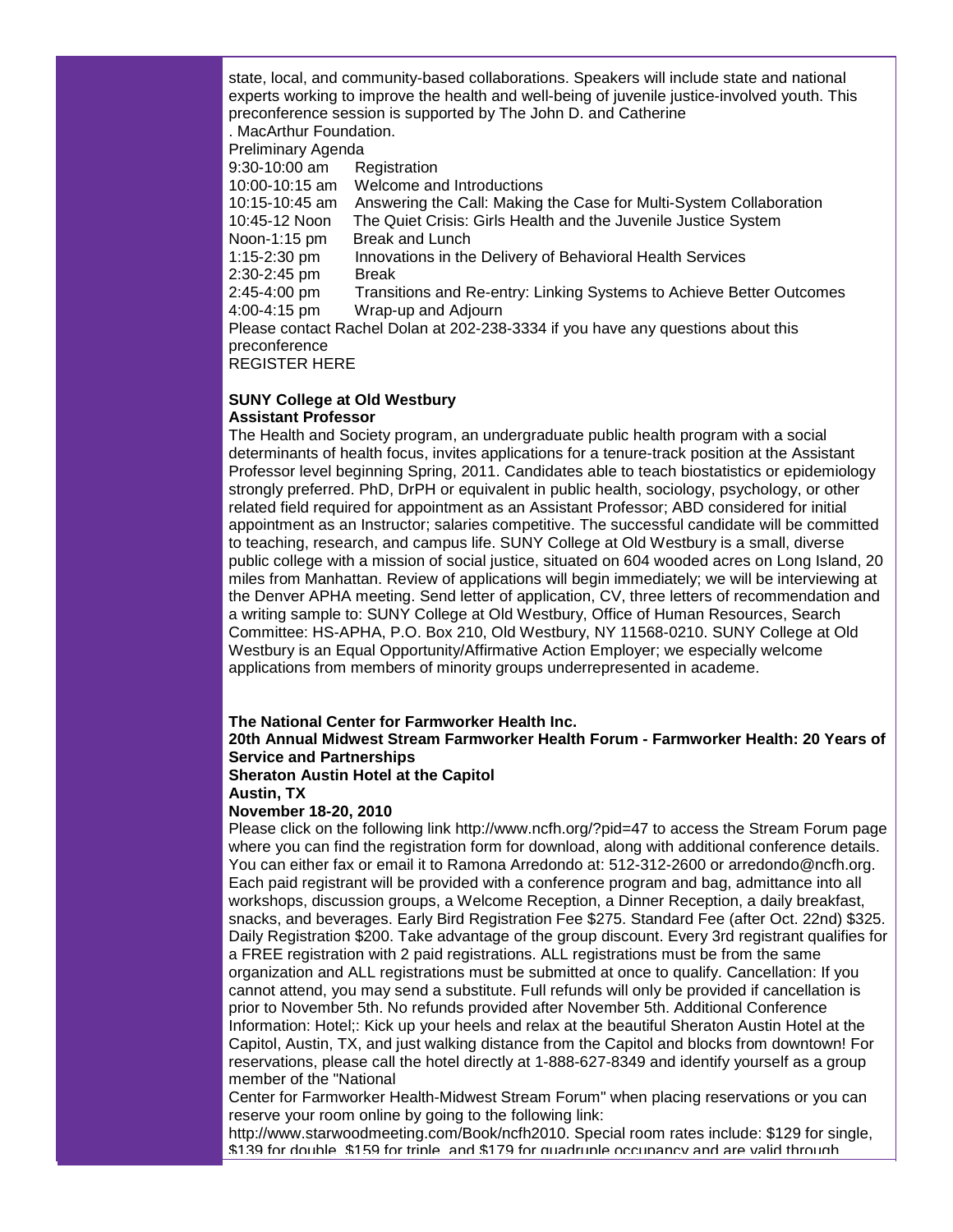October 22, 2010. Exhibitors: Do you want to promote your organization's newest products and services? Here's your opportunity. Consider being one of many exhibitors in attendance at this year's Midwest Stream Farmworker Health Forum. Interested organizations should contact Josh Shepherd at (512) 312-5463 or by e-mail at shepherd@ncfh.org. Sponsorship: We are looking for local and national organizations, companies, and agencies interested in promoting their organization within the migrant health arena to assist us with hosting and supporting different activities throughout the conference. If you are interested in sponsorship opportunities, please contact Monica Saavedra at (512) 312-5468 or by e-mail at Saavedra@ncfh.org. For additional conference information, including updates, please go to: www.ncfh.org, or contact Monica Saavedra (Conference Coordinator) at saavedra@ncfh.org

#### **The Society for Public Health Education (SOPHE) 2010 Annual Meeting Healthy People 2020: Scaling New Heights Denver Marriott City Center**

#### **Denver, Colorado**

**November 4-6, 2010**

## **Register Now! Early Bird Deadline - September 17**

#### [http://sophe.org/annualmeeting.cfm](http://r20.rs6.net/tn.jsp?llr=5gytkqcab&et=1103683950222&s=1&e=001-bnjQJfF5_awV7Ne8fyOTOSMJpaNEdRsGto52X5qad2PWHc78PZP-m1K-blr7WKN9BzmUxDNzOJ3Lkeqg0gZdNbcHtTVZ-27zz5xzmQilmJoCJTPlPH6mzfK6VgpzV5p)

Public health professionals working in disease prevention and health promotion have much to celebrate and still more to discover. At the conclusion of the Healthy People (HP) 2010 decade, we should pause to take stock of our achievements and learn from our challenges. At this conference, plenary speakers and presenters will share progress and discovery in disease prevention and health promotion, discuss goals and expectations for the next decade, and describe innovative strategies for achieving those objectives. Also, you will not want to miss out on all the celebrations as SOPHE concludes its 60th Anniversary year, and launches a new strategic plan for the years ahead!

# CONFERENCE GOALS

· Celebrate a decade of progress of the contributions of health education and health promotion to achieving the Healthy People 2010 objectives and draw on lessons learned to accelerate progress for the years ahead.

· Sharpen knowledge, attitudes, and skills of health education researchers, practitioners, and students to achieve the emerging Healthy People 2020 objectives at the international, national, state, territorial, tribal, and community levels.

· Foster innovations in health communication and education, science translation, pedagogy, policy, and community interventions across health outcomes and determinants and involving multisectoral, multidisciplinary and participatory approaches.

#### **[back to top](#page-0-2)**

# <span id="page-17-0"></span>**RESOURCES**

#### **Publications**

Combining Explicit and Implicit Measures of Racial Discrimination in Health Research *....the article has just been published, in print, in Am J Public Health* 

*it is concerned with measuring and addressing the impact of racial discrimination on health* Nancy Krieger, Dana Carney, Katie Lancaster, Pamela D. Waterman, Anna Kosheleva, and Mahzarin Banaji, Am J Public Health. 2010;100:1485-1492. doi:10.2105/AJPH.2009.159517) Objectives. To improve measurement of discrimination for health research, we sought to address the concern that explicit self-reports of racial discrimination may not capture unconscious cognition.

Methods. We used 2 assessment tools in our Web-based study: a new application of the Implicit Association Test, a computer-based reaction-time test that measures the strength of association between an individual's self or group and being a victim or perpetrator of racial discrimination, and a validated explicit self-report measure of racial discrimination.

Results. Among the 442 US-born non-Hispanic Black participants, the explicit and implicit measures, as hypothesized, were weakly correlated and tended to be independently associated with risk of hypertension among persons with less than a college degree. Adjustments for both measures eliminated the significantly greater risk for Blacks than for Whites (odds ratio  $= 1.4$ ), reducing it to 1.1 (95% confidence interval  $= 0.7, 1.7$ ).

Conclusions. Our results suggest that the scientific rigor of research on racism and health will be improved by investigating how both unconscious and conscious mental awareness of having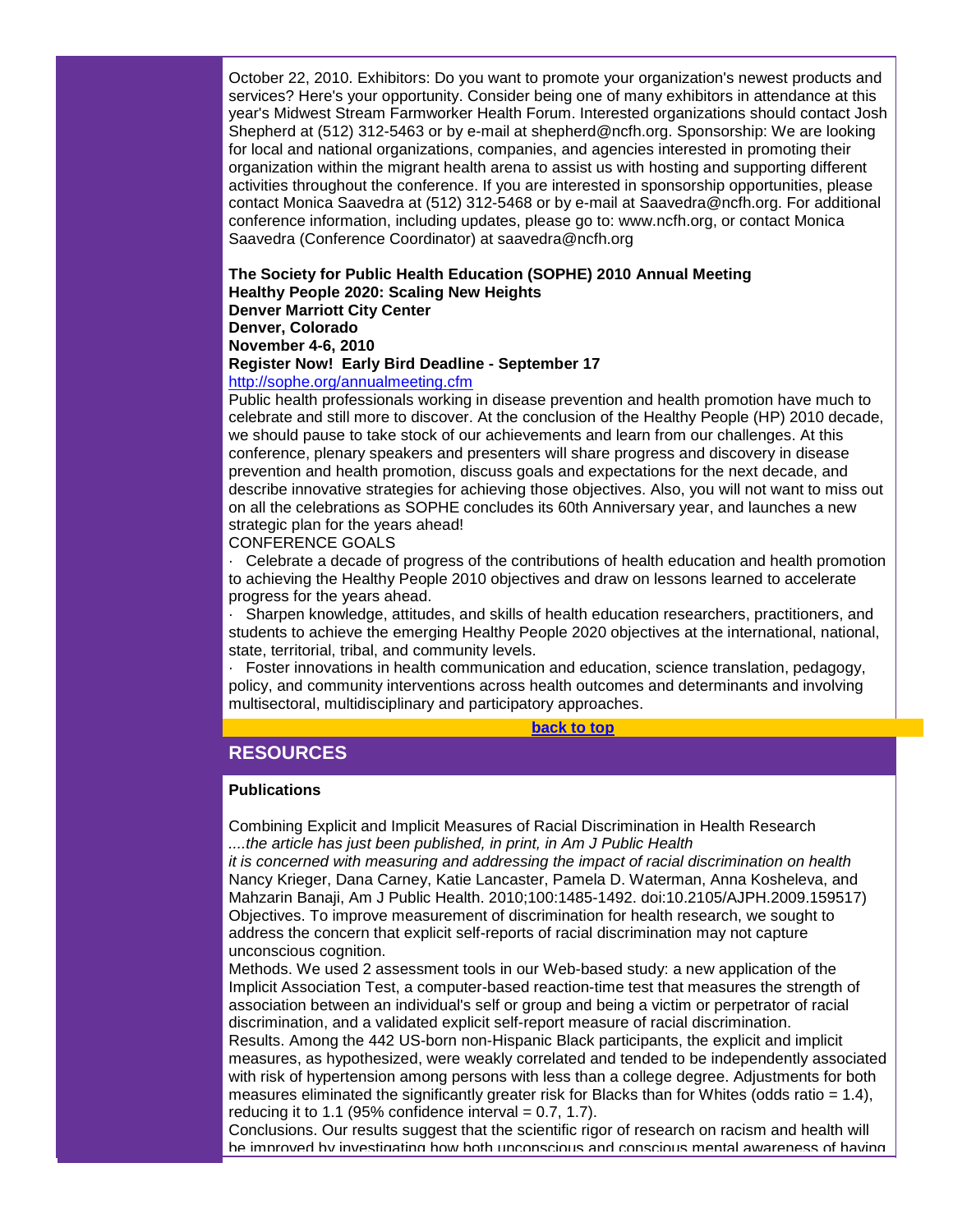experienced discrimination matter for somatic and mental health.

Communicating research for evidence-based policymaking

A practical guide for researchers in socio-economic sciences and humanities Available online PDF [60p.] at: [http://bit.ly/cySOrw](http://r20.rs6.net/tn.jsp?llr=5gytkqcab&et=1103683950222&s=1&e=001-bnjQJfF5_bL9OyBb420vk8kaxISkkR_TtqwxZ6jrb0gIsUZwzRhOwGpf3Bu1p8Pgip6V7rmyTqtlEiIq80VMaCkcloLH4LHfmecPXilQJ4=)

Directorate-General for Research, Socio-economic Sciences and Humanities EUR 24230 EN Luxembourg: Publications Office of the European Union, 2010

"...identified the key priorities for deepening communication and strengthening the transfer of knowledge and experience between research and policymaking...This publication is designed to offer an easyto-read guide which identifies the most important stages in the development of a dynamic communication strategy and which will ensure that the projects funded under the Framework Programmes make a real difference in enabling policymakers to respond to the significant challenges we face. Divided into three parts - *Concept, Policy Briefs and Practical Means* - this guide is intended to help exploit research concepts into

genuine policy action....."

Table of contents

1 The concept

1.1 Setting the scene - Strengthening cooperation between research and policymaking

1.2 The big challenge - Making research accessible to policymakers

1.3 The seventh Framework Programme - Supporting research in Socio-economic Sciences and Humanities

1.4 Defining issues - Effective identification of policy-relevant issues

1.5 Knowledge transfer - Two-way dialogue

- 1.6 Teamwork Creating the right communication and dissemination team
- 1.7 Identifying audiences The relevant target groups
- 2 The policy brief Engaging and sustaining interest
- 3 Some practical means
- 4 Ten steps towards an effective dissemination strategy
- 5 Glossary
- 6 Selected bibliography
- 7 Annexes
	- 7.1 Example of policy brief Innodrive
	- 7.2 Guidelines for project websites
	- 7.3 Example of project flyer
	- 7.4 Example of project brochure
	- 7.5 Guidelines for project final conferences

Healthy People 2020: An Opportunity to Address Societal Determinants of Health in the US The attached document Healthy People 2020: An Opportunity to Address Societal Determinants of Health in the US was just formally adopted by the Secretary's Advisory Committee on National Health Promotion and Disease Prevention Objectives for 2020 (see [http://www.healthypeople.gov/hp2020/advisory/\)](http://r20.rs6.net/tn.jsp?llr=5gytkqcab&et=1103683950222&s=1&e=001-bnjQJfF5_ZqMqebs6qlOU5nbLyi9YwcOfst7IMHA0czyOcBQbmlucqgHniZSrxVhxaH3ryRo6ssogY9PSnHJRW-JHZK8KJ7QgBHqejGQSLjYgVl7wrhi6BG33FFxWsXT5wib0WjZx-Lg7k8UEGbBA==)

#### **Pathways Magazine - Summer 2010** *A magazine on poverty, inequality, and social policy*

**Click [here](http://r20.rs6.net/tn.jsp?llr=5gytkqcab&et=1103683950222&s=1&e=001-bnjQJfF5_Y1HckyjQ7olhk65YBt-CkxD8671U5c8QDRNkoWZh8aDG2Xo9QDEhLxv-qzi9gvebAM3rRz7xESKe4hDoZQHh5Yq6GQYWkZpGsJpNuirwseXLI0GR9lOyCGoING4uc344_8nNP2kudK-NfZjuLGzkWFDIPSYFqAf8UHdsDfDzJR3_LKKuPs9Fpiyx0ghwwzp7k=) for the full PDF of the Summer 2010 issue.**

Generously supported by [The Elfenworks Foundation](http://r20.rs6.net/tn.jsp?llr=5gytkqcab&et=1103683950222&s=1&e=001-bnjQJfF5_ZKA_4epWLPs5uk-nk5Vv9nVl44NrH45gEFqFsxymrfvkNvZBvZpCEH_53X-sOielGZ5NWFy05pAXDzLSUiQJT5ECiJwOS8BevKRNhebLtCmw==)

**\*** Trends in poverty and inequality:Periodic reports on key poverty and inequality indicators

**\*** Cutting-edge research:Concise summaries of research that is changing how we understand the sources and consequences of poverty and inequality

**\*** Bold new visions**:** Must-read discussions of how labor market, poverty, and inequality policy might be rethought and changed

**\*** Debates:Leading scholars and policymakers weigh in on the crucial poverty and inequality questions of our time

Table of Contents (Summer 2010 Issue)

[Editors'](http://r20.rs6.net/tn.jsp?llr=5gytkqcab&et=1103683950222&s=1&e=001-bnjQJfF5_aaoE4DlG6hk6GHjY-j3p8g2TDaTGx0oev8NGwWcVlLgbpkl2Jcy4-_Tmq8csniB1mPyp0_4_bagq1S9ZGpYfd4V24KK0Zxu_bpypr3Qj71PoDAlVj-Cisv0OIg_7hQi3xsi1uH4libPQ4bA0Dm2fArtuRxiSjaKZwlnVpO7hiXn8QeZlav4UO0JrFQXfsyAYA=) Note by David Grusky and Christopher Wimer **Trends** 

- [Little Labor: How Union Decline Is Changing the American Landscape](http://r20.rs6.net/tn.jsp?llr=5gytkqcab&et=1103683950222&s=1&e=001-bnjQJfF5_bzMrFeD1s1qHeaWq9tetZQ3lFF38zs5opbhKIPcoj9Pr3YfrT0bJ6GOjeyb4tLGbdlluqD_Bn1fQdEFsdVKbuJzK5G0biTBIm5hWT2CTZrFSkyxhqA-B1649EIT_UONtf0YxefP1uRgjHHguJUKf05Eb-opX08tmE-pZ7h0hRpD8ac3FV5cCViUtv2aTmeLzc=)
- *Unions have been in decline for decades.* Jake Rosenfeld *details the shocking extent of this decline and its inequality-increasing effects.*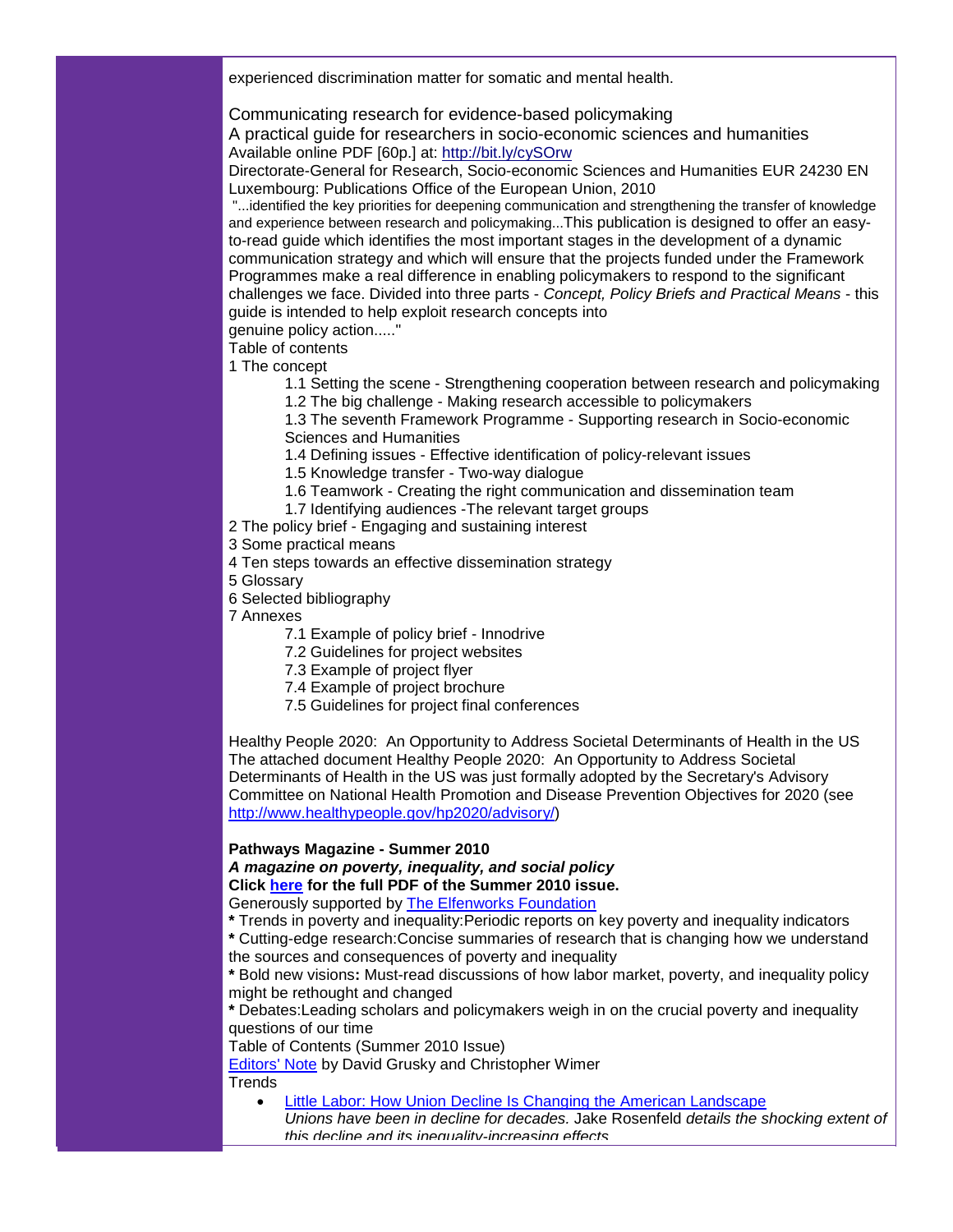Research in Brief

• [New research developments](http://r20.rs6.net/tn.jsp?llr=5gytkqcab&et=1103683950222&s=1&e=001-bnjQJfF5_aNTFYQktskS-M0eEyuxKsmAI2_A-8cSXzPaxUjsuiI4jFpPiJTuwlhpCfxFaDecSm70zVVzzyKQckfV7bPzliPMSpL3W2sJFGECzTE4IPiXRtdUihU8cenm3yRQZkOouvkG0TxBRYXSwUPMAVaZswpf6cx7o00lgcmghpi5kveJaR42hnCt-Y-)

*The surprisingly beneficial effects of teenage motherhood; an unlikely source for the increasingly positive views of gays and lesbians; the mental health of kids who "shoot for the stars"; and other cutting-edge research.*

Is This Executive Paid Too Much? New Ideas for Reforming Executive Pay

• [Tackling the Managerial Power Problem: The Key to Improving Executive](http://r20.rs6.net/tn.jsp?llr=5gytkqcab&et=1103683950222&s=1&e=001-bnjQJfF5_ZZYZZ1o6uzCgk8bMsHPsHrXA4YinEy2fdEjGqozyjKyBXBVGZCEIanuAqfTOmP2dydz1VObnkykJNP2z35oOFa-Ai9WUD7s61bGP0Vqn5ju00lDjVGmYkhT7cNZcbW9h8IxRpdCYqFWWV2EeGKV00DJl7boNt1JkipbPx-3mri0wIN1G8yLBL5HL9wZquEULU=)  **[Compensation](http://r20.rs6.net/tn.jsp?llr=5gytkqcab&et=1103683950222&s=1&e=001-bnjQJfF5_ZZYZZ1o6uzCgk8bMsHPsHrXA4YinEy2fdEjGqozyjKyBXBVGZCEIanuAqfTOmP2dydz1VObnkykJNP2z35oOFa-Ai9WUD7s61bGP0Vqn5ju00lDjVGmYkhT7cNZcbW9h8IxRpdCYqFWWV2EeGKV00DJl7boNt1JkipbPx-3mri0wIN1G8yLBL5HL9wZquEULU=)** 

Lucian A. Bebchuk *and* Jesse M. Fried *argue that executive pay exceeds its fair market level and that stockholders can rein it in only if their power is increased.* 

• What's Right, What's [Wrong, and What's Fixable: A Dispassionate Look at Executive](http://r20.rs6.net/tn.jsp?llr=5gytkqcab&et=1103683950222&s=1&e=001-bnjQJfF5_bcUA37uGL71RNBnF6rE6aYfZO7S6B5ZhKQC_4EN7pmlXU-v5kgQQm0fITo5HIpITZRJQCmuDlmrZjitaGCnA_QPDqgZhjo_qEkqft_FCgMCtLInpaqDv183jn-n_OkK1KbOm7jcuIhtFbQtDlcy1WNg7efhW8gt74Nti4osDYlAb8js2FO1hEyoUS5DnH5JyM=)  **[Compensation](http://r20.rs6.net/tn.jsp?llr=5gytkqcab&et=1103683950222&s=1&e=001-bnjQJfF5_bcUA37uGL71RNBnF6rE6aYfZO7S6B5ZhKQC_4EN7pmlXU-v5kgQQm0fITo5HIpITZRJQCmuDlmrZjitaGCnA_QPDqgZhjo_qEkqft_FCgMCtLInpaqDv183jn-n_OkK1KbOm7jcuIhtFbQtDlcy1WNg7efhW8gt74Nti4osDYlAb8js2FO1hEyoUS5DnH5JyM=)** 

Alex Edmans *and* Xavier Gabaix *suggest that increasing executive pay mainly reflects the real value of executives. But they also advocate for reforms that would induce executives to attend more to long-term profits and value.* 

• [A Remedy Worse than the Disease: Why Higher Taxes are Better than Pay Caps](http://r20.rs6.net/tn.jsp?llr=5gytkqcab&et=1103683950222&s=1&e=001-bnjQJfF5_buxCXFCGr8xlrYEoOJj4xEovATwAPoymsHqoFWDiit1wjNevCo3r_hAJsGvhV2GknWO4pW6EPV5cuB7i8VGBwAZcsOBRR2ETs6nEdUrm7fyb5ahp_hRazlqE9U2pRgNkPuAStFHpgdrh34By-7eoJAkq4YmXJmyxB_cuA5sEqE74bOfX2ryzjFXpvykm2xKF0=) Robert H. Frank *concludes that even if the dramatic increase in pay can be explained by simple market dynamics, it is still corrosive to American society and should be addressed by taxing excessive pay.* 

Interventions

- [Spotlight On...Homeboy Industries](http://r20.rs6.net/tn.jsp?llr=5gytkqcab&et=1103683950222&s=1&e=001-bnjQJfF5_bbtKgHnxb7SSxe56YgjjnYO9F_RwRAvyAI_RicRScBoK_cikToWpUL2TBbQ58tCDHa_gDk2xMa9XhdLsKadXXc4EHd10THJ2HOd9cUk8qascfXwCpfAuAYzgHvdpS-TI9f84QnbwvVRqnM7afnX7yljvPYmLUAgO-PHVBl9m_JwVzv_iLd-6TlJnxAha5J9yA=)
	- Erin Cumberworth *talks with Father Gregory Boyle, head of Homeboy Industries, about his much lauded gang intervention program - and its recent troubles. Will this venerable program be another casualty of the recession?*
- [Crisis No More: The Success of Obama's Stimulus](http://r20.rs6.net/tn.jsp?llr=5gytkqcab&et=1103683950222&s=1&e=001-bnjQJfF5_ZbjXx-yvmHVQGnqqQF8vq8qrz5ABqvsDHdGWlYjr9QuZnXpxvEDtKEqf_3e5-dpoG0SzwTzwL_ir-2fULvFQQA5jB_vgdb_eizK0J3YmvaFEY9JANBXovmMevw8sawojsHm-jxnPreW72cbtwF7IaOqd8u4nA2XLirW3gOGj-rB_R1mYU0Q4I8yAp5aDD3a0c=) Program *Critics have recently argued that the U.S. stimulus failed to turn back the recession.*  Gary Burtless *lays out what the stimulus has and has not accomplished.*
- [Paying for Good Behavior: Does New York City's Experiment with Conditional Cash](http://r20.rs6.net/tn.jsp?llr=5gytkqcab&et=1103683950222&s=1&e=001-bnjQJfF5_bXayvW4VZPnwR7um4D0S8CZSss-LuyiLu0OWAClY8AeeZE4NnQuvsfNtAxCKO0eJNGbY-hW2-3gFDhICUUpwyclbpW0qF5cdxWiefBDH1kDiBBADwX_BkRlWB28b6_O2zmTNq7YhBmIyYRni7RRqRiGOfDul2mab-YM_UyAAlhnnEP7TArt0Ppj1w-PGGmT-A=)  [Transfers Offer Lessons for the Safety Net in the United States?](http://r20.rs6.net/tn.jsp?llr=5gytkqcab&et=1103683950222&s=1&e=001-bnjQJfF5_bXayvW4VZPnwR7um4D0S8CZSss-LuyiLu0OWAClY8AeeZE4NnQuvsfNtAxCKO0eJNGbY-hW2-3gFDhICUUpwyclbpW0qF5cdxWiefBDH1kDiBBADwX_BkRlWB28b6_O2zmTNq7YhBmIyYRni7RRqRiGOfDul2mab-YM_UyAAlhnnEP7TArt0Ppj1w-PGGmT-A=) *It is unpopular to argue that the poor should be paid to engage in positive behaviors, but* Gordon Berlin *and* James Riccio *show how this radical strategy just might be working in New York City.*

If you were forwarded this message and would like to request your own subscription to Pathways, click [here.](http://r20.rs6.net/tn.jsp?llr=5gytkqcab&et=1103683950222&s=1&e=001-bnjQJfF5_b_WblQcyVLcpUlRurW3hsxYTqsqB4D1EbH7F0MNxM9X5DDsw36XAD2tbiRtraoV7XjVzm6BfYJG0fSog9GMI4-E1LgpTzrk0qLDKjY2Vf1ZsRE0SrnN4RfJyxd46nDuVSd84TePeOZscPef7PN421lnzCLBIBYLljY8a3ZhvuoPw==) It's free!

[Patient Protection and Affordable Care Act of 2010:](http://r20.rs6.net/tn.jsp?llr=5gytkqcab&et=1103683950222&s=1&e=001-bnjQJfF5_auZTGPLoa7QcHIJMWmjDol6mUyCltoq_YFCI_Eu1H-BYoa5UQLeKnwZHAmmf0AKYrmLafrc2GWwasL057WdhTJaCpBKMpw-LLeS0LqPDi3qEigZpcysLBrCKARDrL6ammyHNOQAOp6CRpkw4qmmEVzP2S6KuxEzw7JtGXACVH9p4JnlAUtjpNU) Advancing Health Equity for Racially and [Ethnically Diverse Populations](http://r20.rs6.net/tn.jsp?llr=5gytkqcab&et=1103683950222&s=1&e=001-bnjQJfF5_auZTGPLoa7QcHIJMWmjDol6mUyCltoq_YFCI_Eu1H-BYoa5UQLeKnwZHAmmf0AKYrmLafrc2GWwasL057WdhTJaCpBKMpw-LLeS0LqPDi3qEigZpcysLBrCKARDrL6ammyHNOQAOp6CRpkw4qmmEVzP2S6KuxEzw7JtGXACVH9p4JnlAUtjpNU)

Joint Center for Political and Economic Studies

[http://www.jointcenter.org/hpi/sites/all/files/PatientProtection\\_PREP\\_0.pdf](http://r20.rs6.net/tn.jsp?llr=5gytkqcab&et=1103683950222&s=1&e=001-bnjQJfF5_auZTGPLoa7QcHIJMWmjDol6mUyCltoq_YFCI_Eu1H-BYoa5UQLeKnwZHAmmf0AKYrmLafrc2GWwasL057WdhTJaCpBKMpw-LLeS0LqPDi3qEigZpcysLBrCKARDrL6ammyHNOQAOp6CRpkw4qmmEVzP2S6KuxEzw7JtGXACVH9p4JnlAUtjpNU)

The new health care reform law establishes a strong foundation for eliminating persistent racial disparities in the U.S. health system, but more needs to be done to expand opportunities for good health for all, according to a report released today by the Joint Center for Political and Economic Studies and the National Health Policy Training Alliance for Communities of Color. The report, *Patient Protection and Affordable Care Act of 2010: Advancing Health Equity for Racially and Ethnically Diverse Populations*, identifies areas where the new law may significantly improve health and health care access and quality and reduce health inequities, as well as areas where more work is needed to fully eliminate inequities.

In it, the authors, Dr. Dennis Andrulis of the Texas Health Institute (THI) and an Associate Professor at the University of Texas School of Public Health, Nadia Siddiqui of THI, Jonathan Purtle of Drexel University School of Public Health, and Dr. Lisa Duchon of Health Management Associates, said the new law "has the potential to seed, promote and guide diversity initiatives in this country for decades to come."

In earlier reports, the Joint Center has pointed to racial and ethnic health inequities that are present in the form of higher rates of infant mortality, disease and disability, and premature mortality among some racial and ethnic minorities relative to national averages. A large and growing body of scientific research demonstrates that the causes of these inequities are linked to differences in socioeconomic status, environmental risks and exposures, occupational exposures, health behaviors, and access to health care.

This new report analyzes the health reform law for its potential to address these inequities. It examines both the general provisions of the law, such as health insurance expansions and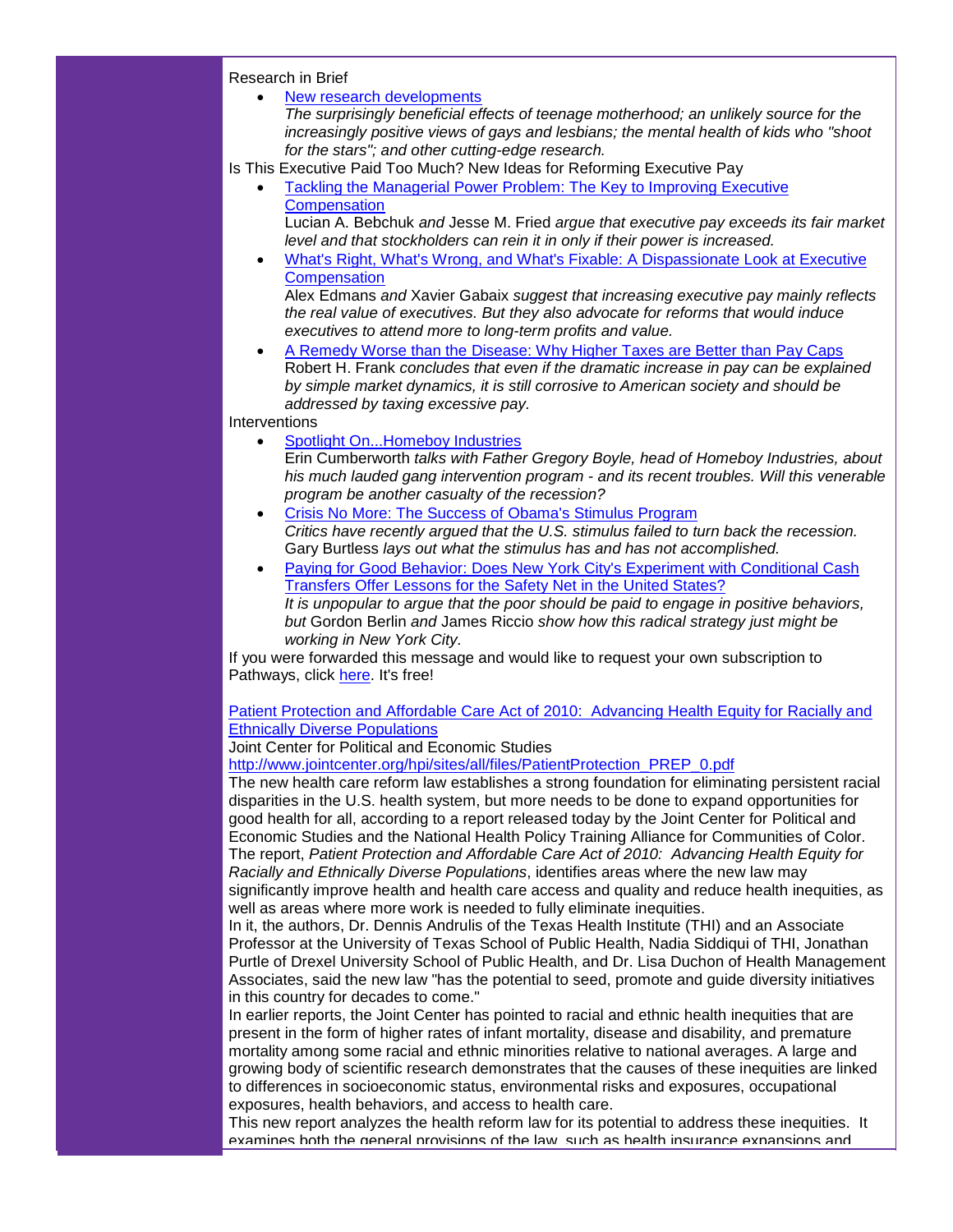reforms, as well as equity-specific provisions, such as efforts to improve federal health data collection and improve both the diversity, cultural and linguistic competence of the health workforce. "The breadth of the health care reform law offers an unprecedented opportunity to reduce racial and ethnic inequities. However, its depth is still uncertain," said Dr. Andrulis. "With additional specificity and appropriations, the law will make enormous strides to improve timely access to high-quality health care, free from barriers related to culture, language, income and geography. The law will also go a long way toward ensuring that many populations receive culturally-appropriate health information, and that practitioners will receive appropriate training to address the needs of diverse populations. These and related provisions in the law are central and essential for promoting health equity." The report also pointed to provisions in the law that will increase the nation's focus on and investment in health promotion and disease prevention. This includes both clinical preventive services, as well as community-based primary prevention to ensure that all communities are conducive to good health. Dr. Brian Smedley, Vice President and Director of the Joint Center Health Policy Institute, cautioned that the strengths of the new health reform law will not by themselves reduce racial inequities. "Going forward, policymakers will have to make the reduction of health inequities a top priority in the implementation and administration of the new law, because doing so is essential to achieving its stated goals of expanding insurance coverage, improving the quality of health care, and reducing the costs of care," he said. "This report identifies issues that will be important for eliminating health inequities as the health reform law is implemented, and highlights questions and directions for future legislation and policy," said Ralph B. Everett, President and CEO of the Joint Center. The report is available at the Joint Center's website at [www.jointcenter.org/hpi.](http://r20.rs6.net/tn.jsp?llr=5gytkqcab&et=1103683950222&s=1&e=001-bnjQJfF5_ZnwEqdiBe8fgQqn6xm-xKpE82f63kkBp-ROU06_GZhGkLPJs7Z5g-pJrX35bz7pTzRMKGdiUoYCvpqF6Ysf87vGNUGHe-bTTEgxPyrNaPy1jP5Yz5j39rVRqHf12QS5FVHeDXPdpZM9-zLcMQjMYcugk9twmkNJH0LUCXCCCNhFMGmrM5Jcfy9)

#### [Social Determinants of Health and Health Disparities: An Approach to Message Translation](http://r20.rs6.net/tn.jsp?llr=5gytkqcab&et=1103683950222&s=1&e=001-bnjQJfF5_a4dJH4KtDJ_bqUd-1qDwwi_TJuuLBPgKJ9UIvh94VG4MMVOLqp6diz9wsLrDIr1XUhfzWrMXnZT_eky9q9beAe6MKgFzR6afedigullkVKMzffO_I0xlgsp7pbl9aF2a2ICauYO9u6bA==) Robert Wood Johnson Foundation Issue Brief

The Robert Wood Johnson Foundatio**n** published an issue brief called Breaking through on the [Social Determinants of Health and Health Disparities: An Approach to Message Translation](http://r20.rs6.net/tn.jsp?llr=5gytkqcab&et=1103683950222&s=1&e=001-bnjQJfF5_a4dJH4KtDJ_bqUd-1qDwwi_TJuuLBPgKJ9UIvh94VG4MMVOLqp6diz9wsLrDIr1XUhfzWrMXnZT_eky9q9beAe6MKgFzR6afedigullkVKMzffO_I0xlgsp7pbl9aF2a2ICauYO9u6bA==) that explores the challenge of conveying the importance of social determinants to leaders. This publication provides ways to translate the wide-ranging, highly specific, and technical information about social determinants and health disparities into language that will resonate with a diverse group of leaders.

**SUPPORT Tools for evidence-informed health Policymaking (STP) Norwegian Knowledge Centre for the Health Services - Oslo, Norway Editors Andrew D Oxman, John N Lavis, Simon Lewin, Atle Fretheim Report from Norwegian Knowledge Centre for the Health Services (Nasjonalt kunnskapssenter for helsetjenesten) No 4-2010. ISBN 978-82-8121-334-0 ISSN 1890-1298**

#### **Available online PDF file [283p.] at: [http://bit.ly/95XQyo](http://r20.rs6.net/tn.jsp?llr=5gytkqcab&et=1103683950222&s=1&e=001-bnjQJfF5_ae8_zEAePa1CKazGQbrW-B5bKFFCbSisPmbp0tQffzuyOVxjD_0lyR5IQWzXN5BpWX4hO4UdtC1vB_MC2gsR3NLCePnvJ_oR8=)**

"......Knowing how to find and use research evidence can help policymakers and those who support them to do their jobs better and more efficiently. Each chapter presents a proposed tool that can be used by those involved in finding and using research evidence to support evidenceinformed health policymaking.

The book addresses four broad areas:

1. Supporting evidence-informed policymaking

2. Identifying needs for research evidence in relation to three steps in policymaking processes, namely problem clarification, options framing, implementation planning

3. Finding and assessing both systematic reviews and other types of evidence to inform these steps, and

4. Going from research evidence to decisions.

Each chapter begins with between one and three typical scenarios relating to the topic. These scenarios are designed to help readers decide on the level of detail relevant to them when applying the tools described. Most chapters are structured using a set of questions that guide readers through the proposed tools and show how to undertake activities to support evidenceinformed policymaking efficiently and effectively. These activities include, for example, using research evidence to clarify problems, assessing the applicability of the findings of a systematic review about the effects of options selected to address problems, organising and using policy dialogues to support evidence-informed policymaking, and planning policy monitoring and evaluation. In several chapters, the set of questions presented offers more general guidance on how to support evidence-informed policymaking. Additional information resources are listed and described in every chapter. The evaluation of ways to support evidence-informed health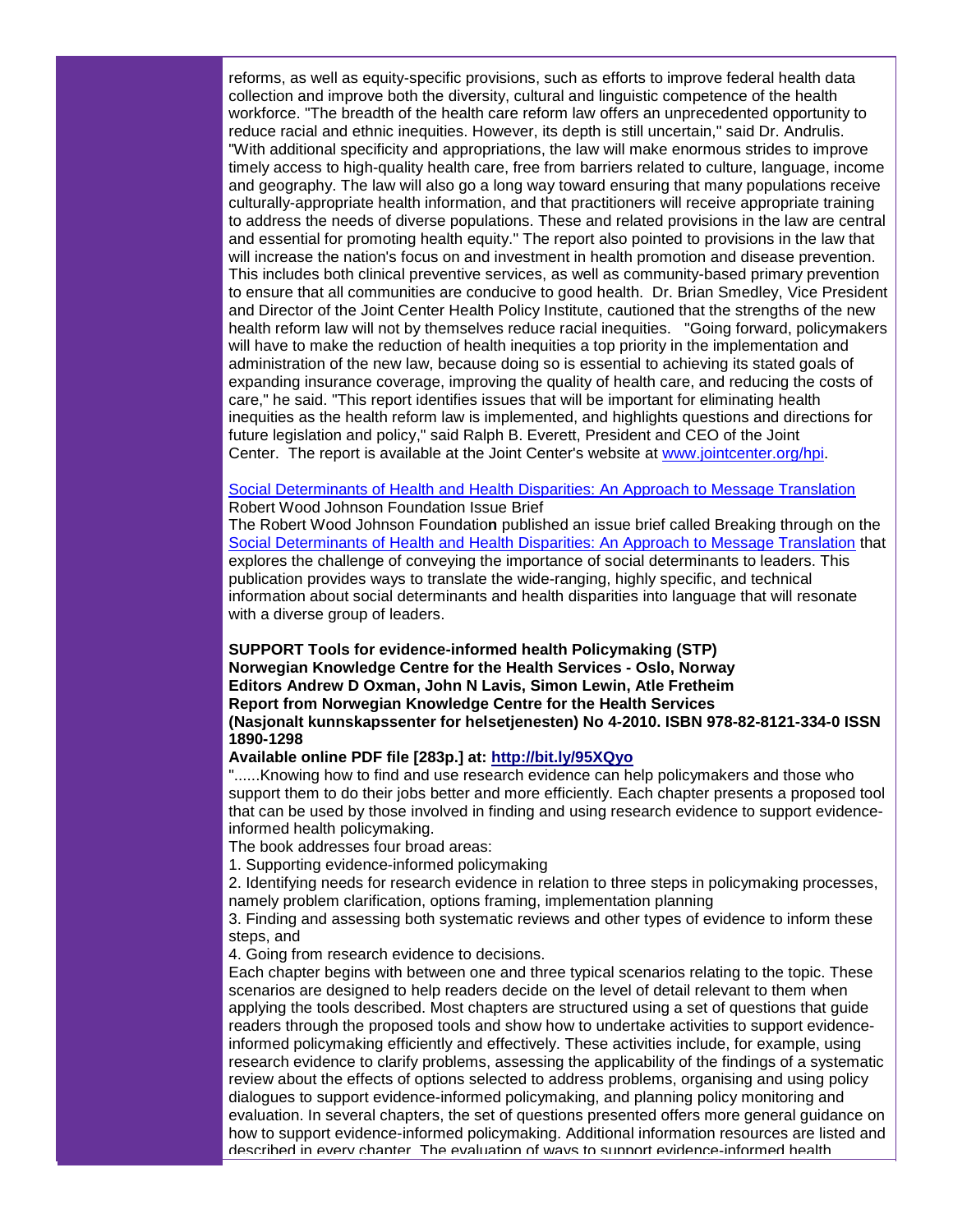policymaking is a developing field This book is based on a series of articles published in Health Research Policy and Systems, 2009; 7:Supplement 1, [www.health-policy](http://r20.rs6.net/tn.jsp?llr=5gytkqcab&et=1103683950222&s=1&e=001-bnjQJfF5_axy4vkpAFjFaZ3kejLDinIYNPX4Zd2ixbCQNlNrq_SU9rmRfTx-l6u9YV26s2TQdjx964FX8vxU9aD3Nj2jbdp22GFlQnJg7cUjF435uWIMseKz3rkjgLk3YZxwBSGUxDIEoc1MKP6qAfgXSKbBeGb)[systems.com/supplements/7/S1.](http://r20.rs6.net/tn.jsp?llr=5gytkqcab&et=1103683950222&s=1&e=001-bnjQJfF5_axy4vkpAFjFaZ3kejLDinIYNPX4Zd2ixbCQNlNrq_SU9rmRfTx-l6u9YV26s2TQdjx964FX8vxU9aD3Nj2jbdp22GFlQnJg7cUjF435uWIMseKz3rkjgLk3YZxwBSGUxDIEoc1MKP6qAfgXSKbBeGb).............."

Table of contents

Introduction

Supporting evidence-informed policymaking

1. What is evidence-informed policymaking?

2. Improving how your organisation supports the use of research evidence to inform policymaking

3. Setting priorities for supporting evidence-informed policymaking

Identifying needs for research evidence

- 4. Using research evidence to clarify a problem
- 5. Using research evidence to frame options to address a problem
- 6. Using research evidence to address how an option will be implemented

# Finding and assessing evidence

Systematic reviews

- 7. Finding systematic reviews
- 8. Deciding how much confidence to place in a systematic review
- 9. Assessing the applicability of the findings of a systematic review

10. Taking equity into consideration when considering the findings of a systematic

review

Other types of evidence

- 11. Finding and using research evidence about local conditions
- 12. Finding and using research evidence about resource use and costs
- Going from research evidence to decisions

Engaging stakeholders

- 13. Preparing and using policy briefs
- 14. Organising and using policy dialogues
- 15. Engaging the public

Using evidence in decisions

16. Balancing the pros and cons of policies

- 17. Dealing with insufficient research evidence
- 18. Planning monitoring and evaluation
- Glossary of selected terms

SUPPORT structured summaries of systematic reviews:

# URL: [http://www.support-collaboration.org/](http://r20.rs6.net/tn.jsp?llr=5gytkqcab&et=1103683950222&s=1&e=001-bnjQJfF5_bam245S-VqIHf8X5lV-dAUElSvmXZ3Gd3PzCUef-dDgQ3QcHduq5TadKsz-wlaZ9tXZQxLaWlGsszGADJnBCDzYCSM_r2bv8jOIH-RsySXtv9HFATvwMAB)

One reason for slow progress in achieving the maternal and child health Millennium Development Goals in low and middle-income countries is the difficulty policymakers and others have in accessing high quality information about potentially effective interventions to improve maternal and child health, and interventions to improve health systems.

The SUPPORT Collaboration is searching global databases for **[systematic reviews](http://r20.rs6.net/tn.jsp?llr=5gytkqcab&et=1103683950222&s=1&e=001-bnjQJfF5_bKJv4lnD7gVgENURQ4sS_7oEe0JwNXN8HAoY5EzM8Nlr0Ho3Mvy55UNm4u_YEmsL-OpJCcEQoTzHNsdFeYnm0FFXmD7C4AFUCQ8bI8G-p49Sj_kxX1JRlaO-8BmK2Hx81QeuFfUGX4SLMKEXHDan6zk8dQIihgimREmXdi7zOehg==)** of maternal and child health interventions, and of ways to effectively organise, finance and govern the delivery of effective interventions. To make this information more accessible to policymakers and other stakeholders we are preparing structured summaries of relevant reviews. We have taken the following steps to ensure the relevance, quality and usefulness of SUPPORT Summaries:

• We conduct extensive searches for systematic reviews that examine the effects of interventions on maternal and child health, and health systems.

• Once an eligible review is identified, we assess its quality using a modified version of a previously validated checklist.

• We judge the quality of evidence for the main comparisons in each included review using the internationally recognised **[GRADE system](http://r20.rs6.net/tn.jsp?llr=5gytkqcab&et=1103683950222&s=1&e=001-bnjQJfF5_Zn03BiejPtTO1xdzfOm-rxpysgPW9lPauZw_p8OcZ4BlILsx_O4ztISiZvG2ajACjNWQj0dSkesyWtIg0PVrAEVjCgy6dJ5BcCSkebOorKoTu2DID2z4fu84K6OT9gMy43-ZJyTvRH5u3esXXdwAjo)**.

• Based on our assessment of the quality of the review and the quality of evidence for the main comparisons, we prepare structured summaries of the main findings of each review.

Each summary begins with the key messages derived from the findings of the review and our assessment, and includes

- Key background information needed to understand the findings
- A summary of what the review authors searched for and found
- A detailed summary of the main findings of the review, including our assessment of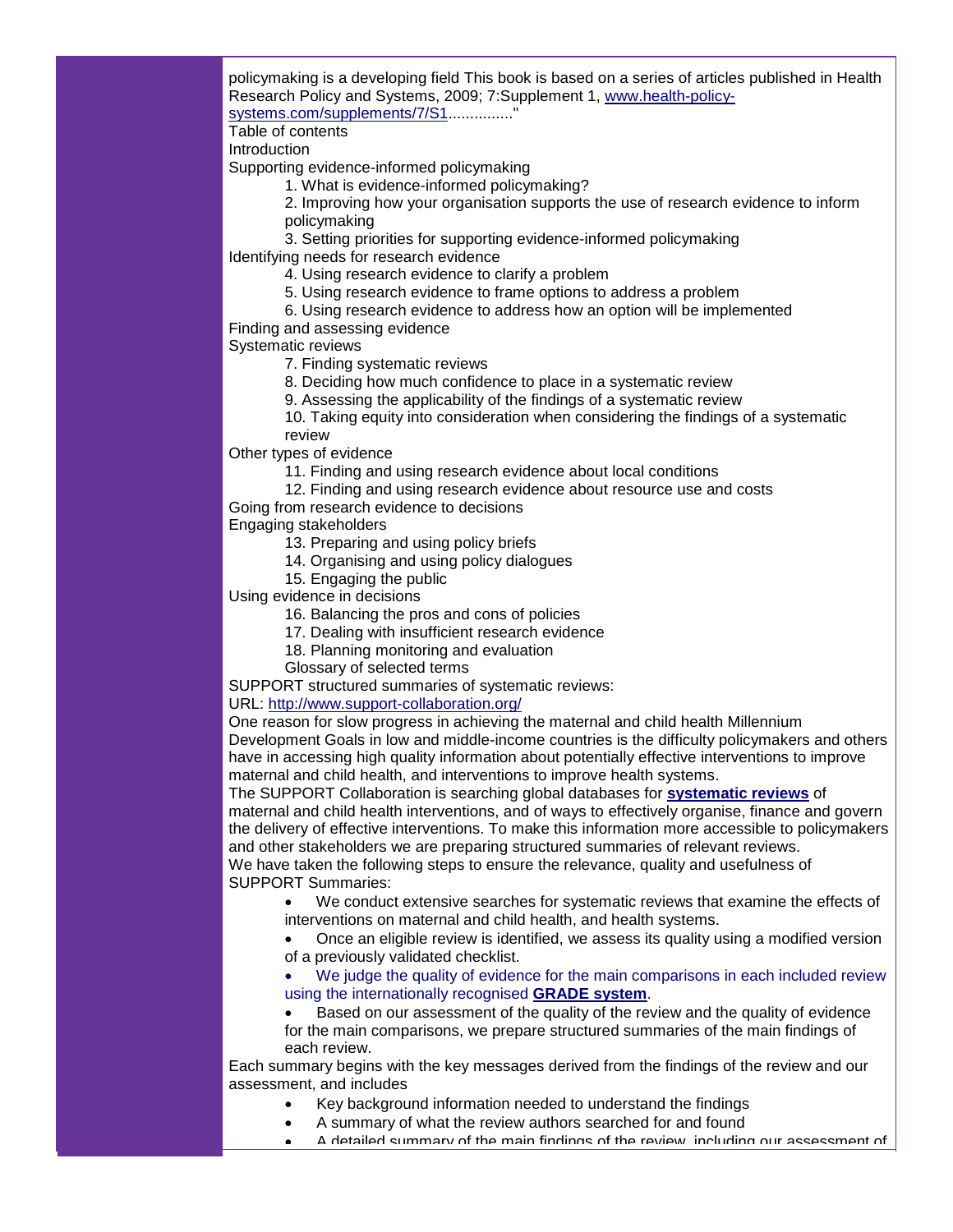the quality of evidence for those findings

• Our assessment of the relevance of the review to low and middle-income countries, including

- o the applicability of the evidence to low and middle-income countries,
- o potential impacts on equity,
- o economic considerations, and
- o the need for monitoring and evaluation.
- References for additional information

[http://www.kunnskapssenteret.no/Publikasjoner/8879.cms](http://r20.rs6.net/tn.jsp?llr=5gytkqcab&et=1103683950222&s=1&e=001-bnjQJfF5_a9FVbLbaJh3AJgfGFp6uvjX2sp8KenCQuqcUaZDR0HeSOp8JCRRiRxyvqG2OB8gp5_pV8ZdMj3pgFnMmHa0qWSQ5eZpIqpVhLEUUz11DmNH8RJ5ErfAFT79wS0aqBaxrtDu1D7oaZ8wg==)

### **Websites**

# Indigenous Farmworker Study

# [www.indigenousfarmworkers.org](http://r20.rs6.net/tn.jsp?llr=5gytkqcab&et=1103683950222&s=1&e=001-bnjQJfF5_Zt_KBcMgLXdhu7isvTPpifLq4ERtMNr9S9vYXMnqjmTLG8DdMK3vTp-cw1g6G65XLUjhkIpD4PKWZV0pnjG8osMDupR4h4dsLVH2kHYnJw04btNlCg_VcE)

A team led by Rick Mines and Sandra Nichols recently spent over two years conducting research for The Indigenous Farmworker Study (IFS). The IFS is a state-wide study of Mexican indigenous immigrants working in California agriculture. It was funded by The California Endowment and undertaken in collaboration with California Rural Legal Assistance. The Full Report detailing study findings is available at [www.indigenousfarmworkers.org](http://r20.rs6.net/tn.jsp?llr=5gytkqcab&et=1103683950222&s=1&e=001-bnjQJfF5_Zt_KBcMgLXdhu7isvTPpifLq4ERtMNr9S9vYXMnqjmTLG8DdMK3vTp-cw1g6G65XLUjhkIpD4PKWZV0pnjG8osMDupR4h4dsLVH2kHYnJw04btNlCg_VcE) In addition to the Report itself, the website features:

-- Short videos of six different indigenous language speakers (with subtitles in English and Spanish).

-- Photographs taken by David Bacon in California, and by members of our team in Mexico.

-- Interactive maps, with information on the indigenous presence in California's agricultural regions as well as the location of nearly 500 different sending localities in Mexico

- -- Highlights from the Report, including many charts and graphs
- -- Information about the IFS and the research team
- -- A Spanish version of the website

The site is still a work-in-progress and we will be adding additional photographs and content in the weeks and months ahead.

## Kaiser Family Foundation

Statehealthfacts.org

Statehealthfacts.org has recently added new and updated data on [Medicaid & CHIP,](http://r20.rs6.net/tn.jsp?llr=5gytkqcab&et=1103683950222&s=1&e=001-bnjQJfF5_bSB3I9hEcBhhidgwejvv9uO1YyK2zrNq1WjFWKvLHRSQuzcMRSdjZrdZpfRWrdkf4mrhA2WITJhxu2DyX7V6wV3uOWy6XjobieppJleMXhDBaFWA2zvj8stHqHjwx575t4j53GSHNVZg==) [Medicare,](http://r20.rs6.net/tn.jsp?llr=5gytkqcab&et=1103683950222&s=1&e=001-bnjQJfF5_Zd66Z3igbJ6qIDSLGncpcEb2giSiw47WjZJQvTdhF8-QLIhk6JZ0IgskxK1mnn33vGEsQyGVgXS-P67VM1YfgPglusczgNdA0VhpwLj3gwLp8jaFAc-oZoSagkyDpaz24na-ZAFIEQsA==) [Health Coverage & Uninsured,](http://r20.rs6.net/tn.jsp?llr=5gytkqcab&et=1103683950222&s=1&e=001-bnjQJfF5_adyeLPFrEm_Rj5Y_oYwiyHQoefaFPuuxYnWisztdJKBMVkC677MOLgSH1XTbNk_c1IOppA4rdrPelBmauqFg73xyugA2Bxe79M-klAOyZwypnb0Ry4vclbsbi19_ZTUrWjNTEmw2992Q==) [Health Costs & Budgets,](http://r20.rs6.net/tn.jsp?llr=5gytkqcab&et=1103683950222&s=1&e=001-bnjQJfF5_b_9wtbPRY9enFf6-0miYaVxD5GvGJ2FgcpQ6sgVk7wssSFng8-MUOiRaKdhbO9s3Vt198HiQLUzRlaz6AkzGYYc13--EQXoUeqfFvZsA_p4EvUr_gUco80KnNslaLxSrPD1iy2SNfyKw==) [Health Insurance & Managed Care,](http://r20.rs6.net/tn.jsp?llr=5gytkqcab&et=1103683950222&s=1&e=001-bnjQJfF5_a8f9ey4SSo9pXYG4arb3_t9kU7G742tAm1_Hw5UzDZxSMJ8uN6Ho_KYCBoKBDwde5G1vnH7pwc-T8HhJN_RZrRkYoqvbWiG0ee7TBpzsdghDIz5vmOc_55yhe9Xwb-UZzYrLEggZ87gQ==) [Providers & Service Use,](http://r20.rs6.net/tn.jsp?llr=5gytkqcab&et=1103683950222&s=1&e=001-bnjQJfF5_Zs6wjLD-azTIZCoMfaiSS9TapRxU28VzEuweqbm-nMqBuefl0t4A3dfjj6jrZSLg2jezTagfjAKHyUKjY0kyrNw1OPgpHw5lZjdRJlAP4OITkuMk7-LJ7wzy1uQj7_0lTmWkux-p-dJQ==) [Health Status,](http://r20.rs6.net/tn.jsp?llr=5gytkqcab&et=1103683950222&s=1&e=001-bnjQJfF5_ZIoE77koeQeWavy2sLsgZ49MjpImj55E-WuW4uUR0qn3dsiaAqK52kP7ZifFAtOpaqkwuKYKl1tsPkeDTZ9pW29G8PB24qENS_GVPNL5PNnnaJeMKHmePlq0lscdszxsv3AdymyNzBrw==) and [Demographics & the Economy.](http://r20.rs6.net/tn.jsp?llr=5gytkqcab&et=1103683950222&s=1&e=001-bnjQJfF5_bHwVjwsfRbjxgPczvsgiSdpcZf1dVoB08y7M8yioXYV-vJgEnZqxHWLGwP1ChbcgAUPU8ninqTHsFX9D2hxZw5p1qyq30vcetvXzL2fYT9S2A83aOHdRgRYCEwi3oYYoenE9W5Z8CrHA==) You can also view a list of all [recent updates.](http://r20.rs6.net/tn.jsp?llr=5gytkqcab&et=1103683950222&s=1&e=001-bnjQJfF5_aBXA2lZ5VHC5T3q6vt_CeNZkpONlktc89Lp6FsEpuS3PLr2_xisQAmUrBk3y40x0YbocKvphg88jvPILcda7XlDdOWiUnulgQBw3C1Q0wWolfyjy2Mu6gXQ0MqiU8PI9FA2j2Ggt4FqA==)

#### **American Public Health Association Online** *Public Health Buyer's Guide*

The American Public Health Association is pleased to announce that we are about to launch the first year of the online *Public Health Buyer's Guide* in partnership with MultiView, Inc., an Irving, TX, publisher of Digital Buyer's Guides and E-News Briefs. This online vendor search is designed specifically for the benefit of public health professionals. The vendor search is easily accessible from a link on the APHA home page [www.apha.org.](http://r20.rs6.net/tn.jsp?llr=5gytkqcab&et=1103683950222&s=1&e=001-bnjQJfF5_bbK6DuS7nNWCmQ53XyOuJuvwoOaWXpv16vxTSf1PwotMvo5b6on8zGxJUIlXQNM6P7z0-0tPnAHwSq5FF_ZP5e18QI6odr2CVTYlJ9jCCNFIIsf5C2zyvPeM26mUunINP1IrMryb2Xnlo_4q09atLg) Within the *Public Health Buyer's Guide,* public health professionals will be able to easily locate products and services unique to our industry without the unrelated clutter of a general Internet search engine. Users have the option of performing keyword-driven searches or a category-specific search. Both methods produce the most industry-relevant results on the Web, saving you valuable time and money. The *Guide* includes Request for Information (RFI) functionality. This tool allows users to contact participating suppliers for information or quotes with a click of their mouse. Additionally, the *Guide* features a *Product Showcase* section that provides one of the best ways to learn about both new products in the industry and fantastic promotions!

# **Robert Wood Johnson Foundation Webinar**

**[A New Way to Talk about the Social Determinants of Health](http://r20.rs6.net/tn.jsp?llr=5gytkqcab&et=1103683950222&s=1&e=001-bnjQJfF5_b162pqciY9Hh3uXnSxMce4i7B2JZQUhm_6lFRm3rAMEG1LUs2-emMqJjIjy3oIQ7eLupxo1-FblucIBZQISSwEZon6hNY9VddCLWzKY1555uliRBomR3_EXB_rCNR0XjtNWwOiELeaNA==) [http://www.rwjf.org/pr/product.jsp?id=66428](http://r20.rs6.net/tn.jsp?llr=5gytkqcab&et=1103683950222&s=1&e=001-bnjQJfF5_b162pqciY9Hh3uXnSxMce4i7B2JZQUhm_6lFRm3rAMEG1LUs2-emMqJjIjy3oIQ7eLupxo1-FblucIBZQISSwEZon6hNY9VddCLWzKY1555uliRBomR3_EXB_rCNR0XjtNWwOiELeaNA==)**

The Robert Wood Johnson Foundation released a webinar titled [A New Way to Talk about the](http://r20.rs6.net/tn.jsp?llr=5gytkqcab&et=1103683950222&s=1&e=001-bnjQJfF5_b162pqciY9Hh3uXnSxMce4i7B2JZQUhm_6lFRm3rAMEG1LUs2-emMqJjIjy3oIQ7eLupxo1-FblucIBZQISSwEZon6hNY9VddCLWzKY1555uliRBomR3_EXB_rCNR0XjtNWwOiELeaNA==)  [Social Determinants of Health.](http://r20.rs6.net/tn.jsp?llr=5gytkqcab&et=1103683950222&s=1&e=001-bnjQJfF5_b162pqciY9Hh3uXnSxMce4i7B2JZQUhm_6lFRm3rAMEG1LUs2-emMqJjIjy3oIQ7eLupxo1-FblucIBZQISSwEZon6hNY9VddCLWzKY1555uliRBomR3_EXB_rCNR0XjtNWwOiELeaNA==) The webinar focuses on developing messaging to push the issue of health disparities forward without alienating groups or individuals.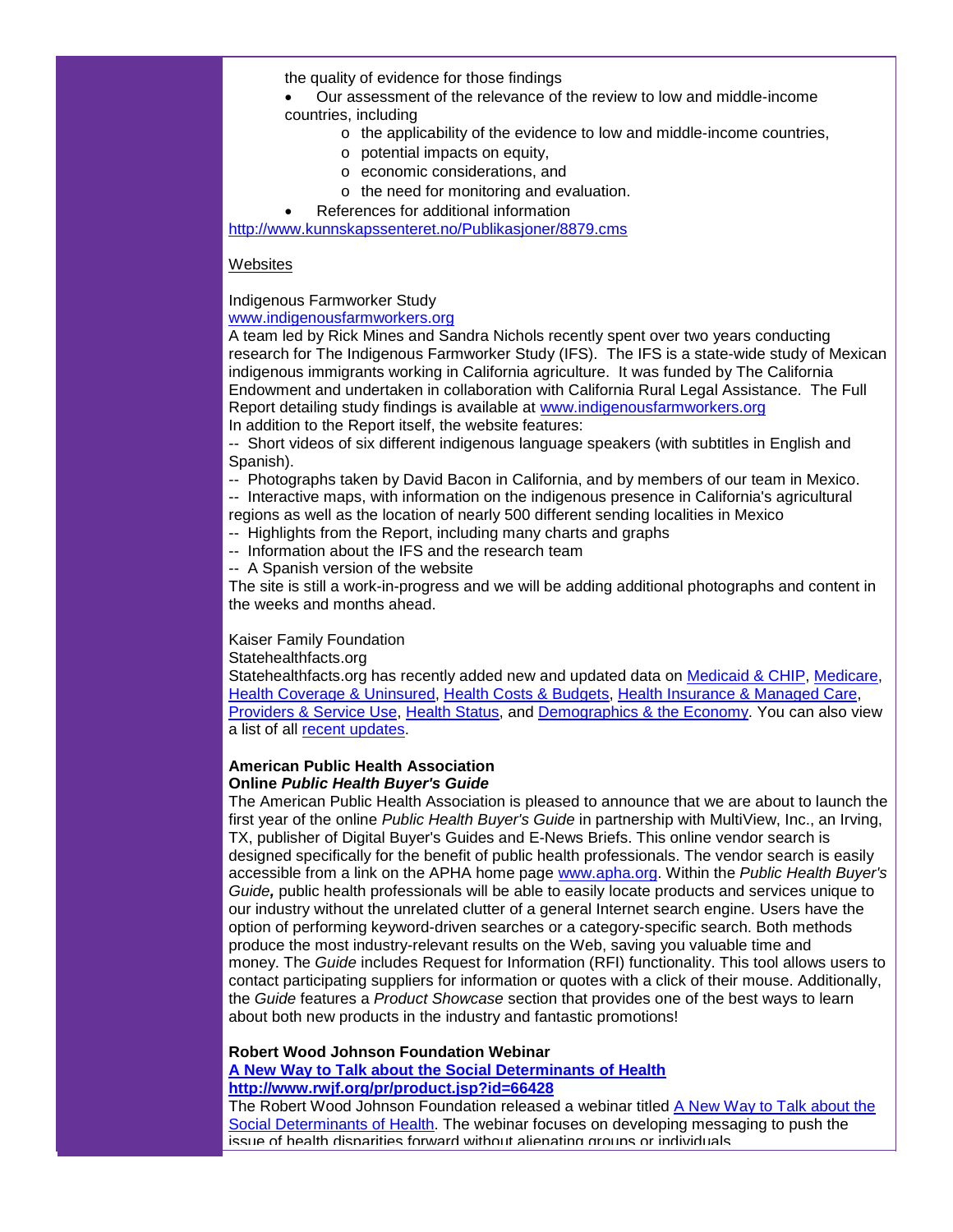#### **Others**

2009 SMART BRFSS Data and Prevalence Tables and 2009 BRFSS MAPSNow Available The CDC'sDivision of Behavioral Surveillance in the Public Health Surveillance Program Office (PHSPO), Office of Surveillance, Epidemiology, and Laboratory Services (OSELS), is pleased to announce the joint release of the 2009 SMART BRFSS data and prevalence tables and the BRFSS Maps. SMART BRFSS (**S**elected **M**etropolitan/Micropolitan **A**rea **R**isk **T**rends from the **B**ehavioral **R**isk **F**actor **S**urveillance **S**ystem) began with the analysis of data from the 2002 BRFSS. It now includes data from 2002 through 2009, with prevalence estimates for more than 200 metropolitan and micropolitan statistical areas (MMSAs), as well as many counties within those areas. As with the past data, the Web site includes the data sets and prevalence tables for MMSAs and counties, as well as pre-set Quick View charts which compare county, MMSA, and state data for seven select risk factors in an easy-to-print PDF format. There are seven additional MMSAs with data available for 2009, including Evansville, IN-KY; Fort Wayne, IN; Gallup, NM; Heber, UT; Lawrence, KS; Manhattan, KS; and Pascagoula, MS. BRFSS Maps is a system that allows users to visualize the prevalence estimates, making them more accessible to a variety of audiences. Users can choose to map the entire country, or to zoom in on a region or state, including the MMSAs within that area. Users can also download GIS data files. The SMART BRFSS data and prevalence tables are located at [http://apps.nccd.cdc.gov/brfss](http://r20.rs6.net/tn.jsp?llr=5gytkqcab&et=1103683950222&s=1&e=001-bnjQJfF5_YwjPyrb3XbNFBlsnhiD5LnIdm5-HBBf2SLCcOzMk8zKuyiLqG7KKvSlTCCZxf7wKfuLGIbCmLrwj4kcQPGns0EbteQeAB2ilinlEx0jnzcY3PKJmNHnqSW0YF9CD3w1dw=)[smart/index.asp.](http://r20.rs6.net/tn.jsp?llr=5gytkqcab&et=1103683950222&s=1&e=001-bnjQJfF5_YwjPyrb3XbNFBlsnhiD5LnIdm5-HBBf2SLCcOzMk8zKuyiLqG7KKvSlTCCZxf7wKfuLGIbCmLrwj4kcQPGns0EbteQeAB2ilinlEx0jnzcY3PKJmNHnqSW0YF9CD3w1dw=) The BRFSS Maps are located at

[http://apps.nccd.cdc.gov/gisbrfss/default.aspx.](http://r20.rs6.net/tn.jsp?llr=5gytkqcab&et=1103683950222&s=1&e=001-bnjQJfF5_Z8RKvHBuksDlAXP9qRf5G-w7Een98B9vouV2TdBdz3KFfGQkXRSVHKOgnzxAEt94HMbLsr-i92I_QbiZyxCXipvL6eDehZLTVHdjrqriMqQowMiagpb9Ccjh0GX_5VZIs=)

#### **Congresswoman Christensen Convenes Health Equity Leadership Commission**

(Washington, DC - August 16) -- Congresswoman Donna Christensen convened the inaugural meeting of the Health Equity Leadership Commission this morning - a new Commission assembled by the Congressional Black Caucus (CBC) Health Braintrust, with members that have substantive expertise in one or more areas of public health, health policy and health equity. "Our purpose is to ensure that the provisions that serve to eliminate health disparities and foster health equity are implemented to the fullest extent," said Congresswoman Christensen. "We were also pleased to have the participation of Majority Whip James Clyburn at our inaugural meeting," she said. The Health Equity Leadership Commission was established not only to ensure that pertinent health care reform information is communicated to those in and serving racial and ethnic minority communities, but also to monitor and serve as an expert resource on health equity and health disparity elimination to the Obama Administration and to the U.S. Department of Health and Human Services as the various provisions in PPACA are planned, announced, implemented and evaluated. "While the enactment of the Patient Protection and Affordable Care Act (PPACA) marked a historic day in this nation; a day that very few believed would ever occur, the real work of ensuring that meaningful health care reform is achieved is only beginning," noted Congresswoman Christensen. "This is particularly true of the numerous health equity provisions that are included in the new law." Congresswoman Christensen chairs the new Commission which includes:

Mr. Daniel Dawes, Premiere Inc.

Dr. Willarda Edwards, Past President, National Medical Association

Ms. Millicent Gorham, National Black Nurses Association, Inc.

Atty. Peter Hiebert, Winston and Strawn, LLP

Dr. Marjorie Innocent, Congressional Black Caucus Foundation, Inc.

Dr. Tom LaVeist, Professor and Director, Center for Health Disparities Solutions at the Johns Hopkins Bloomberg School of Public Health; William C. and Nancy F. Richardson Professor in Health Policy

Mr. Bruce Lesley, First Focus

Ms. Myla Moss, National Dental Education Association

Mr. Chris Porter, NovoNordisk

Dr. Brian Smedley, the Health Policy Institute at the Joint Center for Political and Economic **Studies** 

Ms. Makani Themba-Nixon, The Praxis Project

Ms. Britt Weinstock, Office of Congresswoman Donna Christensen

Ms. Fredette West, Racial and Ethnic Health Disparities Coalition

Ms. Mara Youdelman, National Health Law Program

"Myriad provisions in PPACA offer the potential for all of us who have been on the front lines of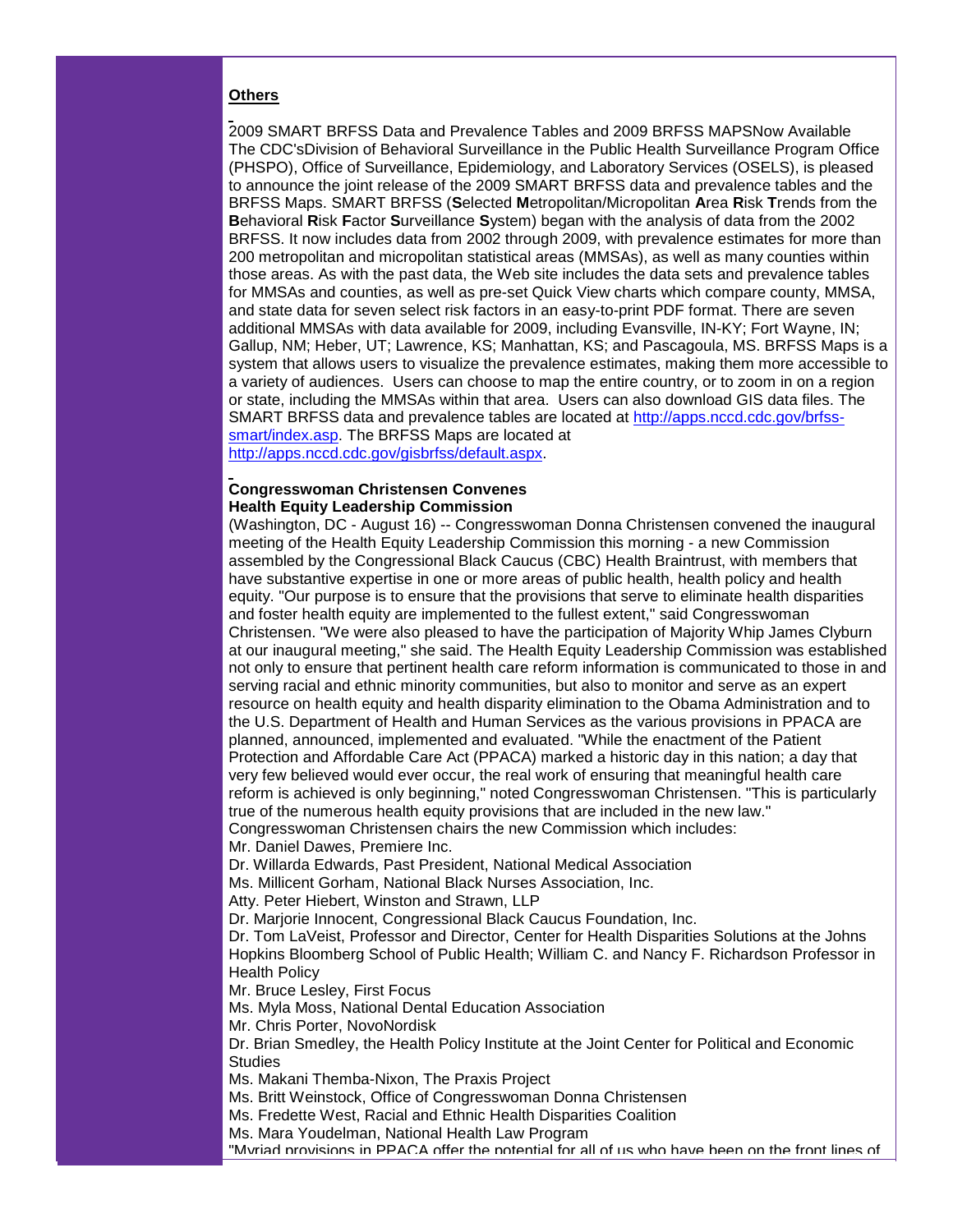health disparity elimination to take our collective efforts and their positive impact further upstream in a manner that will finally curb some of the disastrous health disparity trends that we see reported each year in and among racial and ethnic minority communities and populations across the nation and in the U.S. Territories," observed Congresswoman Christensen. "However, if they are not implemented, implemented poorly, or inadequately funded, then the promise of health equity in health care reform will never become a reality." Congresswoman Christensen, a physician who represents the U.S. Virgin Islands in Congress, said: "I am humbled and excited that the nation's premiere health equity experts have accepted my invitation to serve on this Commission, and I look forward to working with this Commission, Secretary Sebelius and the Obama Administration to ensure that we leverage every opportunity under health care reform to eliminate health disparities and achieve health equity." Congresswoman Christensen and her health policy advisor Britt Weinstock will meet with the Governor deJongh's Health Care Implementation Task Force later this month.

#### **NIH seeks to break new ground in reducing health disparities**

The National Institutes of Health today launched a multidisciplinary network of experts who will explore new approaches to understanding the origins of health disparities, or differences in the burden of disease among population groups. Using state-of-the-science conceptual and computational models, the network's goal is to identify important areas where interventions or policy changes could have the greatest impact in eliminating health disparities. The Office of Behavioral and Social Sciences Research (OBSSR), part of NIH, is contracting with the University of Michigan's School of Public Health, Ann Arbor, to establish the Network on Inequality, Complexity, and Health (NICH). Comprised of scientists with expertise across disciplines, including economics, biology, ecology, computer science, education, sociology, mathematics and epidemiology, NICH will be the first network to apply systems science approaches to the study of health inequities. Systems science methods enable investigators to examine the dynamic interrelationships of variables at multiple levels of analysis (e.g., from cells to society) simultaneously. They also study the impact on the behavior of the system as a whole over time. For example, factors such as access to health care, neighborhood environment, educational opportunities, physiology and genetics all may interact over the course of a person's life to influence risk for diseases like diabetes and cardiovascular disease. Besides exploring hypothesized causes of health inequalities, these simulations may reveal unexpected causes, and help researchers predict better which interventions have the most potential for reducing or eliminating health disparities. The computational models function as computer-simulated laboratories in which to probe the causes of health disparities, as well as their solutions. "NICH brings together scientists from many different disciplines to create a new conceptual approach for examining the behavioral, social and biological factors which interact to cause inequalities in health," said Deborah H. Olster, Ph.D., acting director of OBSSR. Led by chair and principal investigator George A. Kaplan, Ph.D., at the University of Michigan School of Public Health, NICH's primary goal is to catalyze groundbreaking research on health disparities and population health using systems science methods. NICH will foster areas of health disparities research that are receptive to using a systems science approach. "Much of the health disparities research conducted to date took place within single disciplines, and therefore could not comprehensively approach the multitude of factors that are involved. NICH will fundamentally change this approach by embracing perspectives from the biological to the societal, while employing cutting-edge simulation methods from computer science," Kaplan said.

The network will foster collaborative research, which builds bridges between disciplines interested in health disparities and complex systems research. NICH will produce reports and publications, including possible books or special journal issues, on the collaborative work of network members and other experts. Publications will focus on breaking new ground by illustrating, explaining, promoting and translating the application of complex systems approaches to critical health disparities areas that require transdisciplinary development. For more information on NICH please visit

[http://obssr.od.nih.gov/scientific\\_areas/social\\_culture\\_factors\\_in\\_health/health\\_disparities/index](http://r20.rs6.net/tn.jsp?llr=5gytkqcab&et=1103683950222&s=1&e=001-bnjQJfF5_Yk30u5m5o2JCMMdZdokSF3b-L-yxhyGLjBbTgy7b4Gk3sgWJLvgT1ouBEYw855PgmWDOTJpaX-gjrY-ugR4yxX70d6wdfICxPzVwSvHwhXub5zvGqbi5lrn1ZNWBDryH9M1evO3dvGXFOAyhMJgxxszIxHbttGWUmwQX9qm0pL_jux3Rj-wHnJMx6LSZOhT9oOBSoXkwONYmbQbH-3RaafCGtDTfGAWGs=) [.aspx#NICH>](http://r20.rs6.net/tn.jsp?llr=5gytkqcab&et=1103683950222&s=1&e=001-bnjQJfF5_Yk30u5m5o2JCMMdZdokSF3b-L-yxhyGLjBbTgy7b4Gk3sgWJLvgT1ouBEYw855PgmWDOTJpaX-gjrY-ugR4yxX70d6wdfICxPzVwSvHwhXub5zvGqbi5lrn1ZNWBDryH9M1evO3dvGXFOAyhMJgxxszIxHbttGWUmwQX9qm0pL_jux3Rj-wHnJMx6LSZOhT9oOBSoXkwONYmbQbH-3RaafCGtDTfGAWGs=). The Office of Behavioral and Social Sciences Research (OBSSR) opened officially on July 1, 1995. The U.S. Congress established the Office of Behavioral and Social Sciences Research (OBSSR) in the Office of the Director, NIH, in recognition of the key role that behavioral and social factors often play in illness and health. The OBSSR mission is to stimulate behavioral and social sciences research throughout NIH and to integrate these areas of research more fully into others of the NIH health research enterprise, thereby improving our